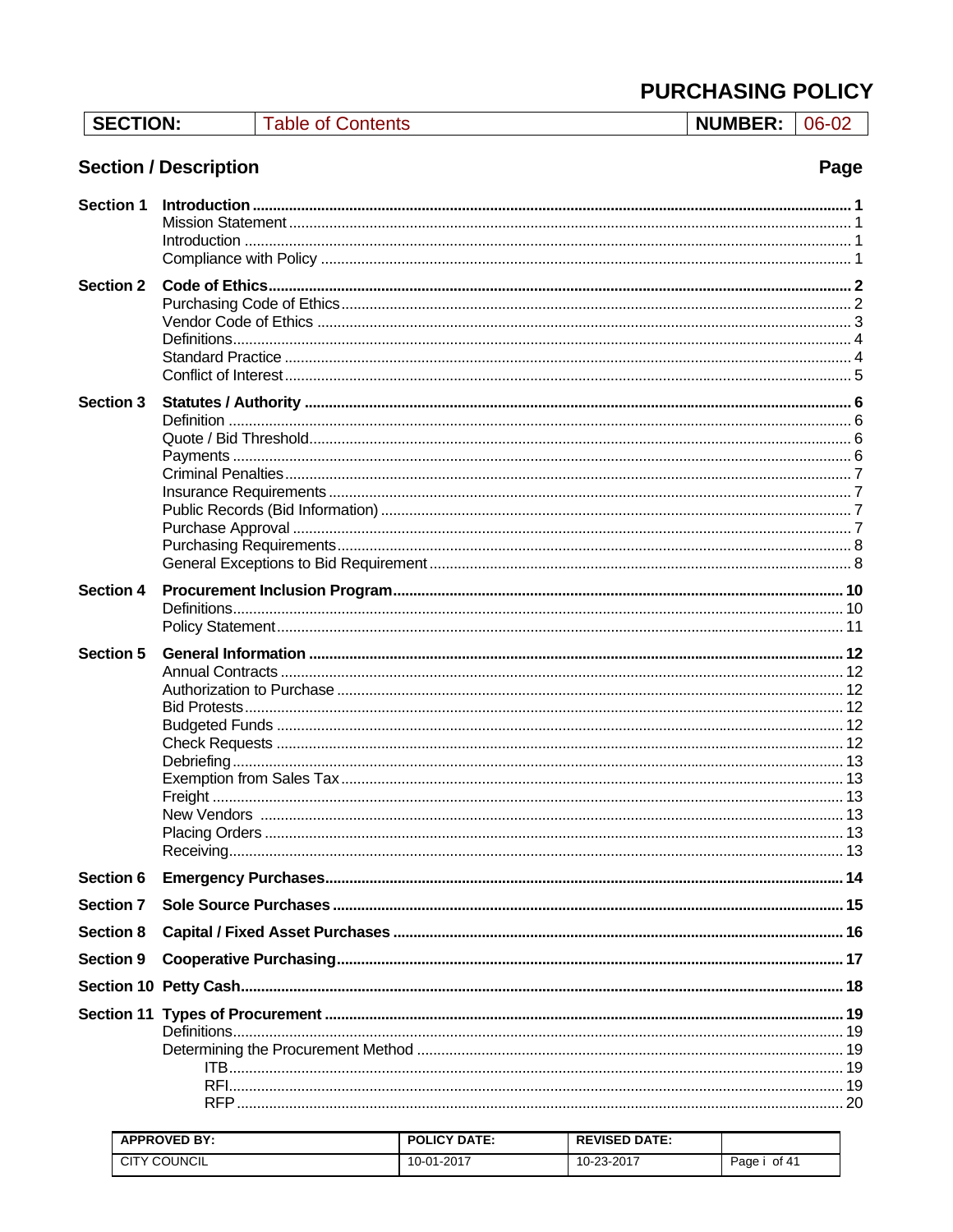| <b>SECTION:</b> | <b>Table of Contents</b> | $NUMBER: 106-02$ |  |
|-----------------|--------------------------|------------------|--|
|                 |                          |                  |  |
|                 |                          |                  |  |
|                 |                          |                  |  |
|                 |                          |                  |  |

| <b>APPROVED BY:</b> | <b>POLICY DATE:</b> | <b>REVISED DATE:</b> |                      |
|---------------------|---------------------|----------------------|----------------------|
| <b>CITY COUNCIL</b> | -01-2017<br>10-v    | 10-23-2017           | <br>of 41<br>Page ii |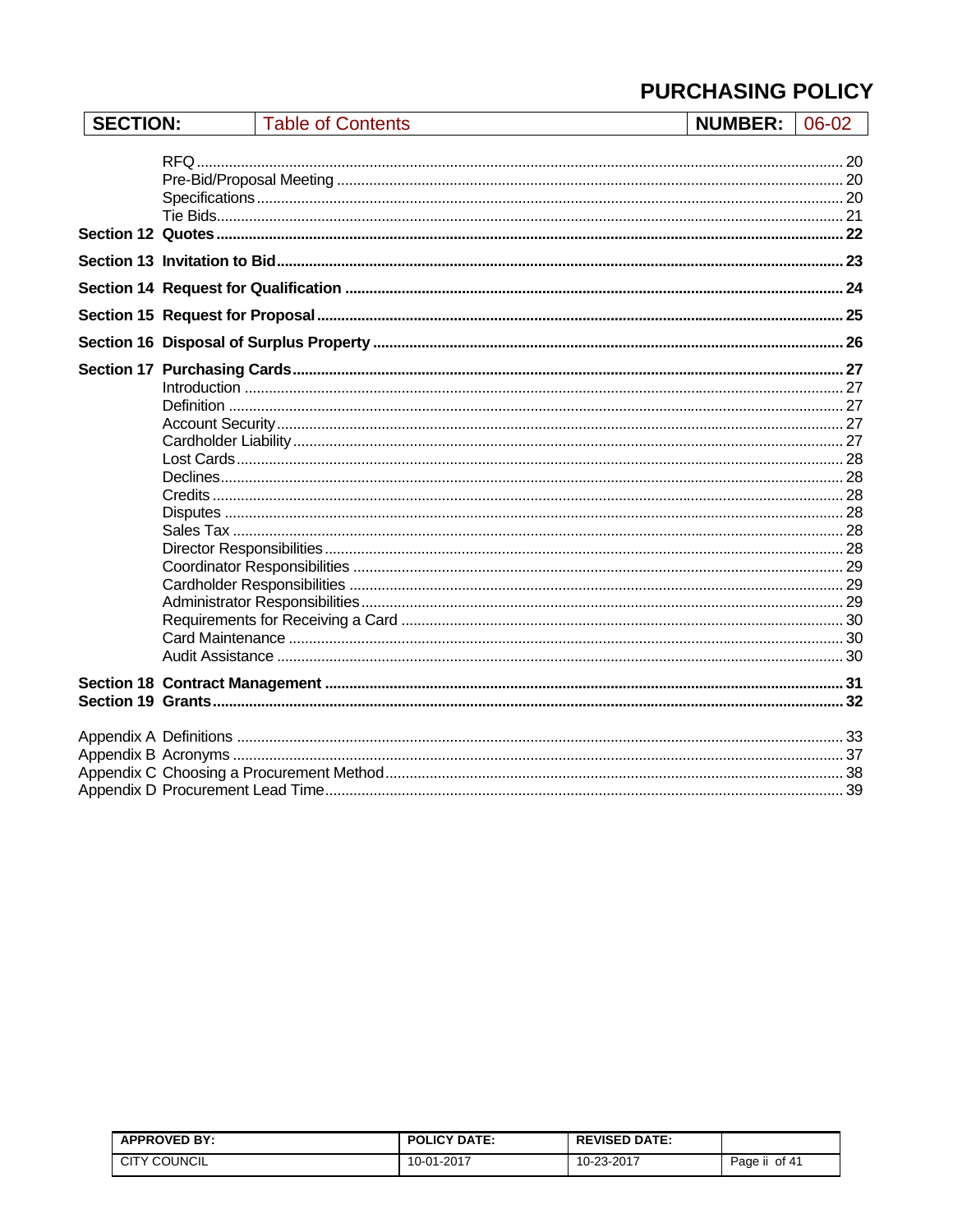|  | <b>SECTION 1:</b> | 1.01.02<br>OС | <b>NUMBER:</b> | $06-02$ |
|--|-------------------|---------------|----------------|---------|
|--|-------------------|---------------|----------------|---------|

#### **MISSION STATEMENT**

To provide the best service possible to all City departments, procure the highest quality products at the lowest possible price, and to ensure an atmosphere of equality to all vendors without influence or political pressure.

#### **INTRODUCTION**

The Purchasing Division is responsible for overseeing the purchase of all goods and services. The City operates as a centralized purchasing body.

The Purchasing Division is a service department and should be included in all stages of acquisition. This is not so the Purchasing Division may influence what is purchased, but to take full advantage of the knowledge and expertise of purchasing techniques and to ensure compliance with Texas Statutes and City policy.

The goal of the Purchasing Agent is to provide assistance to departments within the City for securing materials and services in the most efficient and economical manner. The goal is achievable through mutual cooperation with each City department, adequate planning and teamwork by all departments.

Each City employee responsible for the procurement of materials/services must be familiar with purchasing procedures and adhere to the procedures to obtain the best results. Proper understanding of City policy and procedure will save the City time and money.

### **COMPLIANCE WITH POLICY**

Failure to comply with all of the provisions of this policy may result in disciplinary action up to and including termination in addition to any criminal penalties.

| <b>APPROVED BY:</b> | <b>POLICY DATE:</b> | <b>REVISED DATE:</b> |               |
|---------------------|---------------------|----------------------|---------------|
| <b>CITY COUNCIL</b> | 10-01-2017          | 10-23-2017           | of 41<br>Page |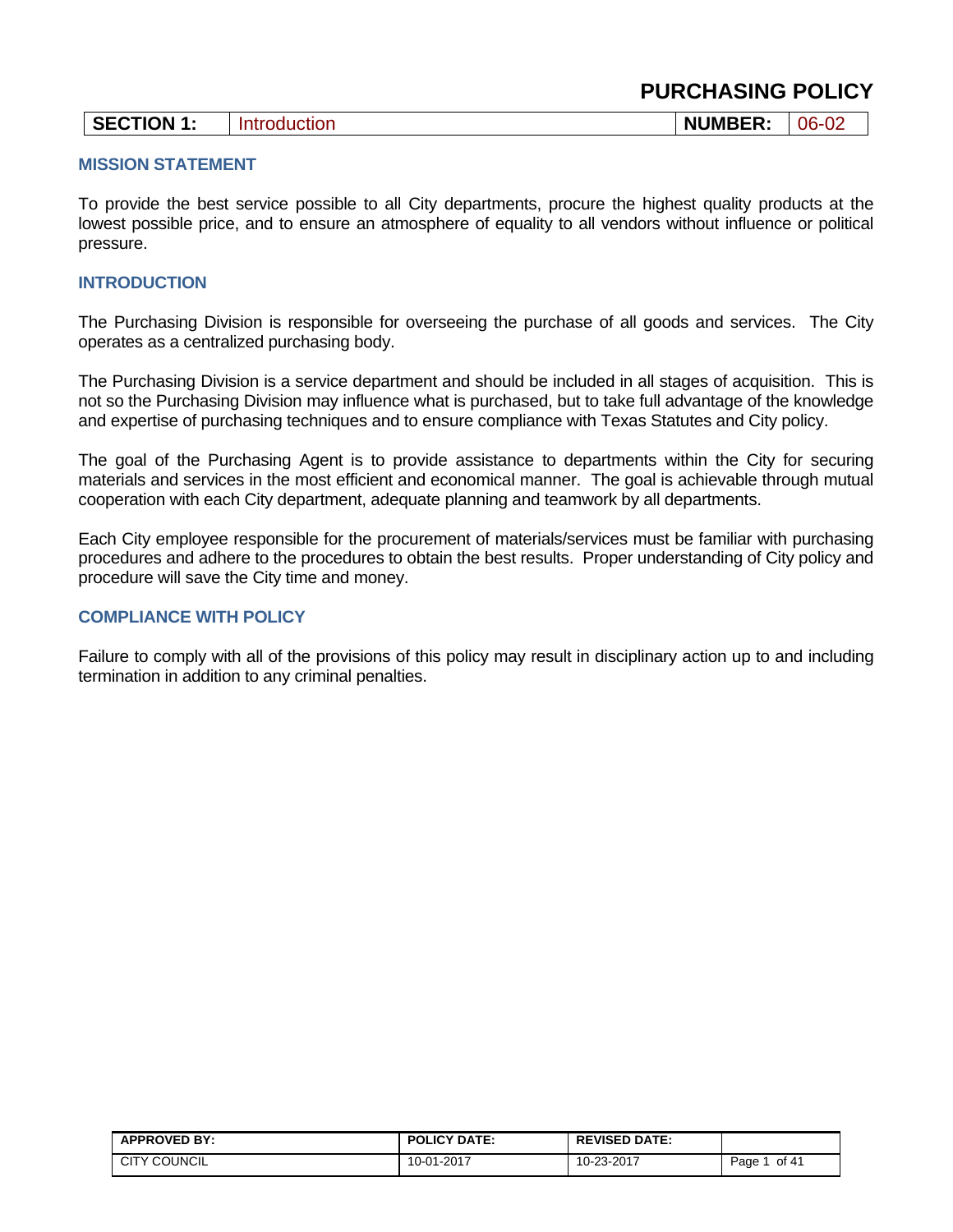|  | SECTION 2: Code of Ethics | NUMBER:   06-02 |  |
|--|---------------------------|-----------------|--|
|--|---------------------------|-----------------|--|

### **PURCHASING CODE OF ETHICS**

#### **Public employment is public trust. Public employees, especially those involved in the procurement process must conduct themselves in such a manner as to foster public confidence.**

To achieve this trust, employees involved in the procurement process agree to:

- $\triangleright$  Avoid the intent and appearance of unethical or compromising practice in relationships, actions, and communications.
- $\triangleright$  Demonstrate loyalty to the City of Balch Springs by diligently following the lawful instructions of the employer, using reasonable care and only the authority granted.
- $\triangleright$  Refrain from any private business or professional activity that would create a conflict between personal interests and the interests of the City of Balch Springs.
- Refrain from soliciting or accepting (Kickbacks) money, loans, credits, or prejudicial discounts, and the acceptance of gifts, entertainment, favors, or services from present or potential suppliers that might influence, or appear to influence purchasing decisions.
- $\triangleright$  Never discriminate unfairly by the dispensing of special favors or privileges to anyone, whether as payment for services or not; and never accept for himself or herself or for family members, favors or benefits under circumstances which might be construed by reasonable persons as influencing the performance of Governmental duties.
- $\triangleright$  Engage in no business with the City of Balch Springs, directly or indirectly, which is inconsistent with the conscientious performance of Governmental duties.
- $\triangleright$  Handle confidential or proprietary information belonging to employer or suppliers with due care and proper consideration of ethical and legal ramifications and regulations.
- $\triangleright$  Never use any information gained confidentially in the performance of Governmental duties as a means of making private profit.
- $\triangleright$  Promote positive supplier relationships through courtesy and impartiality in all phases of the purchasing cycle.
- $\triangleright$  Know and obey the letter and spirit of laws governing the purchasing function and remain alert to the legal ramifications of purchasing decisions.
- $\triangleright$  Expose corruption when discovered.

| <b>APPROVED BY:</b> | <b>POLICY DATE:</b> | <b>REVISED DATE:</b> |                 |
|---------------------|---------------------|----------------------|-----------------|
| <b>CITY COUNCIL</b> | 10-01-2017          | 10-23-2017           | of 41<br>Page 2 |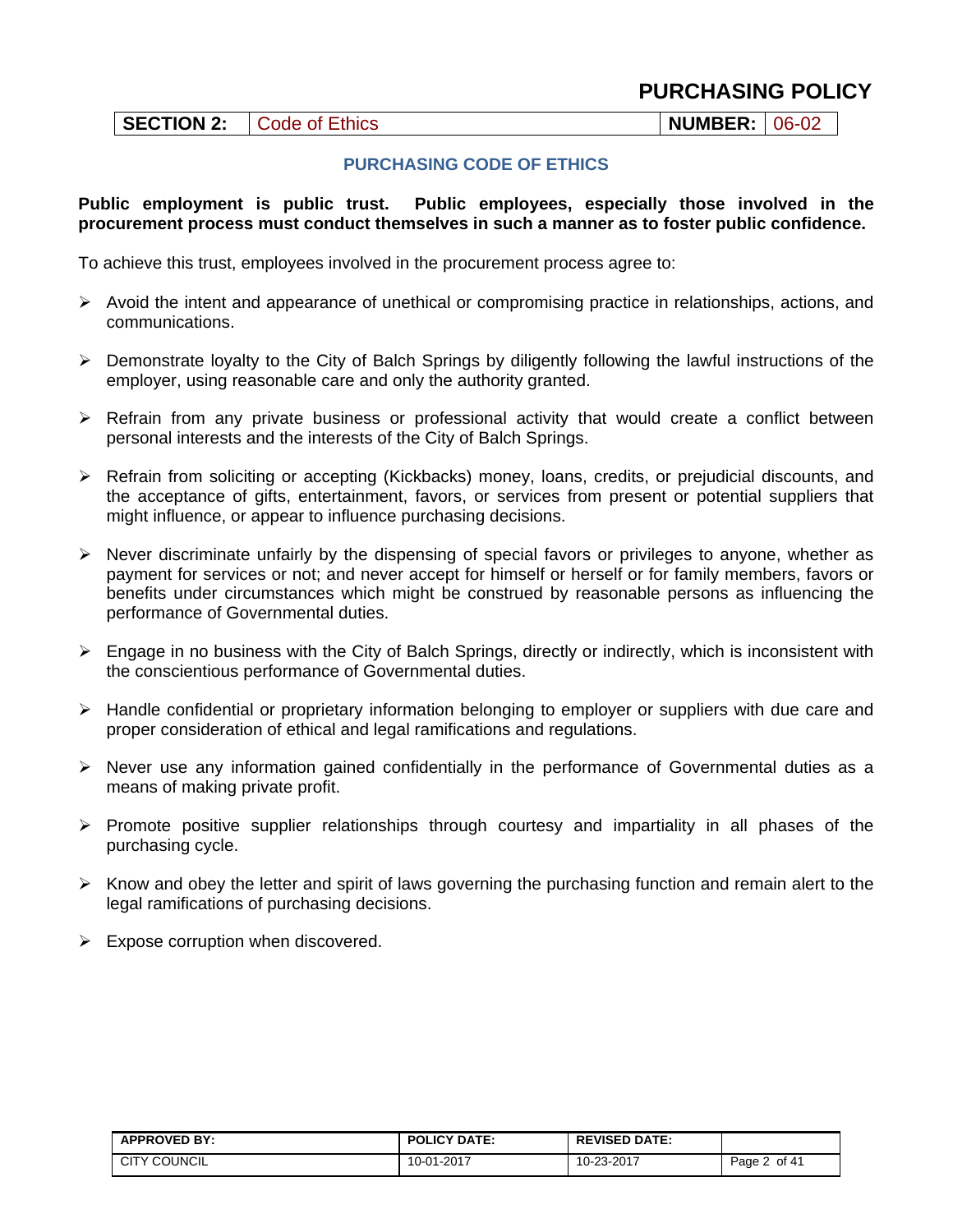| <b>SECTION 2:</b> | Ethics<br>Gode:<br>Ωt | <b>NUMBER:</b> | 06-02 |
|-------------------|-----------------------|----------------|-------|
|-------------------|-----------------------|----------------|-------|

### **VENDOR CODE OF ETHICS**

The City of Balch Springs is committed to a procurement process which fosters fair and open competition, is conducted under the highest ethical standards and maintains the complete confidence of the public. To achieve these purposes, City requires each vendor who seeks to do business with the City to subscribe to this Vendor Code of Ethics.

- A Vendor's bid or proposal will be competitive, consistent and appropriate to the specification documents.
- $\triangleright$  A Vendor will not discuss or consult with other vendors intending to bid on the same contract or similar City contract for the purpose of limiting competition.
- $\triangleright$  Vendor will not make any attempt to induce any individual or entity to submit or not submit a bid or proposal.
- $\triangleright$  Vendor will not disclose the terms of its bids or proposal, directly or indirectly, to any other competing vendor prior to the bid or proposal closing date and time.
- $\triangleright$  Vendor will completely perform any contract awarded at the contracted price pursuant to the terms set forth in the contract.
- $\triangleright$  Vendor will submit timely, accurate and appropriate invoices for goods and/or services actually performed under the contract.
- $\triangleright$  Vendor will not offer or give any gift, item or service of value, directly or indirectly, to a City employee, employee family member or other vendor contracted by the City.
- Vendor will not cause, influence or attempt to cause or influence, any City employee or City Official, which might tend to impair his/her objectivity or independence of judgment; or to use, or attempt to use, his/her official position to secure any unwarranted privileges or advantages for that vendor or for any other person.

| <b>APPROVED BY:</b> | <b>POLICY DATE:</b> | <b>REVISED DATE:</b> |                 |
|---------------------|---------------------|----------------------|-----------------|
| <b>CITY COUNCIL</b> | 10-01-2017          | 10-23-2017           | of 41<br>Page 5 |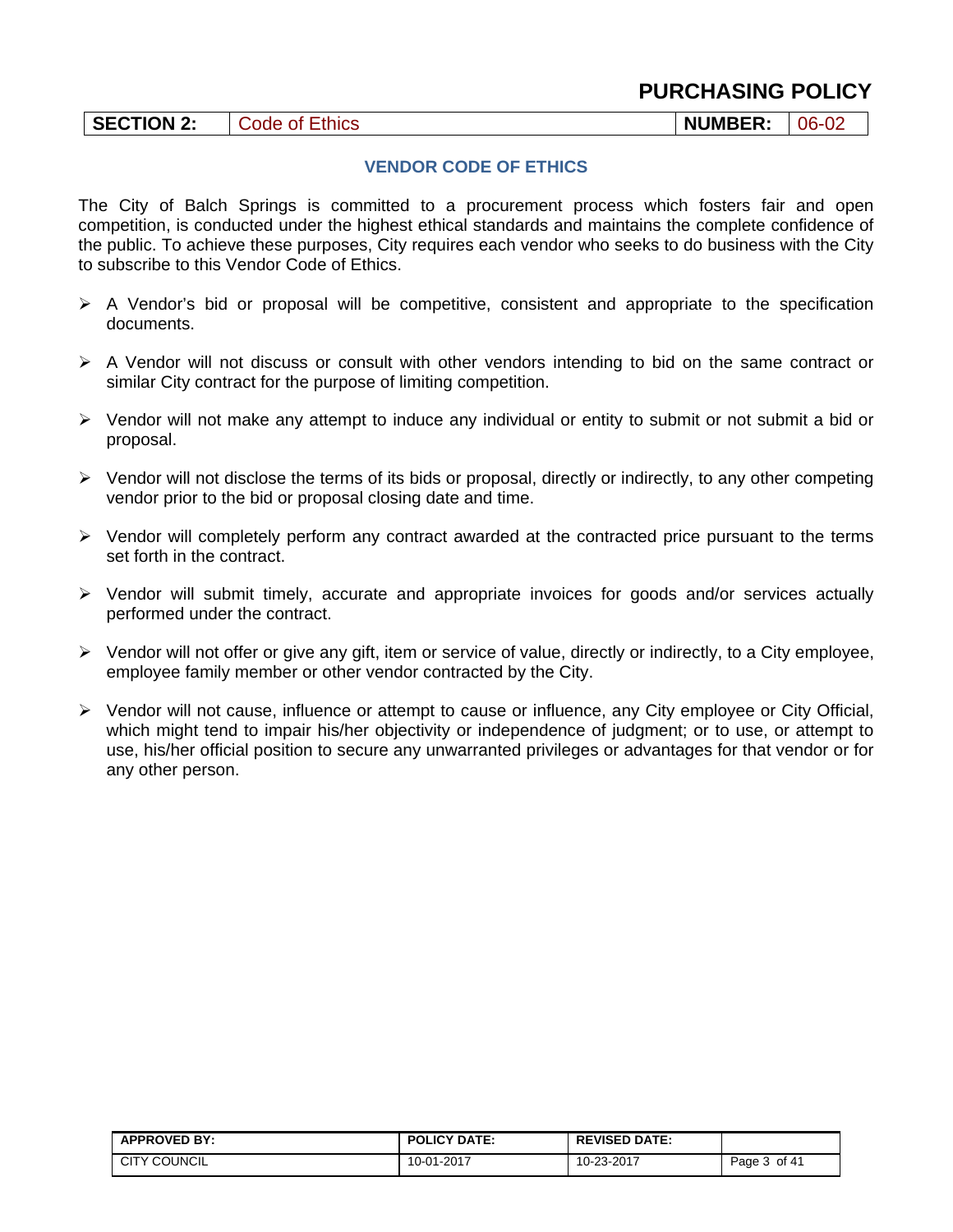| <b>SECTION 2:</b> | Ethics<br>0t<br>Jode | <b>NUMBER:</b> | 06- |
|-------------------|----------------------|----------------|-----|
|-------------------|----------------------|----------------|-----|

**Funds are entrusted to the City of Balch Springs by the public. It is imperative that all transactions committing City of Balch Springs funds observe the highest standard of ethics throughout the procurement process to ensure public trust.** 

### **Definitions**

*Corruption* means the offering, giving, receiving or soliciting, directly or indirectly of anything of value to influence the action of staff in the procurement process or contract execution.

*Fraud* means the intentional, false representation or concealment of a material fact for the purpose of inducing another to act up on it to his/her disadvantage.

*Collusion* means a scheme or arrangement between two or more vendors / contractors, with or without knowledge of the City of Balch Springs, designed to establish prices at artificial, non-competitive levels.

*Coercion* means harming or threatening to harm, directly or indirectly, persons, or their property, to influence their participation in the procurement process, or affect the execution of a contract.

*Gratuity* means a payment, loan, subscription, advance, deposit of money, services, or anything of more than nominal value, present or promised, unless consideration of substantially equal or greater value is received.

*Financial interest* means anything of monetary value including, but not limited to:

- An interest in a business consisting of any stock, stock option, or similar ownership interest in such business, but excluding any interest arising solely by reason of investment in such business by a mutual, pension, or other institutional investment fund over which the staff member does not exercise control; or
- Receipt of, or the right or expectation to receive, any income in one or more of the following forms: a consulting fee, salary, allowance, forbearance, forgiveness, interest in real or personal property, dividend, royalty derived from the licensing of technology or other processes or products, rent, capital gain; or

*Personal or professional* interests include, but not limited to:

- Any organization, or enterprise over which the staff member, alone or together with an immediate family member exercises a controlling interest; or
- Any executive position or membership on the Offeror's board regardless of compensation.

### **Standard Practice**

The City of Balch Springs procurement process must allow vendors/contractors to compete for business on a fair, equal and transparent basis. Staff associated with the procurement function, therefore are responsible for protecting the integrity of the procurement process and maintaining fairness in the treatment of all vendors/contractors.

The standard of conduct for all staff involved in procurement is to safeguard against conflicts of interest which may compromise the integrity and objectivity of the City of Balch Springs.

- $\triangleright$  During the pre-solicitation phase, staff must not allow vendors/contractors access to information, whether technical, financial or any other nature before such information is available at large.
- Further staff may not use unnecessary restrictive specifications, statements of work or terms of reference that may discourage competition;

| <b>APPROVED BY:</b>       | <b>POLICY DATE:</b> | <b>REVISED DATE:</b> |                                              |
|---------------------------|---------------------|----------------------|----------------------------------------------|
| ' COUNCIL<br>$\sim$<br>UI | 10-01-2017          | 10-23-2017           | of 41<br>$P$ age.<br>$\overline{\mathbf{u}}$ |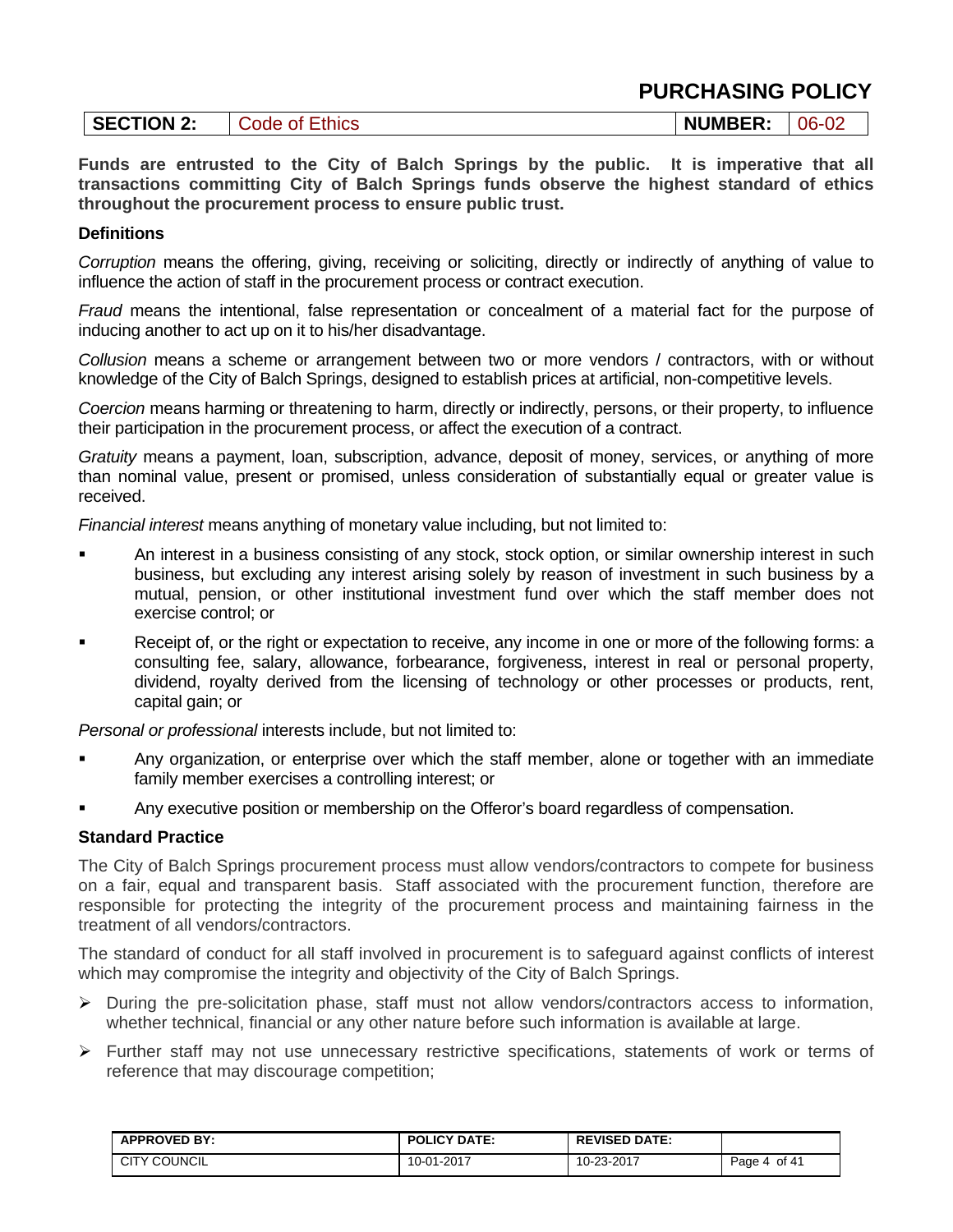| <b>SECTION 2:</b> | Code of Ethics | <b>NUMBER:</b> | $06-0$ |
|-------------------|----------------|----------------|--------|
|-------------------|----------------|----------------|--------|

- $\triangleright$  Staff having a financial interest in a solicitation, are prohibited from any involvement in the procurement process.
- Staff having a personal or professional interest, are prohibited from any involvement in the procurement process.
- $\triangleright$  Staff may not disclose proprietary, quote or bid information, tabulation results to any individual other than such authorized to receive information, at any time prior to the selection and award process.
- Staff maintaining a conflict of interest or potential conflict should notify the Purchasing Agent prior to starting the bid process.

### **Conflict of Interest**

Chapter 176 of the Texas Local Government Code requires that any vendor or person considering doing business with a local government entity disclose on form CIQ, their company name, person's affiliation or business relationship that might cause a conflict of interest with a local government entity.

| <b>APPROVED BY:</b> | <b>POLICY DATE:</b> | <b>REVISED DATE:</b> |                    |
|---------------------|---------------------|----------------------|--------------------|
| <b>CITY COUNCIL</b> | 10-01-2017          | 10-23-2017           | of 41<br>$P$ age 5 |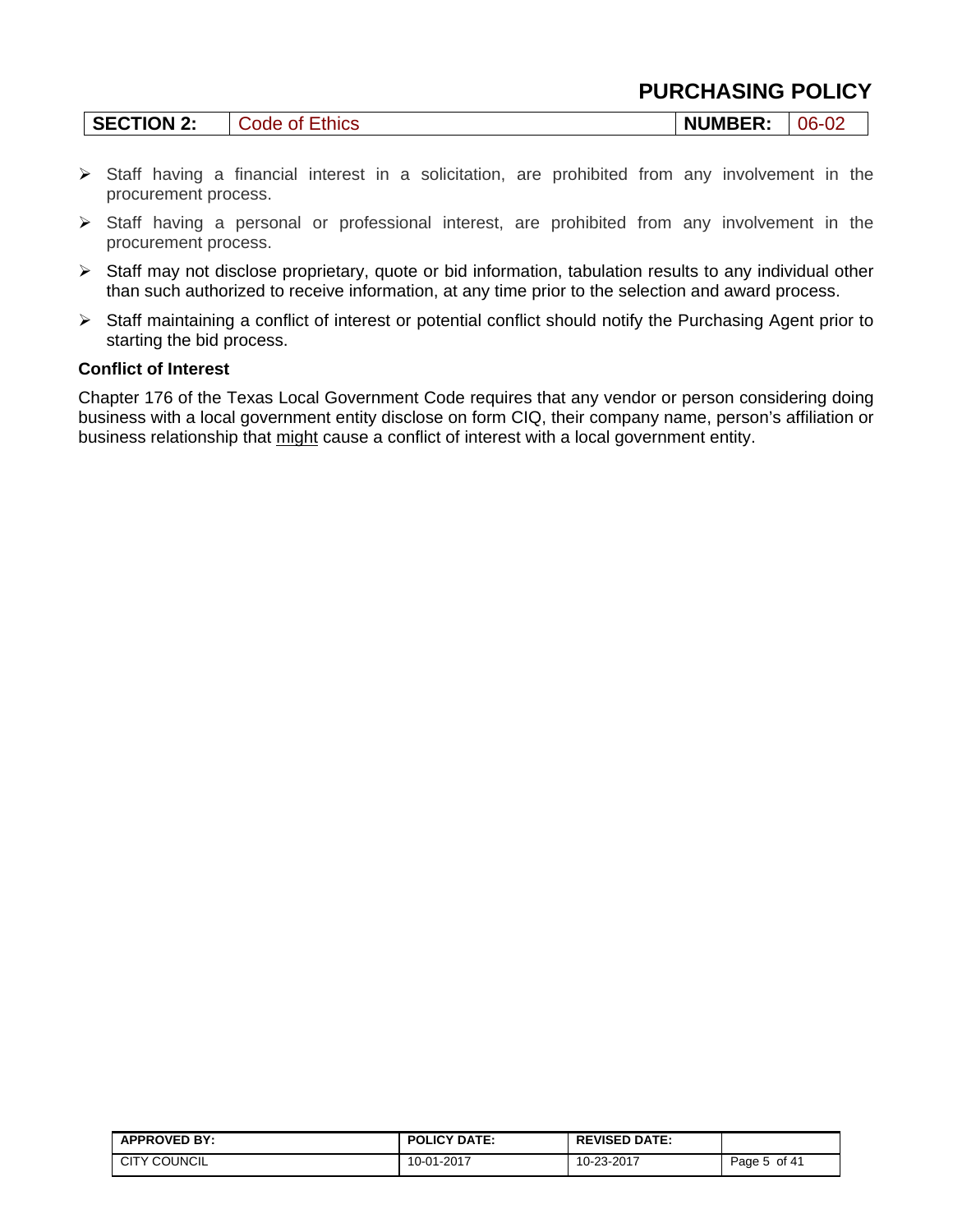| <b>SECTION 3:</b> | <b>Statutes / Authority</b> | <b>NUMBER:</b> | $06 - 02$ |
|-------------------|-----------------------------|----------------|-----------|
|-------------------|-----------------------------|----------------|-----------|

This policy is based on Texas Statutes as found in the Texas Local Government Code Sections 252, 271, and 2269. Any changes in state law will automatically supersede City Purchasing policy. The Texas Local Government Code is available online at: http://www.statutes.legis.state.tx.us/.

### **DEFINITIONS, Local Government Code, §252.001**

- 1. **Component Purchase** purchases of the component parts of an item that in normal purchasing practices would be purchased in one purchase.
- 2. **High Technology Procurement** the procurement of equipment, goods, or services of a highly technical nature, including:
	- a. Data processing equipment, software and firmware used in conjunction with data processing;
	- b. Telecommunications equipment and radio and microwave systems;
	- c. Electronic distributed control systems, including building energy management systems and technical services related to those items.
- 3. **Separate Purchases** purchases made separately, of items that in normal purchasing practices would be purchased in one purchase.
- 4. **Sequential Purchases** purchases made over a period of time, of items that in normal purchasing practices would be purchased in one purchase.

### **QUOTES/BIDS THRESHOLD. Local Government Code, Chapter §252.021**

Cities must competitively bid or accept sealed proposals for any goods or services over \$50,000.

#### **PAYMENTS, Government Code, §2251.021-2251.030**

A payment by a governmental entity under a contract executed on or after September 1, 1987, is overdue on the 31st day after the later of:

- a. the date the governmental entity receives the goods under the contract;
- b. the date the performance of the service under the contract is completed; or
- c. the date the governmental entity receives an invoice for the goods or service.

Interest accrues at 1%/month + prime rate listed in the Wall Street Journal on July 1 of the previous year;

Departments are encouraged to take advantage of prompt or early payment discounts.

**Payments will only be made to vendors that have a valid purchase order or through use of a procurement card (pcard). Violations will be dealt with as follows:** 

### **1. A form letter (Invoice Payments) will be sent to the vendor notifying of policy requirements.**

**2. Employee will be sent a statement of non-compliance form to be completed.** 

**Vendors / Contractors** must pay any subcontractor or supplier who supplies good/services for which payment is made within ten days.

**Subcontractors** must pay any person who supplies good/services which payment is made within ten days.

| <b>APPROVED BY:</b> | <b>POLICY DATE:</b> | <b>REVISED DATE:</b> |                 |
|---------------------|---------------------|----------------------|-----------------|
| CITY COUNCIL        | 10-01-2017          | 10-23-2017           | of 41<br>Page 6 |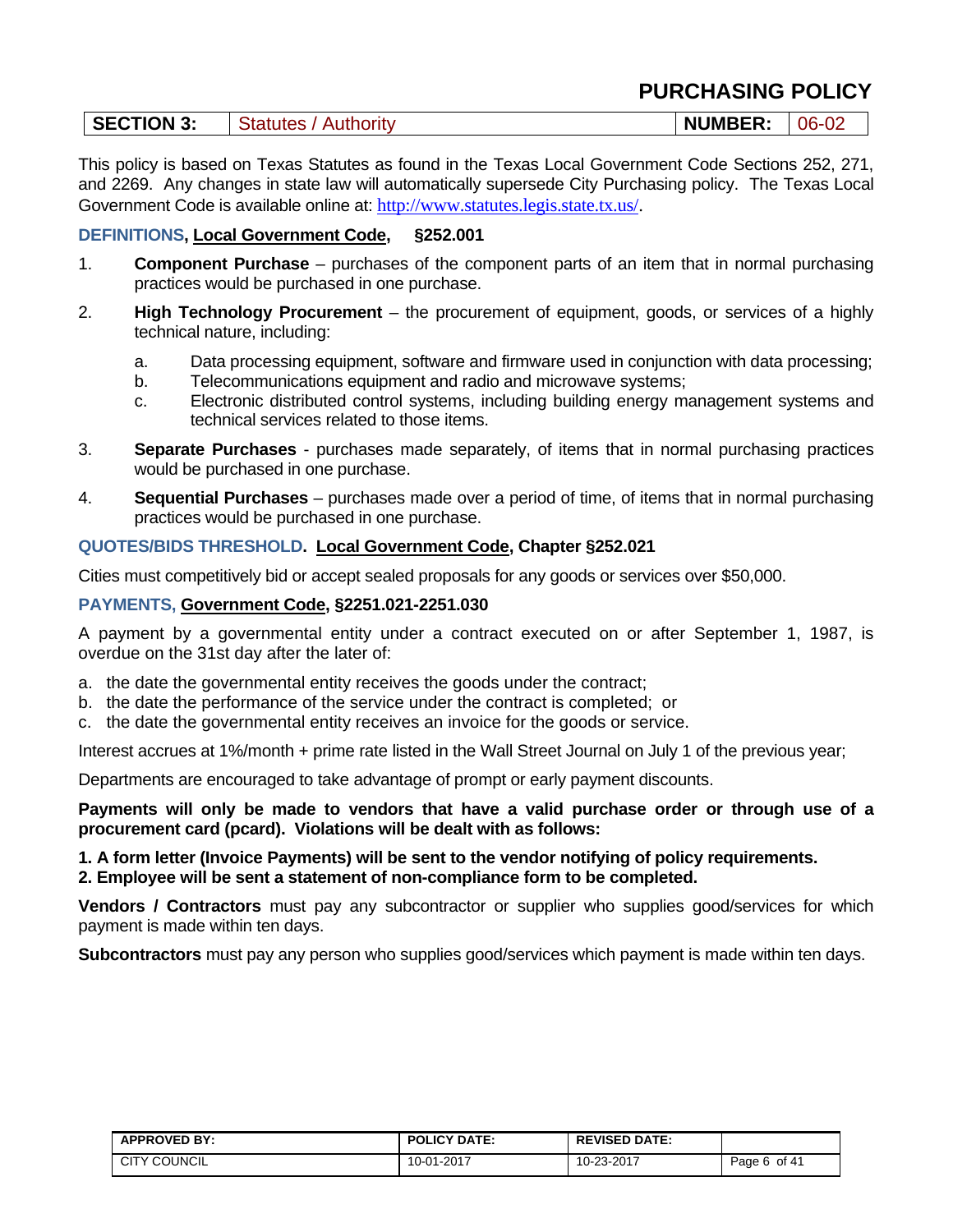| <b>SECTION 3:</b> | <b>Statutes / Authority</b> |  | <b>NUMBER:</b> | $-06-0$ |
|-------------------|-----------------------------|--|----------------|---------|
|-------------------|-----------------------------|--|----------------|---------|

### **CRIMINAL PENALTIES, Local Government Code, Chapter §252.062**

- a) A municipal officer or employee commits an offense if the officer or employee intentionally or knowingly makes or authorizes separate, sequential, or component purchases to avoid the competitive bidding requirements of Section 252.021. An offense under this subsection is a Class B misdemeanor.
- b) A municipal officer or employee commits an offense if the officer or employee intentionally or knowingly violates Section 252.021, other than by conduct described by Subsection (a). An offense under this subsection is a Class B misdemeanor.
- c) A municipal officer or employee commits an offense if the officer or employee intentionally or knowingly violates this chapter, other than by conduct described in Subsection (a) or (b). An offense under this subsection is a Class C misdemeanor.

### **Removal / Ineligibility, Local Government Code, Chapter §252.063**

- a) The final conviction of a municipal officer or employee for an offense under Section 252.062 (a or b) results in the immediate removal from office or employment of that person.
- b) For four years after that date of the final conviction, the removed officer or employee is ineligible:
	- 1. to be a candidate for or to be appointed or elected to a public office in this state;
	- 2. to be employed by the city with which the person served when the offense occurred; and
	- 3. to receive any compensation through a contract with that city.

### **INSURANCE REQUIREMENTS, Labor Code, §406.096**

All contractors and subcontractors shall have insurance coverage including worker's compensation. Proof of coverage must be provided prior to any work beginning. *Certificates must be submitted to purchasing.* 

Required Insurance: Workers Compensation, General Liability, and Auto Liability.

Other types of insurance may be required depending on the type of work or service requested.

"Building or construction" includes:

- (A) erecting or preparing to erect a structure, including a building, bridge, roadway, public utility or facility; or
- (B) remodeling, extending, repairing, or demolishing a structure; or
- (C) otherwise improving real property or an appurtenance to real property through similar activities.

#### **PUBLIC RECORDS**

A vendor or a member of the public may request a copy of a Bid Tabulation Sheet that is compiled when bids are opened in accordance with Chapter 552 of the Texas Government Code.

The City will not release copies of bids or the bid evaluations until after the contract has been awarded in accordance with Chapter 552.104 of the Texas Government Code. This is not a waiver of any exception to the requirements of public disclosure contained in the Texas Public Information Act including, but not limited to, trade secrets or other commercial or financial information that is made confidential by law.

**PURCHASE APPROVAL & REQUIREMENTS** The Purchasing Agent shall have the authority to procure all supplies, equipment and services for the City either on an individual basis or through annual contracts. These purchases will be in compliance with the Texas Local Government Code.

| <b>APPROVED BY:</b> | <b>POLICY DATE:</b> | <b>REVISED DATE:</b> |               |
|---------------------|---------------------|----------------------|---------------|
| <b>CITY COUNCIL</b> | 10-01-2017          | 10-23-2017           | of 41<br>Page |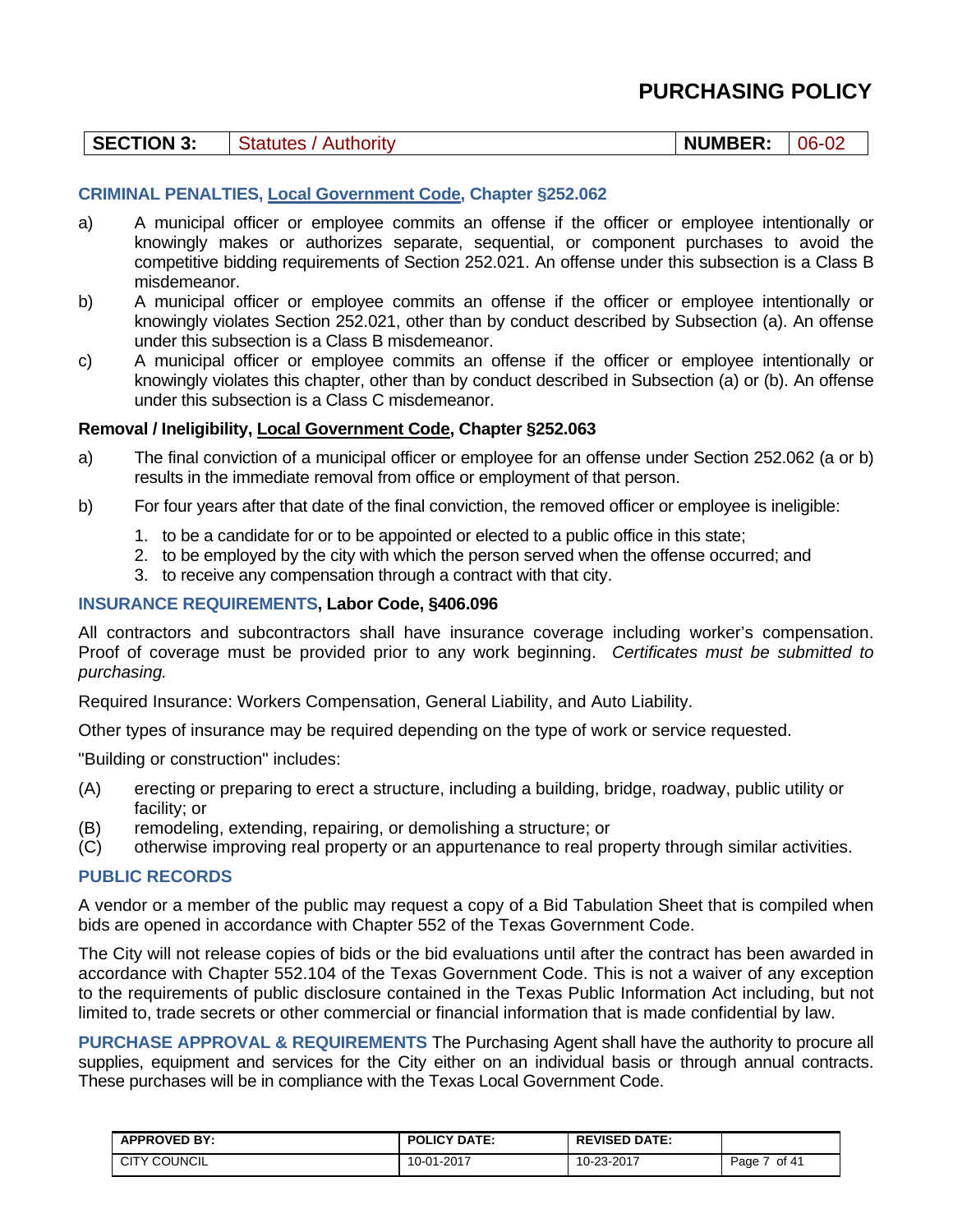### **SECTION 3:** Statutes / Authority **NUMBER:** 06-02

| <b>Dollar</b><br>Value | Authorized to<br><b>Make Purchase</b>              | <b>Approval of</b><br><b>Purchase</b>                                | <b>Approval</b><br>PO                                          | Approval<br><b>Invoice</b>                                 | Approval<br><b>Contract</b> |
|------------------------|----------------------------------------------------|----------------------------------------------------------------------|----------------------------------------------------------------|------------------------------------------------------------|-----------------------------|
| \$500 - 3000           | <b>Authorized Staff</b><br><b>Purchasing Agent</b> | Supervisor or<br><b>Director</b>                                     | Finance Director or ACM                                        | Supervisor or<br><b>Director</b>                           | City<br>Manager             |
| \$3000-\$20,000        | Authorized Staff<br><b>Purchasing Agent</b>        | Supervisor and<br>Director                                           | Finance Director or ACM &<br>City Manager                      | <b>Director</b><br><b>Finance Director</b><br>City Manager | City<br>Manager             |
| Over \$20,000          | <b>Purchasing Agent</b>                            | Director,<br><b>Finance Director</b><br>City Manager<br>City Council | <b>Finance Director</b><br>City Manager<br><b>City Council</b> | <b>City Council</b>                                        | City Council                |

### **Authorized Staff**

Staff must have attended purchasing training and be authorized by their respective Supervisor/Director.

### **PURCHASE REQUIREMENTS**

All purchases must be made through a purchase order or through use of a purchasing card. **A PO must be obtained prior to placing an order.** PO line items must be *detailed***.** 

| <b>Dollar Value</b> | Requirement                                                     |  |
|---------------------|-----------------------------------------------------------------|--|
| \$500-3000          | Quotes are not required, but are suggested.                     |  |
|                     | A PO is required or P-Card/PO Combination                       |  |
| \$3000-\$20,000     | Three written/verbal quotes with two of the three from HUB/MWBE |  |
|                     | A Purchase Order issued                                         |  |
| Over \$20,000       | Sealed Bid or RFP Process by Purchasing Agent                   |  |

### **GENERAL EXCEPTIONS to bid requirement of statute §252.022**

Following is a summary of the types of purchases that are exempted from competitive bidding or RFP requirements under by law under §252.022, Local Government Code. Any proposed purchase that is believed to be exempt should be reviewed by the Purchasing Department or the City Attorney's office for confirmation of exemption.

### **For a complete description, see Texas Local Government Code Chapter 252.022 GENERAL EXEMPTIONS**

- 1. Public calamity to "relieve the necessity of the municipality's residents or to preserve the property of the municipality".
- 2. Public health or safety.
- 3. Unforeseen damage to public property.
- 4. Personal, planning, or professional services.
- 5. Day laborers paid for by the day.
- 6. Land or right of way purchases.
- 7. Sole source purchases such as items with patents, copyrights, secret processes, or natural monopolies.
- 8. Library materials such as films, manuscripts, and books available from vendors holding exclusive distribution rights.
- 9. Public improvements or related matters, at least 1/3 of which are paid for by special assessment levied on benefited property.

| <b>APPROVED BY:</b> | <b>POLICY DATE:</b> | <b>REVISED DATE:</b> |                 |
|---------------------|---------------------|----------------------|-----------------|
| <b>CITY COUNCIL</b> | 10-01-2017          | 10-23-2017           | of 41<br>Page c |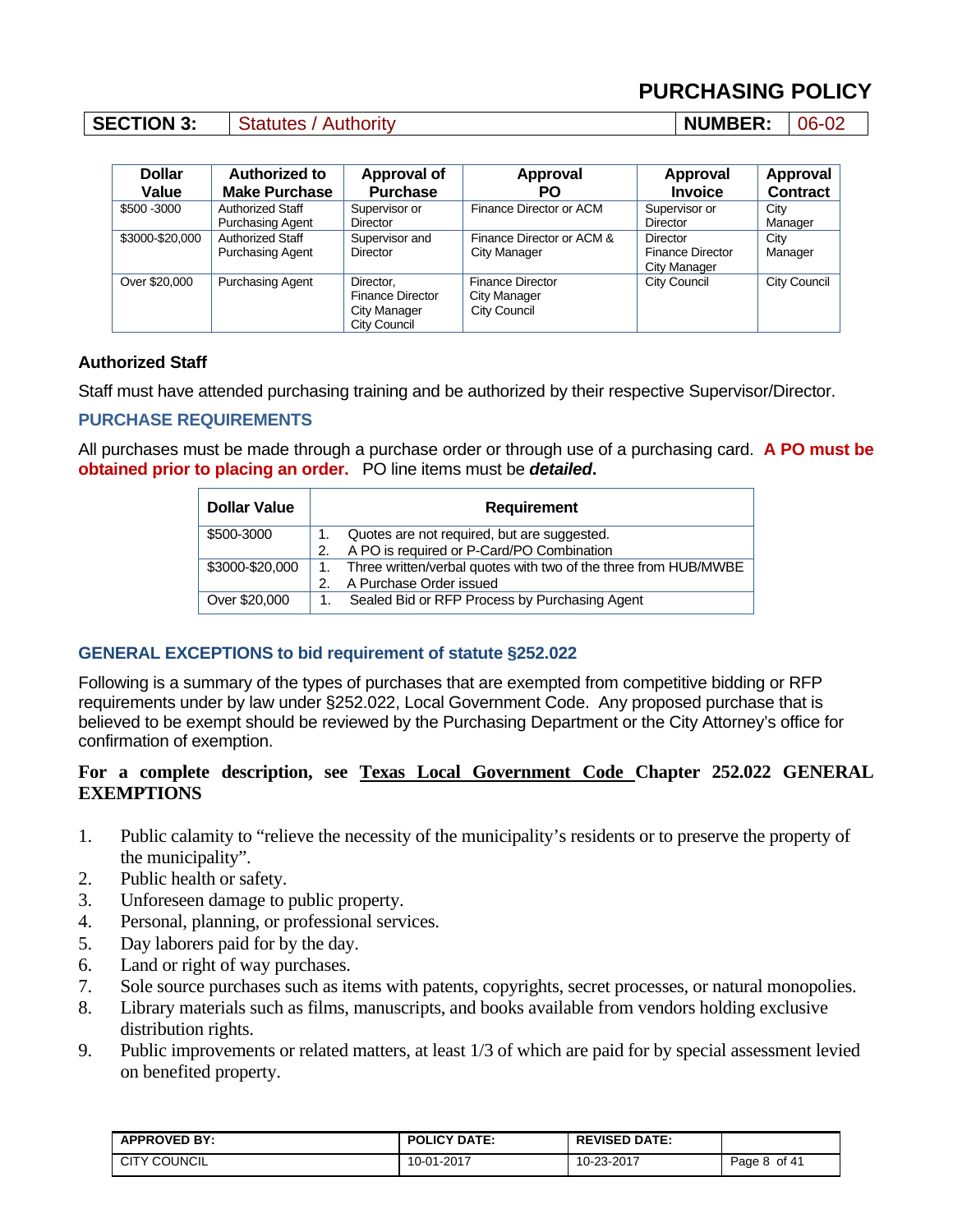| <b>SECTION 3:</b><br>Statutes<br>Authority | <b>NUMBER:</b><br>06 |
|--------------------------------------------|----------------------|
|--------------------------------------------|----------------------|

- 10. Deficiency of funds in voter approved project.
- 11. Contracts with developer participation in capital improvements.
- 12. Personal property sold at auction by state licensed auctioneer, at going out of business sale, by a political subdivision or state agency of Texas or an entity of the federal government, or under an interlocal agreement for cooperative purchasing administered by a regional planning commission established under Chapter 391.
- 13. Services performed by blind or severely disabled persons.
- 14. Goods purchased for retail sale.
- 15. Electricity

| <b>APPROVED BY:</b>        | <b>POLICY DATE:</b>      | <b>REVISED DATE:</b> |                 |
|----------------------------|--------------------------|----------------------|-----------------|
| ' COUNCIL<br>$\sim$<br>الت | $-01 - 2017$<br>$10 - 6$ | 10-23-2017           | of 41<br>Page 9 |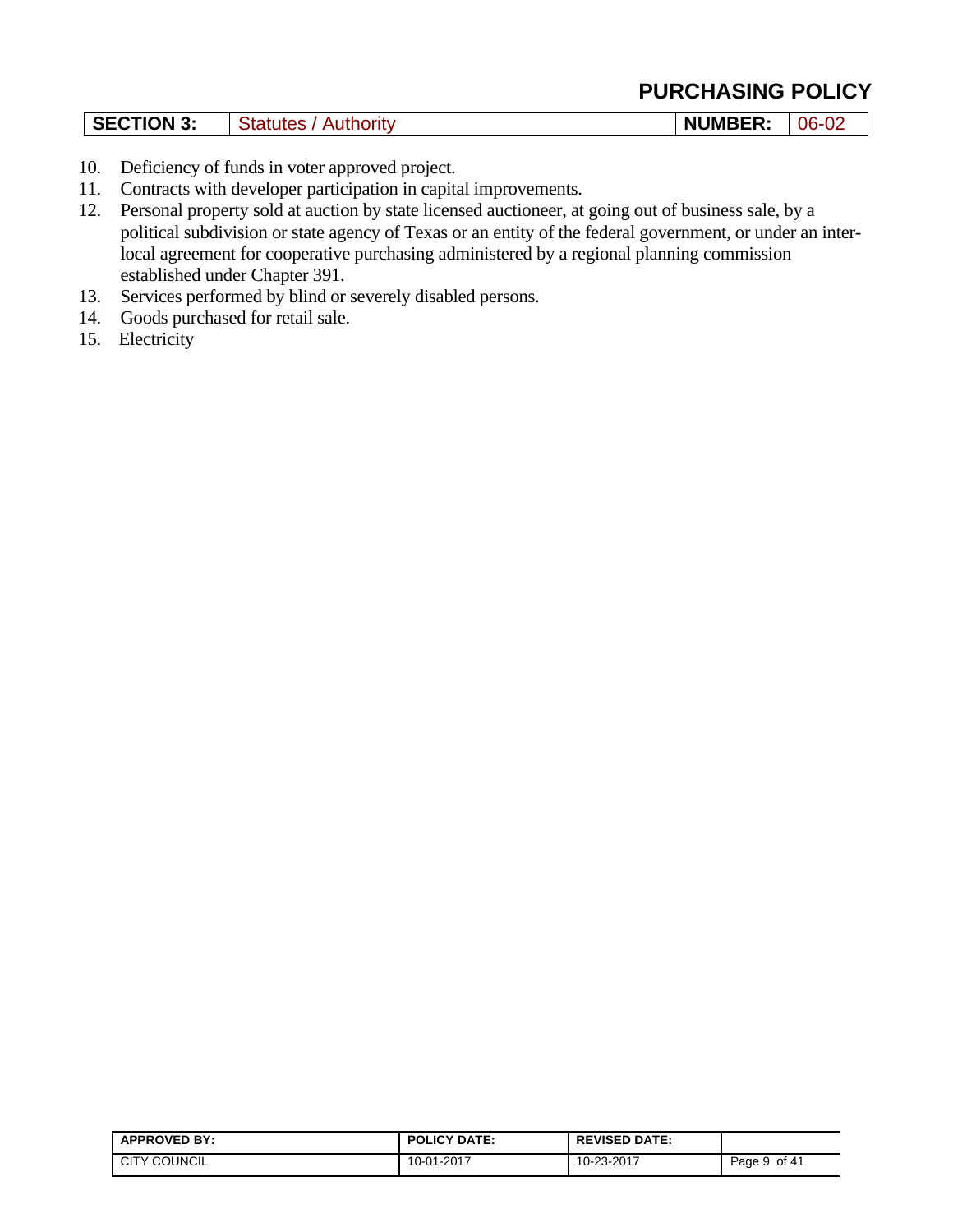| <b>SECTION 4:</b> | <b>Procurement Inclusion Program</b> | $\mid$ NUMBER: $\mid$ 06-02 |  |
|-------------------|--------------------------------------|-----------------------------|--|
|-------------------|--------------------------------------|-----------------------------|--|

#### **Competitive Bidding in Relation to Historically Underutilized Business (HUB), Local Government Code, Chapter §252.0215:**

A municipality, in making an expenditure of more than \$3,000 but less than \$50,000, shall contact at least two historically underutilized businesses on a rotating basis, based on information provided by the comptroller pursuant to Chapter 2161, Government Code. If the list fails to identify a historically underutilized business in the county in which the municipality is situated, the municipality is exempt from this section.

The goal of the Procurement Inclusion Program is to include **certified** Minority or Women owned businesses (M/WBE's) in every possible segment of the procurement process by affording M/WBE's an opportunity, on a competitive basis to be considered for and awarded City business.

### **DEFINITIONS**

### **Minority/Women Business Enterprise (M/WBE) as defined by the Small Business Administration**

A M/WBE is any legal entity organized to engage in commercial transactions which is at least 51 percent owned, controlled and operated by one or more minorities or women.

### **Veteran-owned small business as defined by the Small Business Administration**

Veteran-Owned Business means:

- 1. A small business that: is at least 51% unconditionally owned by one or more veterans (as defined at 38 U.S.C. 101(2)); or
- 2. A publicly owned business with at least 51% of the stock of which is unconditionally owned by one or more veterans; and whose management and daily business operations are controlled by one or more veterans.

### **Small disadvantaged business as defined by the Small Business Administration**

Small Disadvantaged Business means a small business that: (i) has received certification as a small disadvantaged business consistent with 13 CFR part 124, Subpart B; (ii) no material change in disadvantaged ownership and control has occurred since its certification; (iii) where the is owned by one or more individuals, the net worth of each individual upon whom the certification is based does not exceed \$750,000, after taking into account the applicable exclusions set forth at 13 CFR 124.104©(2); and (iv) is identified, on the date of its representation, as a certified small disadvantaged business in the database maintained by the Small Business Administration

### **Historically underutilized business as defined by the State of Texas**

Historically Underutilized Business means a business that is owned at least 51 percent owned, controlled and operated by one or more minorities or women; has its principal place of business in Texas, and has an owner residing in Texas with a proportionate interest that actively participates in the control, operations and management of the entity's affairs.

### **Certification:**

The process by which a business is initially determined to be a bona-fide minority or woman owned business.

### **Certified**:

A certified company is a minority or woman owned business that has met the requirements established by an authorized agency of the State of Texas or Federal Government.

| <b>APPROVED BY:</b> | <b>POLICY DATE:</b> | <b>REVISED DATE:</b> |                  |
|---------------------|---------------------|----------------------|------------------|
| <b>CITY COUNCIL</b> | 10-01-2017          | 10-23-2017           | 10 of 41<br>Page |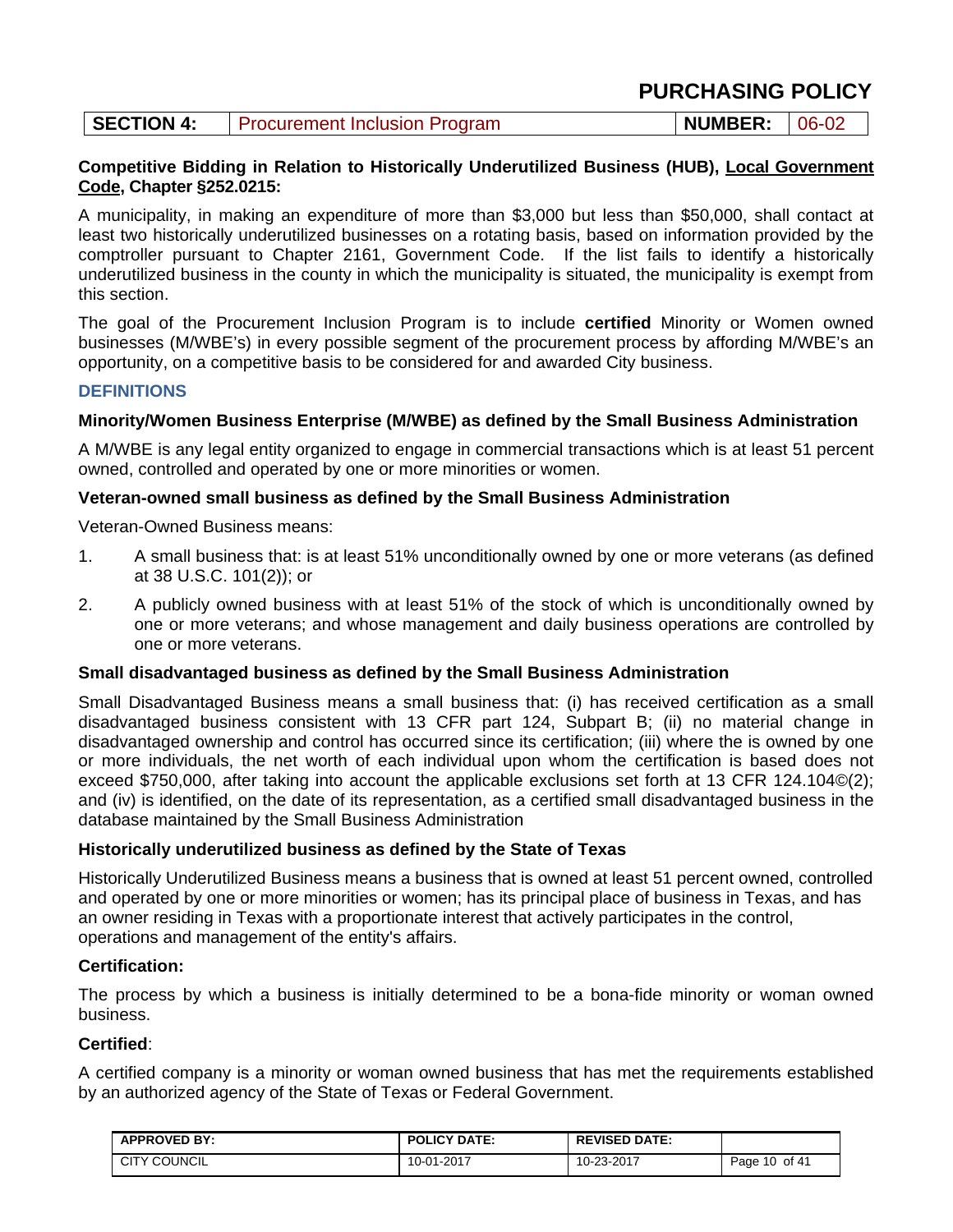| <b>PURCHASING POLICY</b> |  |
|--------------------------|--|
|--------------------------|--|

| <b>SECTION 4:</b> | <b>Procurement Inclusion Program</b> | NUMBER: 06-02 |  |
|-------------------|--------------------------------------|---------------|--|
|-------------------|--------------------------------------|---------------|--|

### **Sourcing**:

Sourcing is the process of identifying qualified and certified M/WBE suppliers.

### **OBJECTIVES**

The Procurement Inclusion Program will increase the awareness and sensitivity of employees to M/WBE's and assures fair and non-discriminatory consideration when competing with other suppliers.

### **POLICY STATEMENT**

It is the policy of the City of Balch Springs to actively encourage and seek qualified and certified HUB/MWBE's to participate in all phases of the procurement process. In this effort, the City will take appropriate measures to assure that HUB/MWBE's have knowledge of, access and equal opportunity to compete for the goods and/or services required by the City of Balch Springs. The participation shall include all procurement within the City for goods and services purchased from the lowest responsible bidder or to the bidder who provides goods or services at the best value for the City that exhibits the best combination of price, quality and service.

### **PROGRAM COMMITMENT**

It is in the best interest of the City of Balch Springs to stimulate the growth of HUB/MWBE's. The growth of such businesses can be encouraged through their full participation in all phases of City of Balch Springs procurement opportunities. Therefore, the City Council and executive management of the City of Balch Springs have endorsed this program.

The City shall, where economically and reasonably prudent, reach out into the community through minority business organizations, chambers of commerce, seminars, trade shows, and special programs to enhance the program credibility.

### **CERTIFICATION**

Staff shall identify certified minority/women owned companies to eliminate companies that appear to be M/WBE, but are not actually owned or controlled by a minority group.

The City of Balch Springs may accept certification from the following agencies:

- State of Texas Historically Underutilized Business Program
- North Central Texas Regional Certification Agency (NCTRCA).
- South Central Texas Regional Certification (SCTRCA)
- Texas Department of Transportation
- Any other certifying agency deemed acceptable by the City of Balch Springs

### **SOURCING**

Sourcing is the heart of a successful inclusion program. It is the process of identifying M/WBE suppliers. To be effective, sourcing requires time and coordination to locate qualified, certified M/WBE suppliers by required commodity.

- Sourcing is an ongoing, never ending search to include new suppliers entering into the market place. Techniques for sourcing the M/WBE shall include:
- Networking with the local chamber of commerce and M/WBE organizations.
- Utilize the City's website to communicate procurement opportunities.
- Membership directories by business/commodity type on the local and national levels.
- Attendance at special programs, trade fairs and other programs to meet potential M/WBE suppliers.
- Requesting and sharing supplier information with other governmental entities.

| <b>APPROVED BY:</b> | <b>POLICY DATE:</b> | <b>REVISED DATE:</b> |                 |
|---------------------|---------------------|----------------------|-----------------|
| <b>CITY COUNCIL</b> | 10-01-2017          | 10-23-2017           | of $41$<br>Page |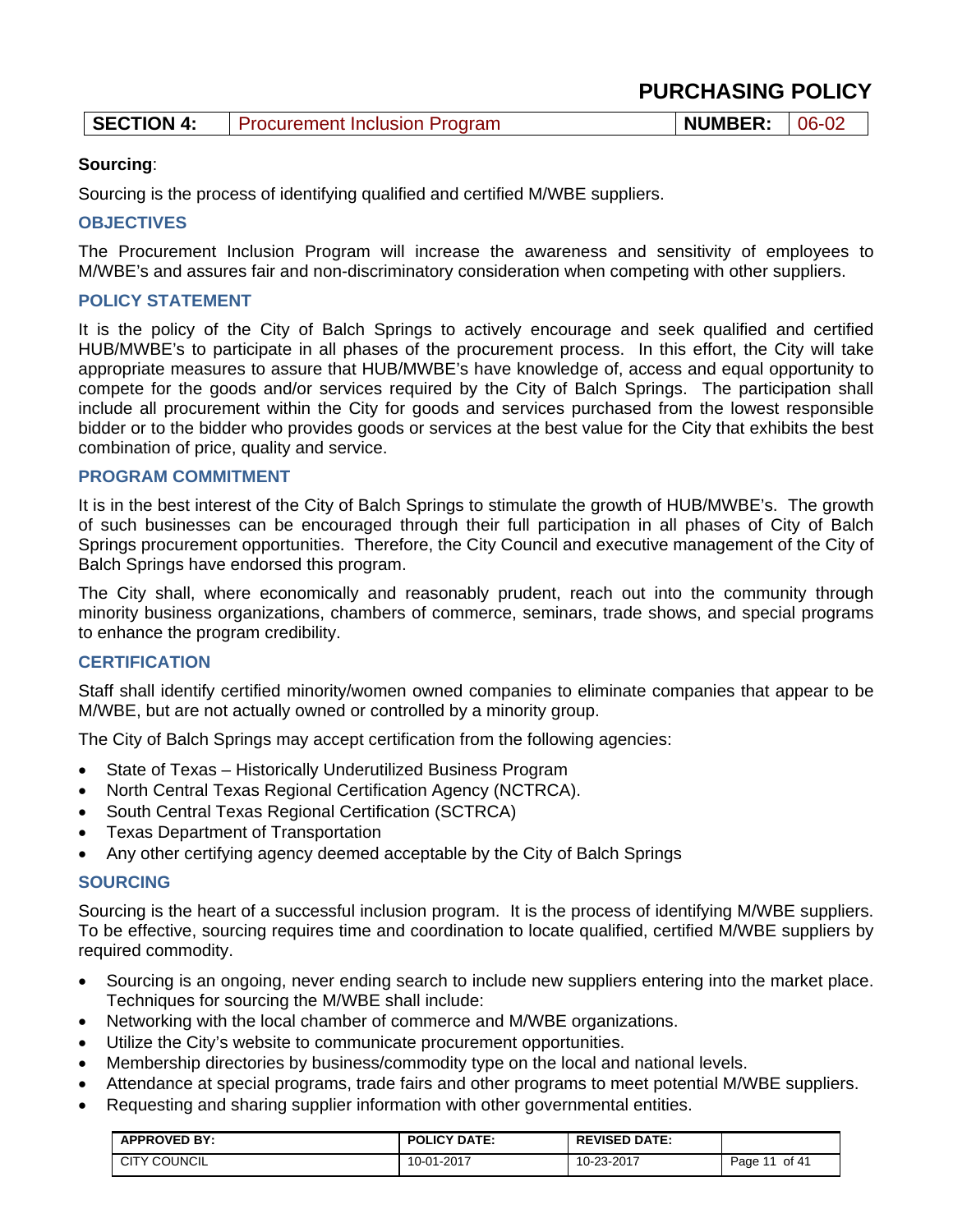| <b>SECTION 5:</b><br><b>NUMBER:</b><br>06-02<br>General Information |
|---------------------------------------------------------------------|
|---------------------------------------------------------------------|

- Access to the North Central Texas Regional Certification Agency (NCTRCA) and State of Texas qualified, certified bid lists.
- Requests for referrals from current M/WBE.

Employees should use the following link to search for HUB/MWBE vendors:

https://mycpa.cpa.state.tx.us/tpasscmblsearch/

### **ANNUAL CONTRACTS**

Annual Contracts are established by the Purchasing Agent through a formal procurement process. Pricing is locked for a specific period of time.

Annual contract purchases must be made with a purchase order. This process allows the Purchasing Agent to track expenditures authorized in the contract.

All contract information will be sent electronically to employees Until notice is received, contracts are not in effect.

### **AUTHORIZATION TO PURCHASE**

Employees authorized to conduct purchasing related business for the City must be listed on an authorized list. A list must be submitted to the Purchasing Agent annually or as personnel changes occur.

A spreadsheet will be sent yearly to verify authorized purchases. A memorandum or email consisting of the following is sufficient for changes during the year.

- 1. Department Director's authorization allowing employees to purchase;
- 2. Name of employee
- 3. Employee ID
- 4. Authorized Limits

### **BID PROTESTS**

All protests regarding the bid solicitation process must be submitted in writing to the Purchasing Agent within five (5) working days following the opening of bids. This includes all protests relating to advertising of bid notices, deadlines, bid opening, and all other related procedures under the Local Government Code, as well as protests relating to alleged improprieties or ambiguities in the specifications.

The limitation does not include protests relating to staff recommendations as to award of a bid. Protests relating to staff recommendations may be directed to the City Council by contacting the City Secretary PRIOR to Council Award.

### **BUDGETED FUNDS**

Funds must be available and in the proper account prior to issuance of a purchase order and before the use of a purchasing card.

### **CHECK REQUEST**

The check request is used for the following purchases.

Refunds – Include the reason for request and attach documentation indicating the person or organizations name; date of original purchase, contract date or class date; and reason for refund.

Contract Labor – Include the reason for request and attach as backup, a copy of the employee contract for a one-time payment, jury duty, or for instructors. Submit proper documentation such as a copy of the instructor contract.

| <b>APPROVED BY:</b> | <b>POLICY DATE:</b> | <b>REVISED DATE:</b> |               |
|---------------------|---------------------|----------------------|---------------|
| <b>CITY COUNCIL</b> | 10-01-2017          | 10-23-2017           | Page 12 of 41 |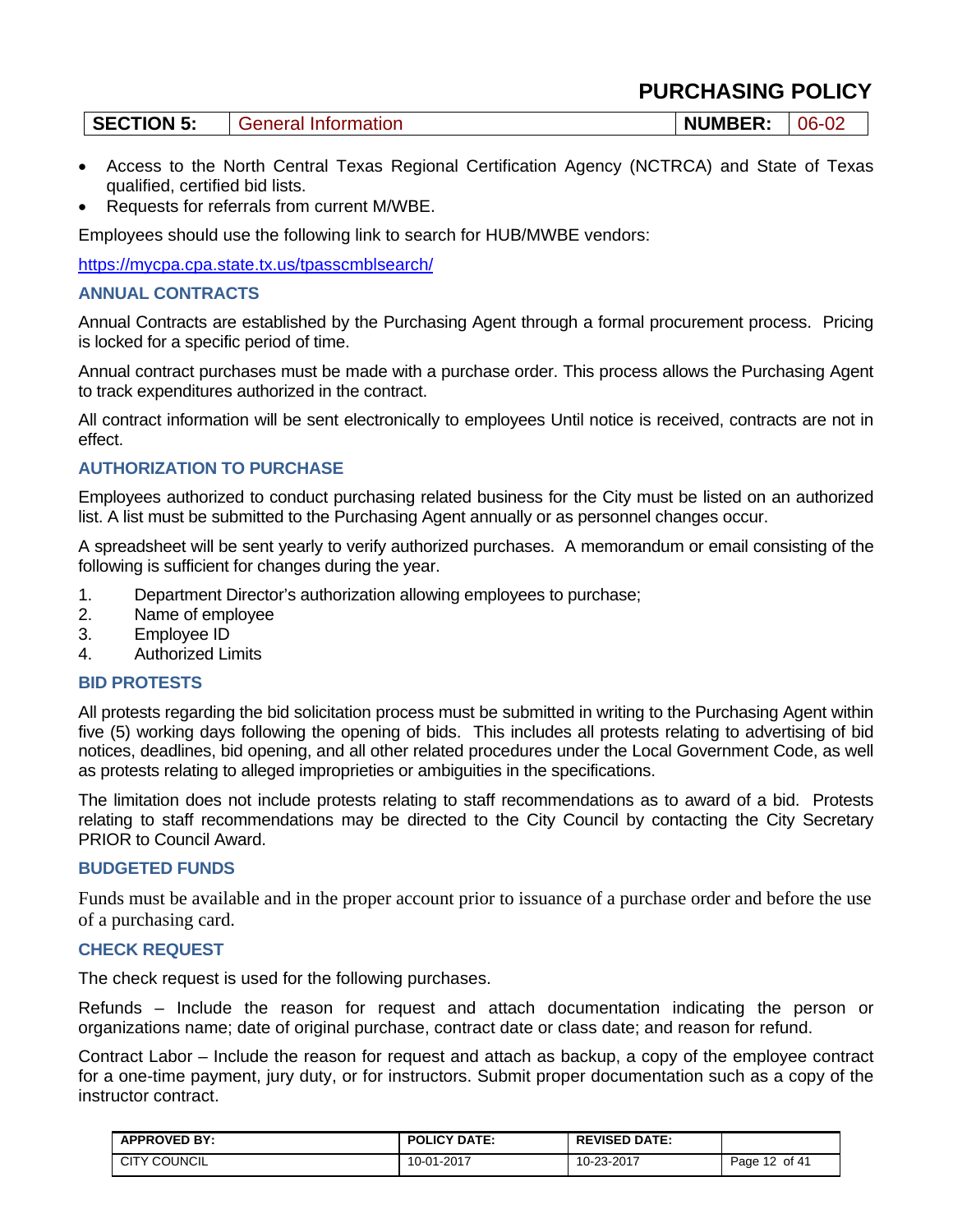| <b>PURCHASING POLICY</b> |
|--------------------------|
|--------------------------|

| SECTION 5:<br><b>General Information</b> | <b>NUMBER:</b> | $ 06-02$ |
|------------------------------------------|----------------|----------|
|------------------------------------------|----------------|----------|

Reimbursements – Include copy of detailed invoice or receipt.

#### **DEBRIEFING**

A debriefing is a review of the vendor's quote, bid, or proposal. It usually provided to unsuccessful vendors. Debriefings are normally requested during the proposal process, but may be done for any type of solicitation that evaluates factors other than price. The process may be formal (face-toface) or informal (over the phone/email).

Outline the vendor's strengths and weaknesses. This provides detailed information for the vendor to learn from and to better prepare for future proposals. Items to remember with debriefings:

- 1. Do not discuss competing proposers
- 2. Do not let it become a gripe session

#### **EXEMPTION FROM SALES TAX**

The City is exempt from sales, excise and use taxes under Tax Code, 151.309. The City is NOT exempt from food related purchases for employee meals during travel or hotel/motel tax.

### **FREIGHT CHARGES AND FEES**

Include freight costs and fees in the total cost when obtaining quotes. Note that freight costs must be considered in determining an award vendor(s).

All freight should be requested as FOB Destination (delivery address) freight pre-paid and allowed.

#### **NEW VENDORS**

A W9 is required for all new vendors. The authorized purchaser should request the vendor to complete the form and submit it with their quote or invoice. Purchase orders cannot be issued or payments processed until a W9 is received in Accounts Payable and the vendor is set up.

Authorized users should encourage all potential vendors to register as a supplier at www.bidnet.com.

### **PLACING ORDERS**

When placing orders, provide the vendor with the PO Number or a hard copy if requested, name of person placing the order, department name, and the City's billing address.

| <b>Billing Address:</b> | The City of Balch Springs      |
|-------------------------|--------------------------------|
|                         | <b>Accounts Payable</b>        |
|                         | 13503 Alexander Rd.            |
|                         | Balch Springs, TX 75181-3401   |
| <b>Billing Email:</b>   | scluse@cityofbalchsprings.com  |
|                         | abraden@cityofbalchsprings.com |

Instruct vendors to clearly display the name of person placing the order, the department, and the Purchase Order Number on all invoices, delivery slips, cases, cartons, boxes, packing slips and bills of lading.

#### **RECEIVING OF MATERIALS**

The authorized purchaser is responsible for verifying that all materials/services are received in working order and meet specifications. Once materials/services have been received and verified to be correct, indicate

| <b>APPROVED BY:</b> | <b>POLICY DATE:</b> | <b>REVISED DATE:</b> |                  |
|---------------------|---------------------|----------------------|------------------|
| <b>CITY COUNCIL</b> | 10-01-2017<br>10    | 10-23-2017           | of 41<br>Page 13 |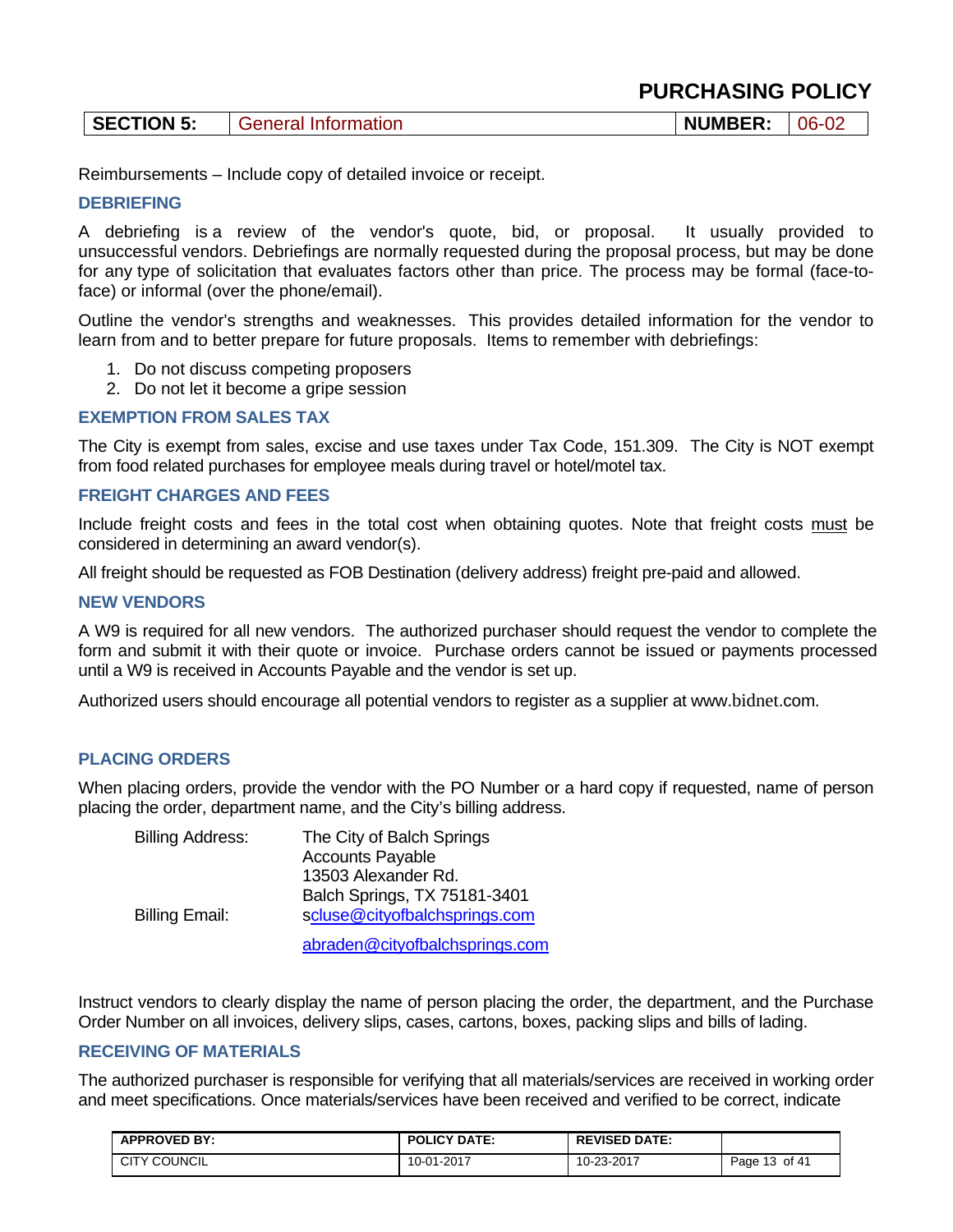| <b>SECTION 6:</b> | <b>Emergency Purchases</b> | <b>NUMBER:</b> | 06-02 |
|-------------------|----------------------------|----------------|-------|
|-------------------|----------------------------|----------------|-------|

### **receipt of materials by completing the receiving section** *for each product in the electronic Purchase Order (STW)***.**

If the quantity received does not agree with the vendor's packing slip or the material does not conform to specification, the vendor must be notified immediately.

When a partial shipment is received, indicate the quantity in the electronic Purchase Order (STW).

### **EMERGENCY PURCHASES §252.022**

An emergency condition creates an immediate and serious need for materials, services, or construction that cannot be met through normal procurement methods and that seriously threatens the functioning of the City or the protection of property or the health or safety of any person.

Emergency purchases are for critical, unforeseen government need. Because the City's ability to serve the public would be impaired if purchases are not made immediately, emergency purchases are exempt from standard purchasing procedures.

True emergencies almost always occur as a result of parts and labor needed for unforeseen repairs to equipment that must be kept operational. When an emergency occurs, the need for quotes will be eliminated. However, written explanation must be indicated on the Statement of Compliance for Irregular Purchases.

- 1. If the product or services is over \$3,000 and under \$20,000, obtain the City Manager's authorization. Once authorization has been received, submit a requisition to Purchasing and obtain a purchase order, call the vendor to initiate repair services or order the needed materials. Immediately or as soon as feasible, submit a copy of the invoice, delivery ticket and the irregular purchase form.
- 2. In the event the emergency exceeds \$20,000, follow the same procedures outlined in item 1 above prepare an agenda item and resolution to Council prior to payment for the products or services purchased.

In extreme cases involving a disaster, an emergency declaration will be made by the Mayor. All purchases must be documented through proper State & Federal forms and emergency purchase orders issued.

Emergency purchase orders are maintained at City Hall and at the EOC.

### **An emergency created through neglect will not be processed as an emergency.**

### **Typical examples are:**

- a. Depletion of stock due to lack of planning.
- b. Building or equipment needing repairs for some time, suddenly becoming an emergency overnight.
- c. Orders of materials for projects most of which must be planned weeks or months ahead of time, and requested just before desired use.

| <b>APPROVED BY:</b> | <b>POLICY DATE:</b> | <b>REVISED DATE:</b> |                  |
|---------------------|---------------------|----------------------|------------------|
| <b>CITY COUNCIL</b> | 10-01-2017          | 10-23-2017           | of 41<br>Page 14 |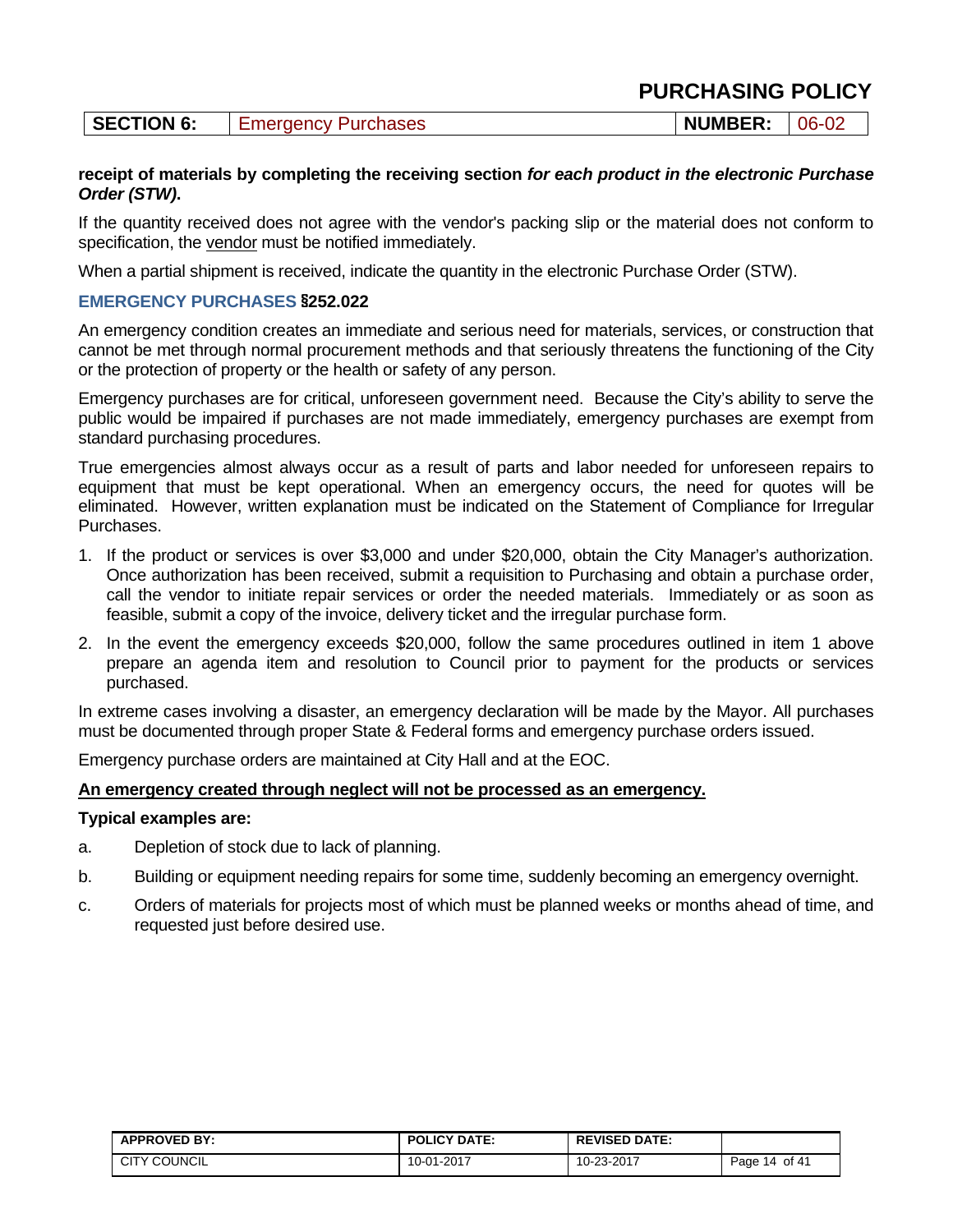| SECTION 7: | Sole Source Purchases | <b>NUMBER:</b> | $  06 - 02$ |
|------------|-----------------------|----------------|-------------|
|------------|-----------------------|----------------|-------------|

### **SOLE SOURCE PURCHASES**

Sole source purchases are goods and services available from only one supplier. There may be one vendor because of patents, copyrights or simply because the vendor is the only one which supplies the good or service.

Example: Patented products, monopolized items, books, captive replacement part or component for equipment, and software with exclusive distribution rights. **Items that are only available from one manufacturer are not a sole source, if the items can be purchased from distributors.** 

The City is responsible for obtaining and retaining documentation from the vendor that clearly states the reasons the purchase must be made on a "sole source" basis.

All sole source purchases require written justification in the form of an affidavit which must be completed by the vendor and notarized. This form must be submitted and approved by the Purchasing Agent prior to the purchase being made.

Be sure that the function the user department is asking for is a "need" and not a "want". For example, only one vendor sells equipment with the special function. Other vendors have a similar function but not exactly the same. Ask the question, do we need the specific function and why would a similar function not work.

### **Notice of Intent to Award a Sole Source Procurement**

All purchases in excess of \$20,000 shall be made in conjunction with the Purchasing Agent who will post a Notice of Intent to purchase a sole source item in the e-pro system.

| <b>APPROVED BY:</b> | <b>POLICY DATE:</b> | <b>REVISED DATE:</b> |               |
|---------------------|---------------------|----------------------|---------------|
| <b>CITY COUNCIL</b> | 10-01-2017          | 10-23-2017           | Page 15 of 41 |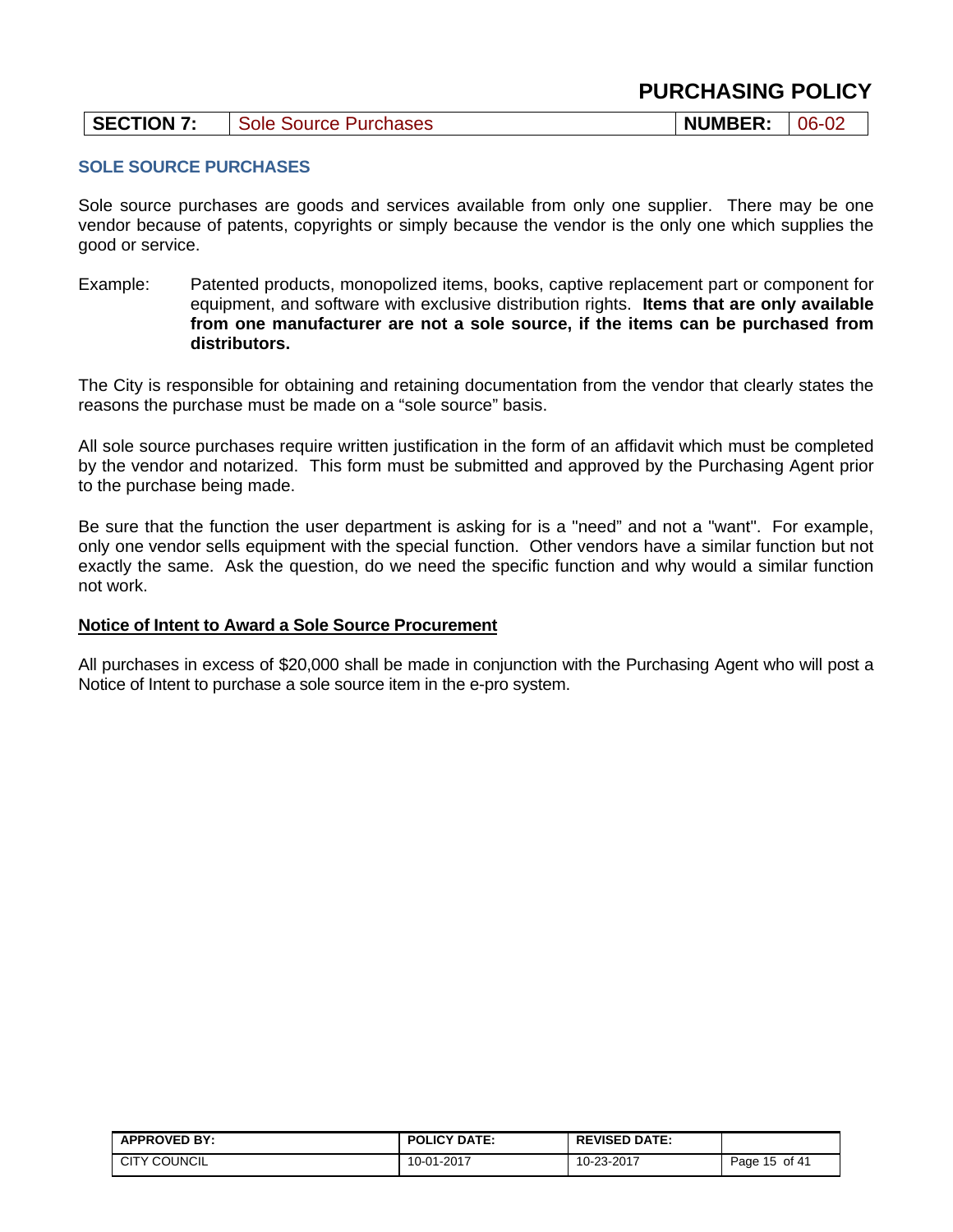### **SECTION 8:** Capital / Fixed Asset Purchases **NUMBER:** 06-02

### **CAPITAL / FIXED ASSETS**

**Definitions:** 

**Capital Purchase** – Any item with a purchase value of \$5,000 or more.

**Fixed Asset** – Any items with a purchase value of \$5,000 or more and with a useful life greater than two years.

**Account** – Capital and Fixed Assets are charged to the budget object lines.

All items purchased with a price of \$5,000 or greater and a useful life exceeding two years will be placed on the fixed asset list. Each department will be required to monitor their inventory and be accountable for the location of the asset.

Asset tags will be issued after payment has been processed.

All capital and fixed assets purchases, regardless of the dollar amount, are to be purchased through Purchasing. Departments should submit a requisition with purchase details.

Departments that track asset information must forward the information to Purchasing to include in the Fixed Asset listing. For example, vehicles and equipment tracked and issued a unit (tracking) number. This information will be used in the Fixed Asset module to assist in tracking the equipment.

| <b>APPROVED BY:</b> | <b>POLICY DATE:</b> | <b>REVISED DATE:</b> |                 |
|---------------------|---------------------|----------------------|-----------------|
| <b>CITY COUNCIL</b> | 10-01-2017          | 10-23-2017           | of 4<br>Page 16 |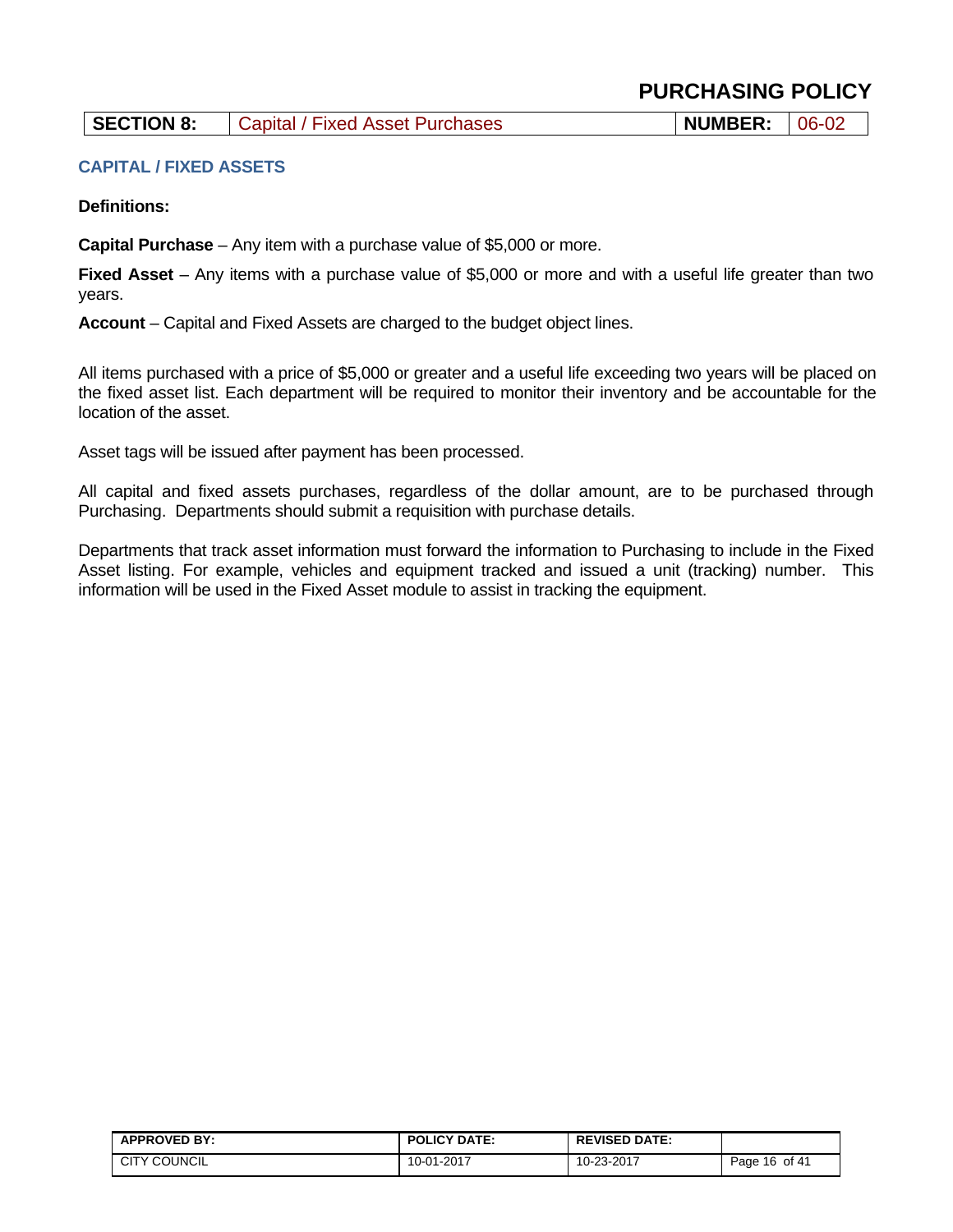### **COOPERATIVE PURCHASING**

Government Code, Chapter 791 and Local Government Code, Chapter 271 authorizes the use of cooperative purchasing programs. The Chapters authorize the City to use ("piggyback") on another entity's bid or to use a cooperative contract from an established cooperative agency.

The bids completed by the entity or agency must have an Inter-local clause in the specifications or contract, the awarded vendor must agree to the cooperative clause and an Inter-local agreement must be in place between the City and the issuing entity/agency.

The City has established memberships and inter-local agreements in place and promotes participation in cooperative purchasing programs. A complete list of all inter-local agreements is maintained in the contract module.

These agencies can provide great pricing and quick turn-around time for items such as vehicles, software, hardware, and heavy equipment.

| <b>APPROVED BY:</b> | <b>POLICY DATE:</b> | <b>REVISED DATE:</b> |                                    |
|---------------------|---------------------|----------------------|------------------------------------|
| <b>CITY COUNCIL</b> | 10-01-2017          | 10-23-2017           | of 41<br>$\rightarrow$<br>$P$ age, |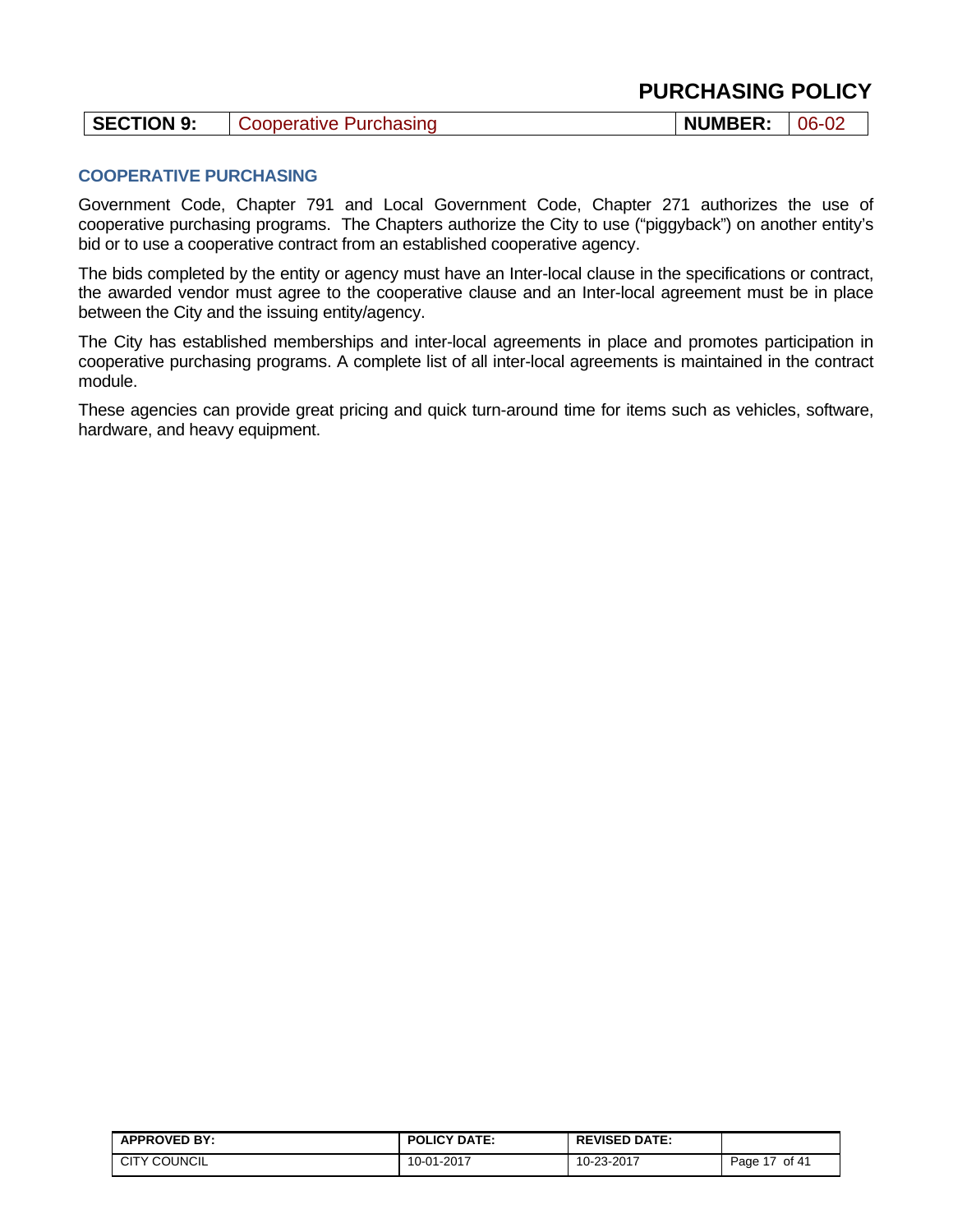| <b>PURCHASING POLICY</b> |  |
|--------------------------|--|
|--------------------------|--|

### **PETTY CASH**

Petty cash is a service available to employees for reimbursement of miscellaneous small dollar expenditures. These expenses can be reimbursed at the Utility Billing payment counter.

The employee must bring the signed voucher and the detailed receipt to Utility Billing. Present it to the cashier and the expense will be refunded. The signed voucher must be approved by Department director and signed off by City Manager or Finance Director.

Petty cash is limited to expenditures under \$200.00 to all departments other than the Recreation Center. The Recreation Center will be allowed Petty Cash of up to \$500 to pay referees at sporting events.

A petty cash voucher and detailed receipts are required for reimbursement.

Sales tax will not be reimbursed.

| <b>APPROVED BY:</b> | <b>POLICY DATE:</b> | <b>REVISED DATE:</b> |               |
|---------------------|---------------------|----------------------|---------------|
| <b>CITY COUNCIL</b> | 10-01-2017          | 10-23-2017           | Page 18 of 41 |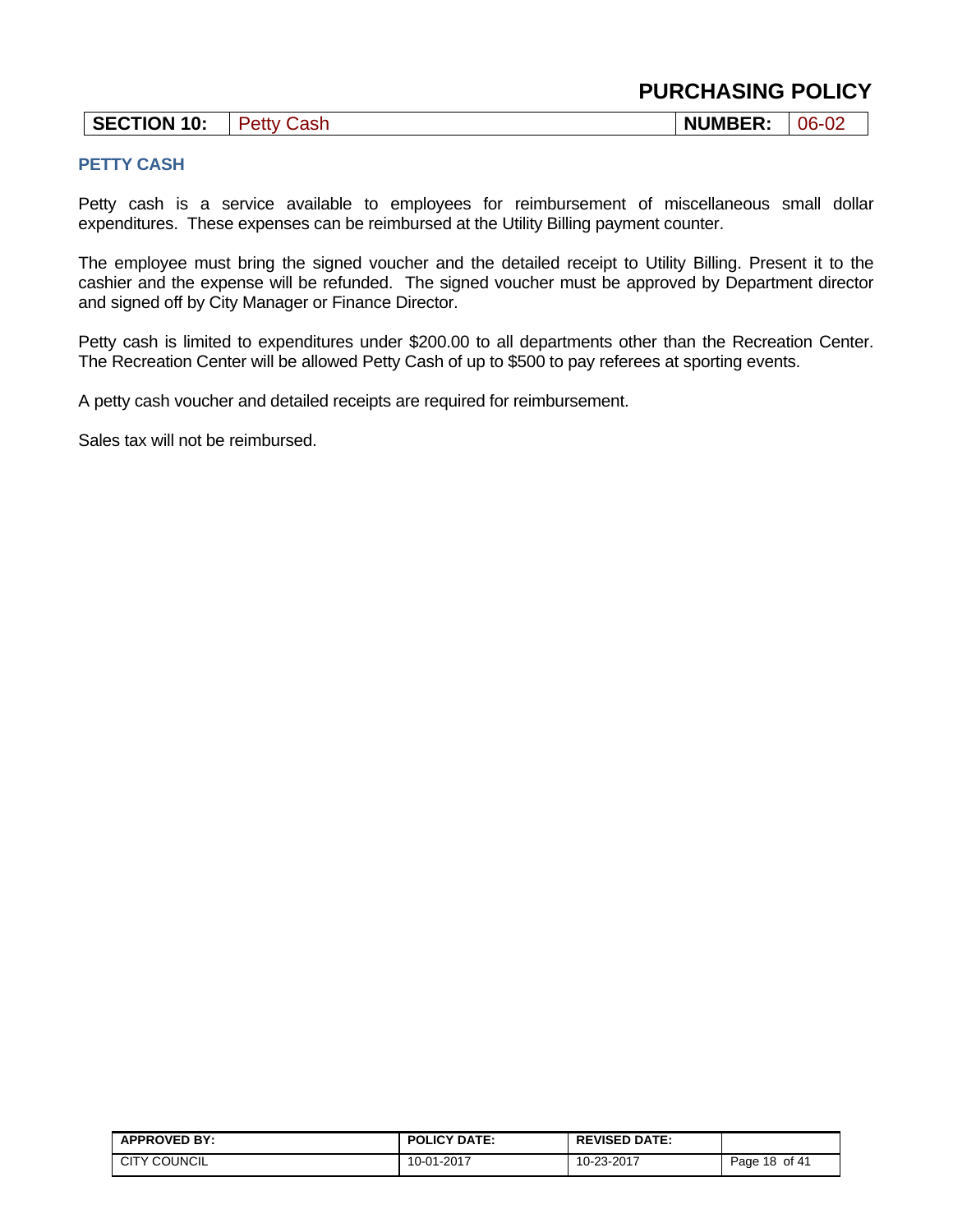| SECTION 11:<br>Types of Procurement | <b>NUMBER:</b> | $  06 - 02$ |
|-------------------------------------|----------------|-------------|
|-------------------------------------|----------------|-------------|

Competitive bidding allows vendors to compete with each other to provide goods and/or services to the City. This process serves two purposes.

The first is to ensure that public monies are spent properly, legally, and that the best possible value is received for the money. The second is to give qualified and responsible vendors who desire to do business with the City a fair and equitable opportunity to do so. The use of a standard bidding procedure gives the public assurance that their monies are properly safeguarded.

Competitive bidding can be accomplished in two ways, formal or informal.

### **DEFINITIONS**

*Invitation to quote* (ITQ) is an informal or formal process used to purchase items over \$3,000 and less than \$50,000.

*Invitation to bid* (ITB) is a formal process used to purchase goods and services over \$50,000.

*Request for Information* (RFI) is a formal process in which information is requested from vendors prior to a bid or proposal to assist in writing specifications.

*Request for Qualifications* (RFQ) is a formal process used to select a vendor to perform a professional service.

*Request for Proposal* (RFP) is a formal process used to purchase a good or service with specific criteria set that is used to evaluate the submittal.

**Specification** is a set of criteria used by vendors to submit pricing, information, or qualifications.

*Professional services* is defined by AG Opinion MW 344 as "services rendered by a person or firm that requires years of education and service for one to attain competence and which calls for a high order of intelligence, skill and learning" (mental or intellectual skills, rather than physical or manual). (Opinion MW 344 and DM 347)

A professional is a member of a discipline with widely accepted standards of required study or specified attainments in special knowledge as distinguished from mere skill.

*Personal Service* is defined as a service that is performed by an individual.

A contract is for a personal service if a specific individual person is required to perform the service. The service must be performed by the individual named in the contract. (Attorney General JM-890 and JM 486)

*Planning services* means services primarily intended to guide governmental policy to ensure the orderly and coordinated development of the municipality 252.001 (5)

### **DETERMINING THE PROCUREMENT METHOD**

It is important to determine the procurement method as it will be a major factor in the planning process. For example, the procurement lead time for an Invitation for Bid and a Request for Proposal differ significantly.

**Invitation to Bid (ITB)** - The ITB uses the competitive sealed bid method. This method is used when the requirements are clearly defined, negotiations are not necessary and price is the major determining factor for selection. Best value considerations can also be used with the ITB method.

**Request for Information (RFI)** - Requests for Information are used primarily as a planning tool. The RFI is an optional method that may be used to gather information in order to prepare a complete and accurate solicitation document when an agency does not have the necessary information to prepare a

| <b>APPROVED BY:</b> | <b>POLICY DATE:</b> | <b>REVISED DATE:</b> |               |
|---------------------|---------------------|----------------------|---------------|
| <b>CITY COUNCIL</b> | 10-01-2017          | 10-23-2017           | Page 19 of 41 |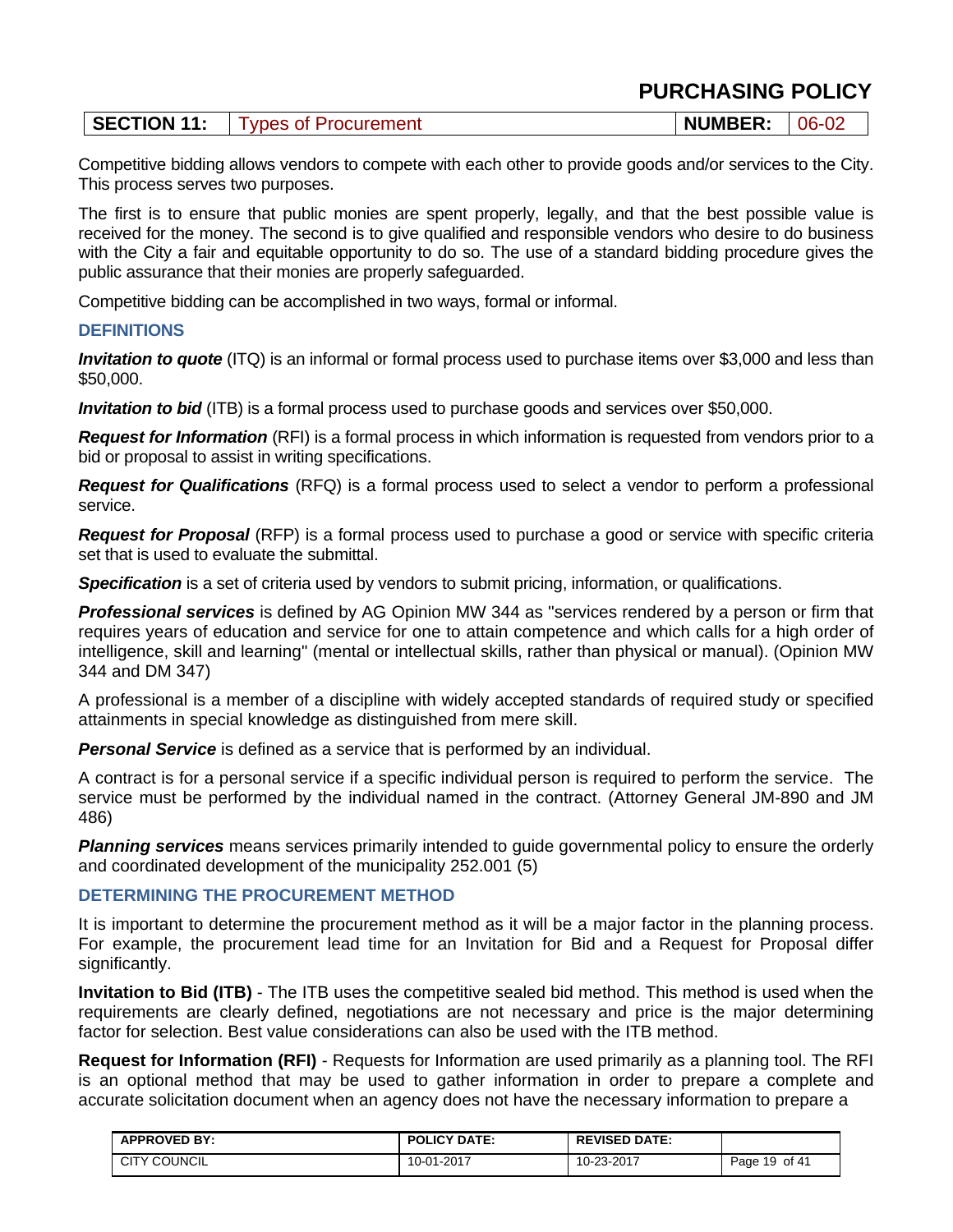complete and accurate solicitation document. RFIs are used to identify industry standards, best practices, potential performance measures, and cost or price structures or to generally ascertain the level of interest of prospective respondents. A preliminary solicitation document which provides an initial description of the program objectives and specifications usually accompanies an RFI for review by potential respondents. Agencies may use the information derived from the responses to finalize their solicitation document. Agencies are not required to incorporate any or all of the comments or suggestions made by the contractor, but the hope is that the contractor will provide useful information in the RFP development process.

**Request for Proposal (RFP)** – Used when competitive sealed bidding is not practicable or advantageous. Generally this is when factors other than price are to be considered or when objective criteria cannot be defined. One of the key differences between an ITB and an RFP is that negotiations are allowed in an RFP. Discussions are allowed with the respondents and best and final offers are solicited.

**Request for Qualifications (RFQ)** – Generally used for Professional Services wherein the respondents are evaluated based solely on their qualifications. Price is not considered until after selection is made by the agency based on qualifications. Professional Services are covered under Texas Government Code, Section 225.

### **PRE-BID/PROPOSAL MEETINGS:**

A pre-bid meeting is generally held for bids and proposals that are requesting a service or that may be controversial. The meeting allows staff to review the specifications with potential vendors at one time and provides vendors the opportunity to ask questions or attend a site preview.

The meeting may be mandatory or non-mandatory and must be specified in the bid documents. The meeting may be part of the best value criteria.

### **SPECIFICATION**

A specification is an accurate description of the material or equipment to be purchased. All specifications shall be clear, definite, and shall permit competitive bidding except for those items that may be noncompetitive due to patent or distribution rights. The using department, with the advice of the Purchasing Agent, has the primary responsibility for drafting or revising specifications.

### **A good specification should be:**

**Simple** – details are specific enough that a loophole will not allow a bidder to evade any of the provisions and take advantage of the City.

**Identifiable** – a comparison with a brand or specification already on the market, in order to avoid confusion. Care should be used, however, to ensure that the specification does not arbitrarily exclude other viable products.

**Verifiable** -.a description of the verification is included to ensure the specification has been met.

**Capable** – allows responses from multiple bidders.

**Clear and consistent-** Inconsistent and unclear specifications lead to misunderstandings, which can be costly in price and time.

**Flexible** - allows the City to take advantage of new or green products when feasible.

**Defensible** - Arbitrary specifications (need versus want) that do not have a valid business purpose should be avoided.

| <b>APPROVED BY:</b> | <b>POLICY DATE:</b> | <b>REVISED DATE:</b> |               |
|---------------------|---------------------|----------------------|---------------|
| <b>CITY COUNCIL</b> | 10-01-2017          | 10-23-2017           | Page 20 of 41 |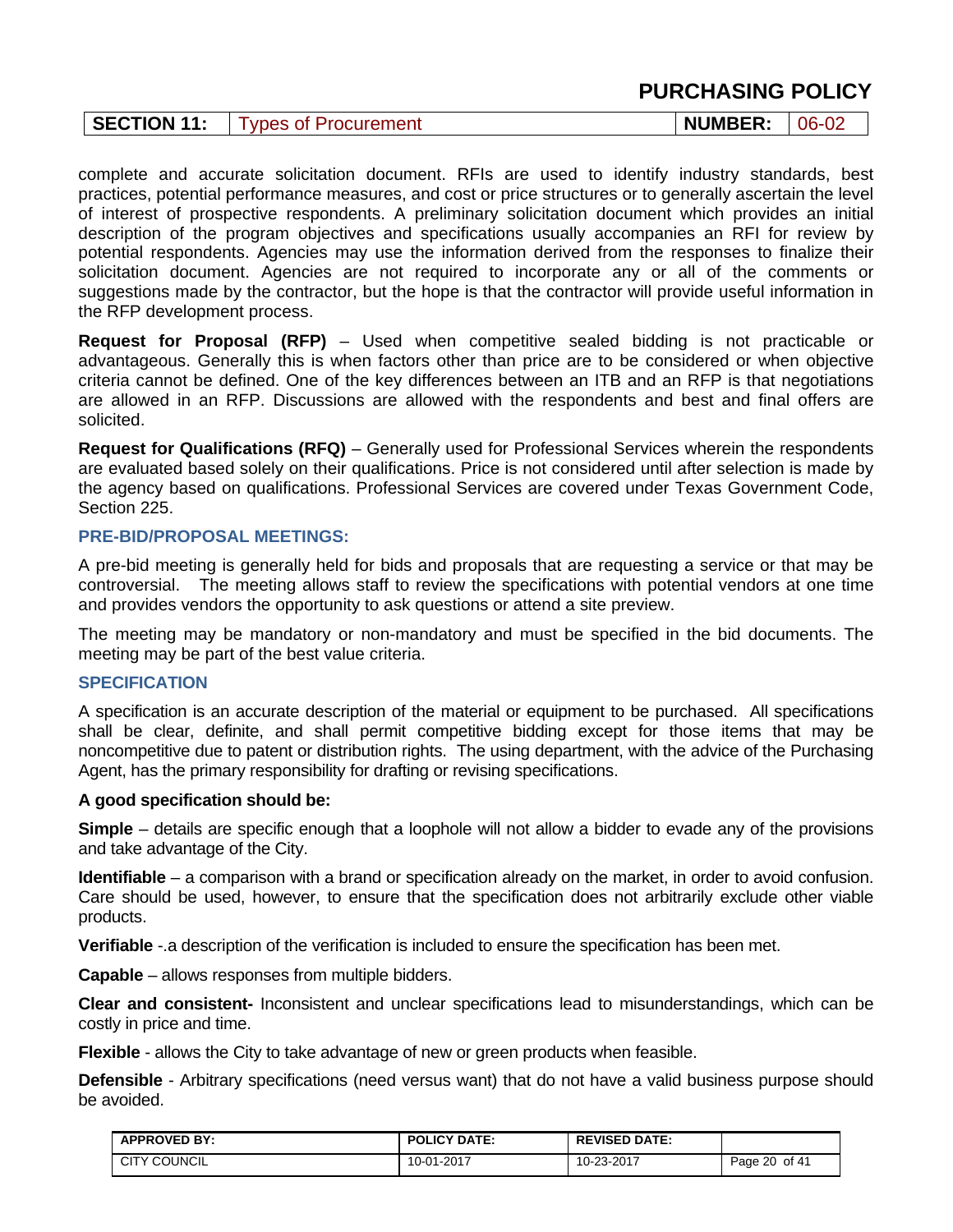| <b>PURCHASING POLICY</b> |  |
|--------------------------|--|
|--------------------------|--|

| <b>SECTION 11:</b><br><b>NUMBER:</b><br><b>Types of Procurement</b> | $06-02$ |
|---------------------------------------------------------------------|---------|
|---------------------------------------------------------------------|---------|

**Measurable** - Bids must be awarded to the lowest responsive (responsible) bidder meeting all specifications.

### **Where to Obtain Specifications**

Departments are encouraged to contact the Purchasing Agent to discuss obtaining specifications from another source. Specifications may be obtained from the following sources.

City Purchasing Division **Purchasing Databases** 

Other Government Entities Cooperative Agencies

#### **TIE BIDS**

If all factors and conditions relating to the bids are equal, then the tie bid will be awarded to the local vendor. If more than one vendor is local, then a coin toss will be conducted by the Purchasing Department with one witness from outside the Purchasing Department.

| <b>APPROVED BY:</b> | <b>POLICY DATE:</b> | <b>REVISED DATE:</b> |                 |
|---------------------|---------------------|----------------------|-----------------|
| <b>CITY COUNCIL</b> | 10-01-2017          | 10-23-2017           | of 41<br>Page 2 |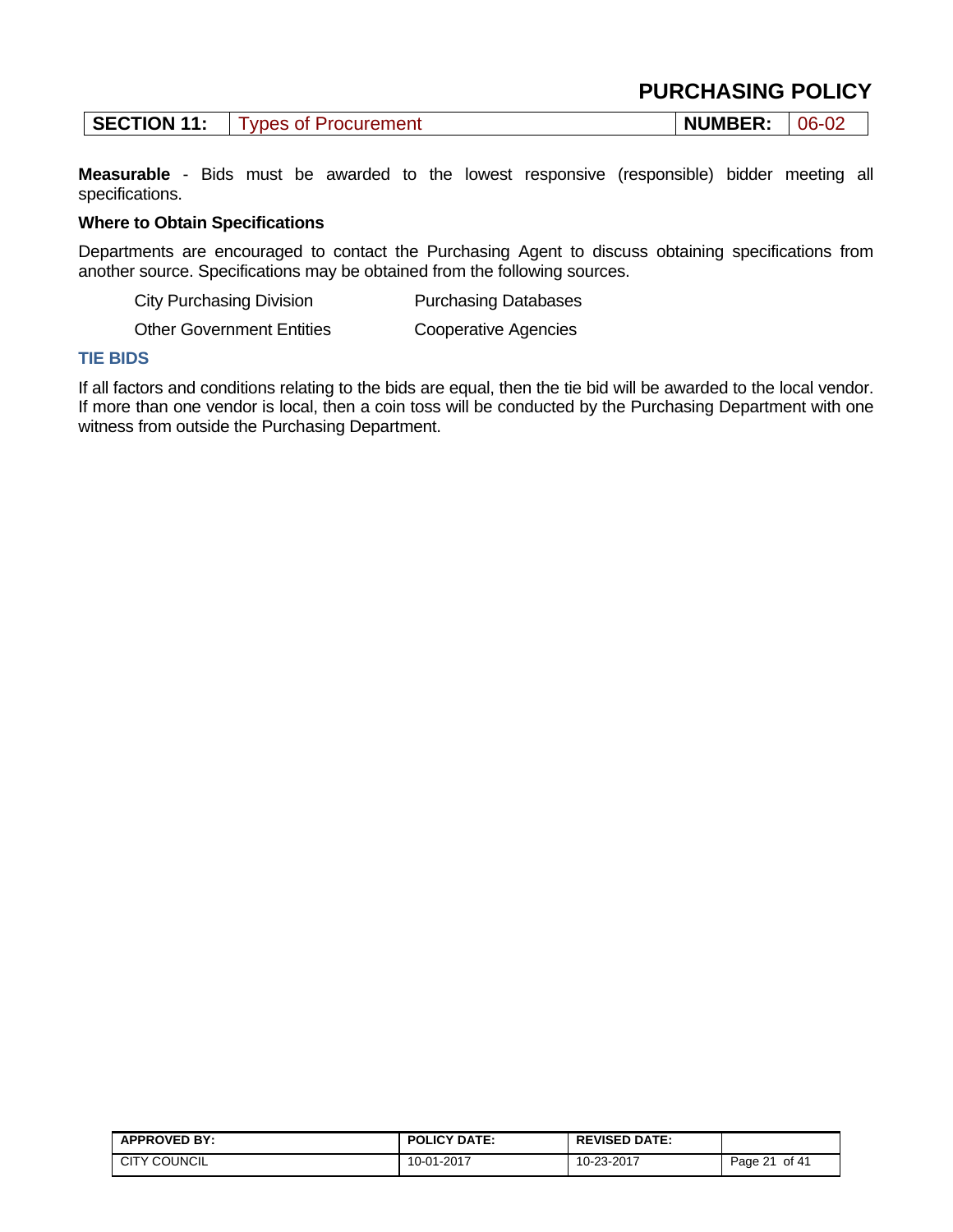| <b>SECTION 12:</b> | <b>QUOTES</b> | <b>NUMBER:</b> | $06 - 02$ |
|--------------------|---------------|----------------|-----------|

### **QUOTES**

A minimum of three quotes are required for all purchases between \$3,000 and \$20,000.

Written quotes or verbal quotes obtained through the e-procurement system are required.

At minimum, two of the three quotes must be from MWBE / HUB sources. Use of the e-procurement system and public notification satisfies the requirement.

All quotes must be written or verbal and copies must be scanned into the requisition system (STW). This includes non-responsive quotes. If the e-procurement system is used to obtain quotes, the quote number must be referenced in the requisition.

If the quote is verbal, please provide the following information:

Vendor Name, Contact Name, Contact Phone Number, Date & Time Called (and or copy of quote correspondence), pricing, item/service description type and Hub Vendor Status if applicable.

Larger dollar quotes, especially those for construction must be processed with the quote template or through the e-procurement system.

Purchases less than \$20,000 may require the use of competitive bidding procedures when it is in the best interest of the City.

| <b>APPROVED BY:</b> | <b>POLICY DATE:</b> | <b>REVISED DATE:</b> |                                            |
|---------------------|---------------------|----------------------|--------------------------------------------|
| <b>CITY COUNCIL</b> | 10-01-2017          | 10-23-2017           | of 41<br>$\sim$<br>$P$ age $\angle$<br>-22 |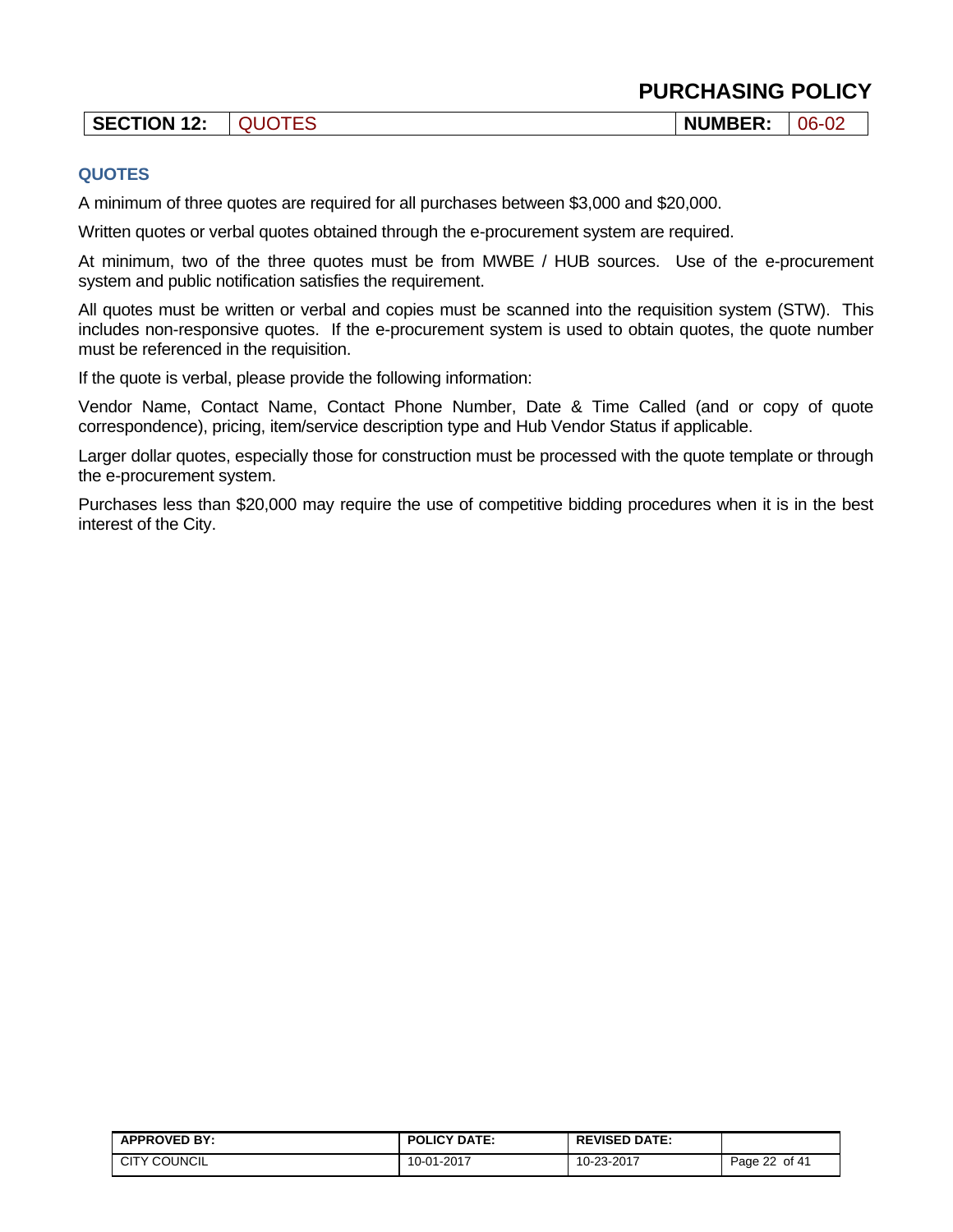| <b>SECTION 13:</b> | Invitation to Bid | <b>NUMBER:</b> | $-06 - 02$ |
|--------------------|-------------------|----------------|------------|
|--------------------|-------------------|----------------|------------|

### **INVITATION TO BID**

**Formal Bid** A written bid submitted in a sealed format to the City in accordance with the required specifications. This process is required for all commodity purchases of \$20,000 or more. The process may also be used for lower dollar purchases when in the best interest of the City.

**Informal Bid** An unsealed, competitive bid submitted to the City in accordance with the specifications.

**Best Value** Local Government Code, chapter 252.043(b) allows a municipality to award a bid based on the best value criteria.

- (1) the purchase price;
- (2) the reputation of the bidder and of the bidder's goods or services;
- (3) the quality of the bidder's goods or services;
- (4) the extent to which the goods or services meet the municipality's needs;
- (5) the bidder's past relationship with the municipality;
- (6) the impact on the ability of the municipality to comply with laws and rules relating to contracting with historically underutilized businesses and non-profit organizations employing persons with disabilities;
- (7) the total long-term cost to the municipality to acquire the bidder's goods or services; and
- (8) any relevant criteria specifically listed in the request for bids or proposals.

### **General Guidelines**

- 1. All requests for bids should be sent to Purchasing at least two weeks before the first advertising date.
- 2. A list of suggested vendors should be sent to the Purchasing Agent; especially if you have worked with vendors in obtaining specifications, or have tested / completed a demonstration of their product.

### **Evaluation and Award**

Bid awards for items exceeding \$20,000 must be approved by City Council. Awards that require a formal written contract and are \$20,000 or less must be approved by the City Manager.

Bid awards are processed as follows:

- 1. Bids will be evaluated by Purchasing and the requesting department(s). Upon completion, the bid recommendation form is completed.
- 2. Once authorization is received, Purchasing will issue a Notice of Award to the vendor(s). Contracts will be processed and the bid file closed and the electronic contract file created, if needed.
- 3. Work may not be started until a Notice to Proceed is received by the vendor and staff has received notification that the contract can be started by Purchasing.

| <b>APPROVED BY:</b> | <b>POLICY DATE:</b> | <b>REVISED DATE:</b> |                  |
|---------------------|---------------------|----------------------|------------------|
| <b>CITY COUNCIL</b> | 10-01-2017          | 10-23-2017           | of 41<br>Page 23 |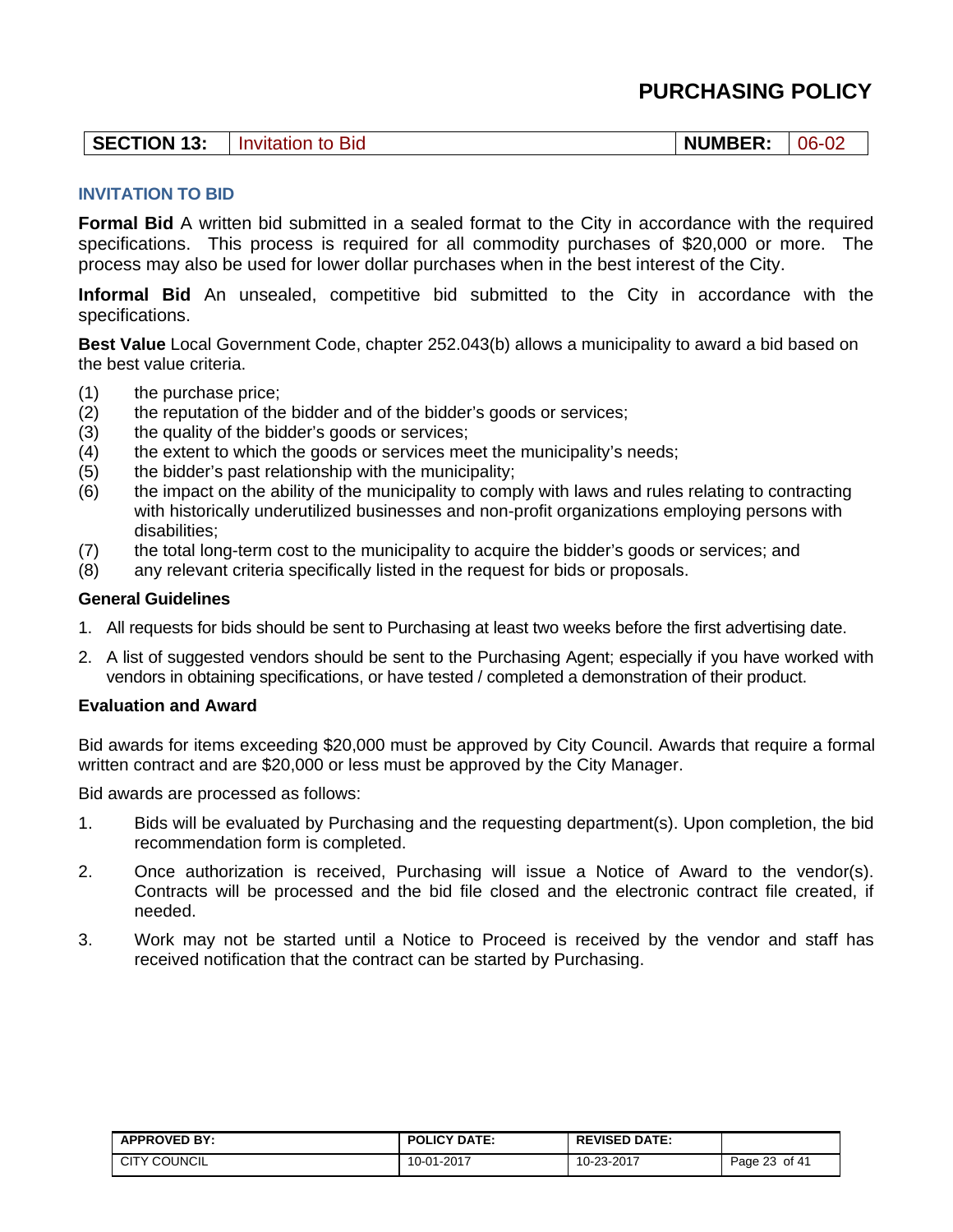|  | <b>SECTION 14:</b> Request for Qualification | $\vert$ NUMBER: $\vert$ 06-02 |  |
|--|----------------------------------------------|-------------------------------|--|
|--|----------------------------------------------|-------------------------------|--|

### **REQUEST FOR QUALIFICATIONS (RFQ)**

The request for qualifications (RFQ) is the process used to hire a professional service. The following services are defined by statute professional.

Accounting Real Estate Appraising Engineer Architect Optometry Medical Professionals Professional Nursing

Chapter 252.022 (a)(4) provides exemptions to procurement for personal, professional or planning services. Chapter 271 provides guidance for selecting these services and should be followed.

Municipalities may procure services through a competitive process even if such services qualify for an exemption under Local Government Code section 252.022. (Attorney General SM 106)

A government entity may not select a provider of professional services or a group or association of providers or award a contract for these services on the basis of competitive bids, but shall make the selection and award based on the following:

- 1. Demonstrated competence and qualifications to perform the services; and
- 2. Fair and reasonable price;

If considerations are equal, preference shall be given to a consultant whose whole principal place of business is in the state or who will manage the contract wholly from an office in the state.

The professional fees under said contract must be consistent with and not higher than the recommended practices and fees published by the applicable professional associations; and may not exceed any maximum provided by law.

The request for qualification process is similar to the sealed bid process except it is used to obtain vendor information that is used to evaluate the vendor's ability to provide service. The process is not used to obtain pricing, but rather in obtaining information regarding vendor availability and experience or when seeking highly technical information.

This process must be used when securing engineering or architectural services per Texas Statute 2254.004.

Qualifications are treated differently than a bid in that there are additional steps that have to be completed before the proposals are ready for final consideration and approval. Qualifications are received publicly, but not open for inspection. Proposals/qualifications are evaluated individually according to the evaluation criteria set in the specifications, and then initially ranked. A group of three to five finalists are selected from the ranking and then interviewed. Once a top candidate is selected, a scope of service and fee schedule is requested. Both items are negotiable.

Purchasing must be included in all aspects of the evaluation process; including review and interviews. Purchasing will assist with the agenda recommendation and will process the contract.

Work may not be started until a Notice to Proceed is received by the vendor and staff has received notification that the contract can be started by Purchasing.

#### **Reference:**

**The Brooks Act; Section 902 [40 U.S.C. 542] Professional Services Procurement Act; Section 2254.004, Texas Code** 

| <b>APPROVED BY:</b> | <b>POLICY DATE:</b> | <b>REVISED DATE:</b> |               |
|---------------------|---------------------|----------------------|---------------|
| <b>CITY COUNCIL</b> | 10-01-2017          | 10-23-2017           | Page 24 of 41 |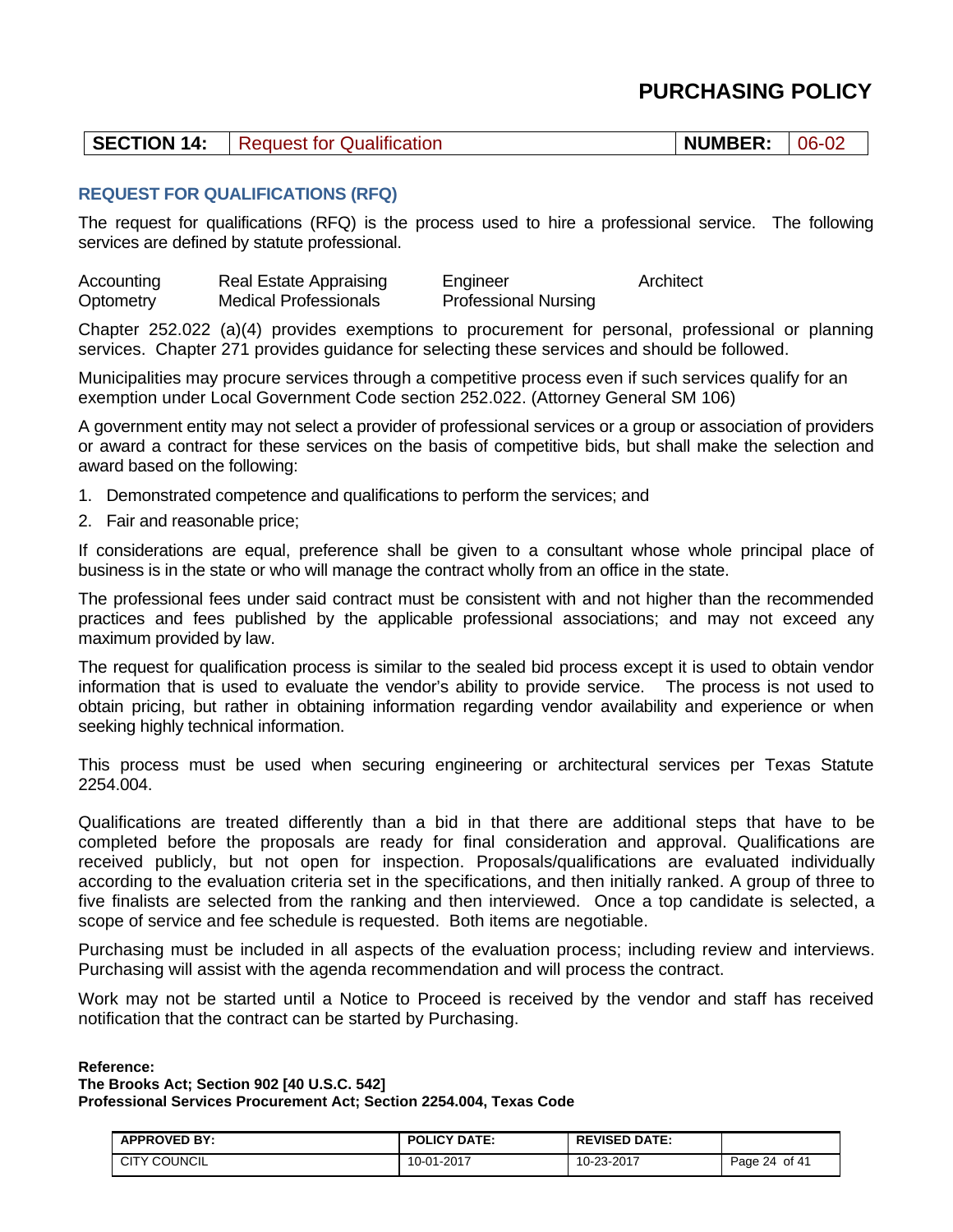| <b>SECTION 15:</b><br><b>NUMBER: 06-02</b><br>Request for Proposal |  |
|--------------------------------------------------------------------|--|
|--------------------------------------------------------------------|--|

### **REQUEST FOR PROPOSAL (RFP)**

The request for proposal (RFP) is the process used to obtain goods and services in which price is not the only determining factor.

The City may use the request for proposal for the purchase of goods or services per Local Government Code 252.021. The following criteria must be discussed and included in the proposal specifications.

252.042 (a) Requests for Proposals for Certain procurements

- (a) Requests for proposals made under Section 252.021 must solicit quotations and must specify the relative importance of price and other evaluation factors.
- (b) Discussions in accordance with the terms of a request for proposals and with regulations adopted by the governing body of the municipality may be conducted with Offeror's who submit proposals and who are determined to be reasonably qualified for the award of the contract. Offeror's shall be treated fairly and equally with respect to any opportunity for discussion and revision of proposals. To obtain the best final offers, revisions may be permitted after submissions and before the award of the contract.

Proposals are treated differently than a bid in that there are additional steps that have to be completed before the proposals are ready for final consideration and approval. Proposals are received publicly, but not open for inspection. Proposals are evaluated individually according to the evaluation criteria set in the specifications, and then initially ranked. Once a candidate is selected, a best and final offer is requested.

Purchasing must be included in all aspects of the evaluation process; including review and interviews. Purchasing will assist with the agenda recommendation and will process the contract.

Work may not be started until a Notice to Proceed is received by the vendor and staff has received notification that the contract can be started by Purchasing.

| <b>APPROVED BY:</b> | <b>POLICY DATE:</b> | <b>REVISED DATE:</b> |                    |
|---------------------|---------------------|----------------------|--------------------|
| <b>CITY COUNCIL</b> | 10-01-2017          | 10-23-2017           | of 41<br>Page 25 u |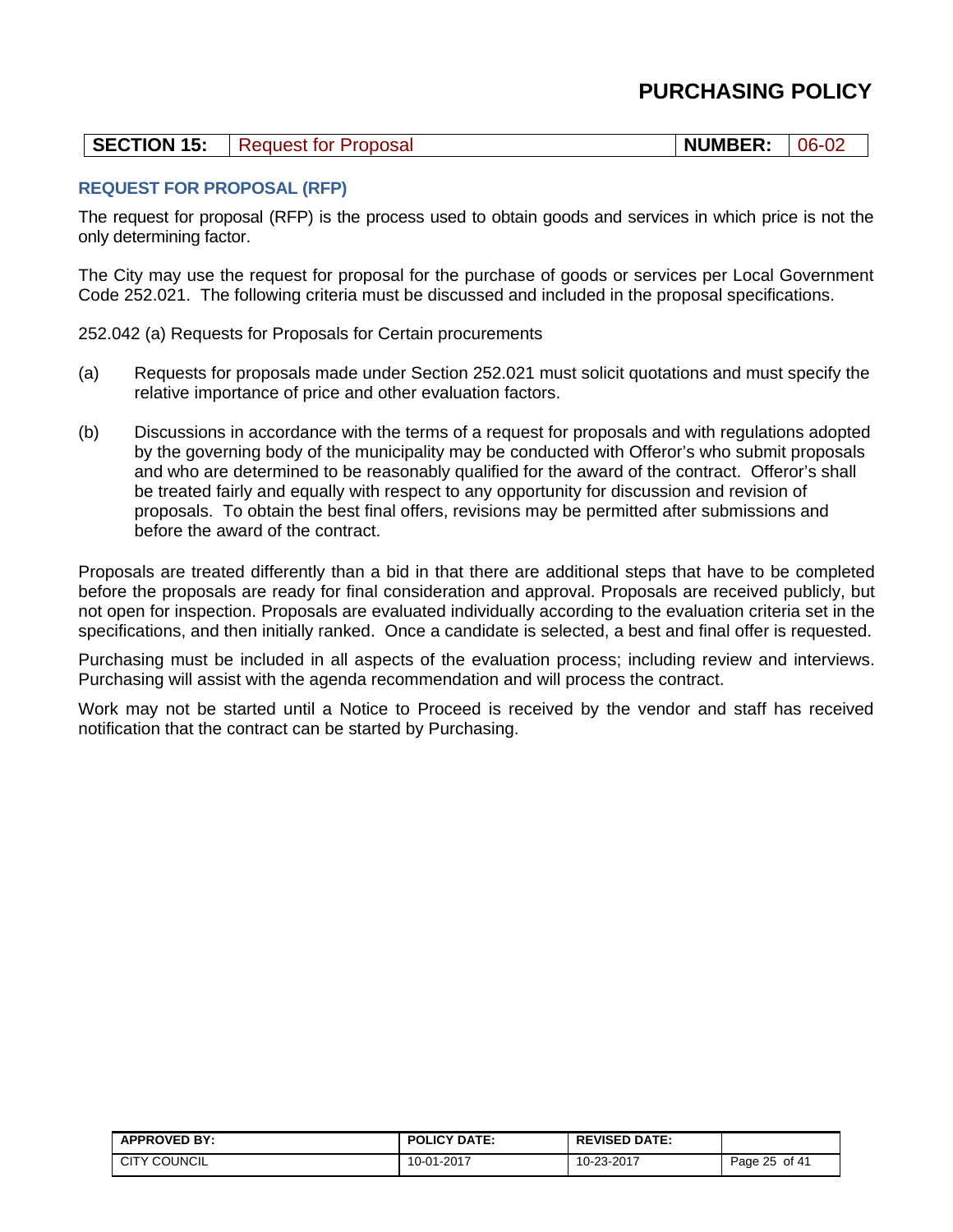### **SECTION 16:** Disposal of Surplus Property **NUMBER:** 06-02

### **DISPOSAL OF SURPLUS PROPERTY**

Surplus property is equipment owned by the City that is no longer needed. There are multiple formats for the disposal process such as: auction, trade-in, recycling, and destruction. All methods require written approval.

### General Information

- Departments should contact the Purchasing Agent prior to disposal of any property over \$3000.
- Any item that is still operable and has a potential value at auction, please hold for auction.
- Disposition forms / Fixed Asset Forms are available from Finance.

After approval by the Purchasing Agent, equipment should be stored until the property can be removed for auction. If the item is broken – it should be placed in the trash. This does not apply to heavy equipment.

### **Miscellaneous Equipment**

- Broken equipment such as a calculator, desk accessory, or chair, please place in the trash.
- Complete the Disposition of Equipment form and forward to purchasing
- A picture of each item should be sent electronically.
- Items will need to be stored by the current using department.
- A receipt will be sent to the person requesting disposition.
- The buyer will pick up auction items, by appointment only, directly from the requesting department.

### **Vehicles and Heavy Equipment**

- Complete the Vehicle Information Sheet (Obtain from Finance)
- Please detail damage or broken aspects of the equipment. If you know what's wrong with it, indicate so on the form.
- Multiple pictures are needed. Please include front, back and both sides as well as any features or dings/dents.
- The equipment will need to be stored at the requesting department location.
- The item will then be placed on the auction website for 14 days.
- A receipt will be sent to the person requesting disposition.
- The buyer will pick up auction items, by appointment only, directly from the requesting department.

### **Scrap Metals**

- 1. A letter of authorization is required.
- 2. Department representatives will take the items authorized to the designated recycling facility.
- 3. The recycling facility will weigh and issue a weight slip (receipt) and payment for the recycled items.
- 4. Funds must be brought to the Purchasing Agent or Finance on the same day for deposit.
- 5. Must be signed off by City Manager.
- 6. Picture of scrap metal is required.

| <b>APPROVED BY:</b> | <b>POLICY DATE:</b> | <b>REVISED DATE:</b> |                           |
|---------------------|---------------------|----------------------|---------------------------|
| <b>CITY COUNCIL</b> | 10-01-2017          | 10-23-2017           | of $4^{\circ}$<br>Page 26 |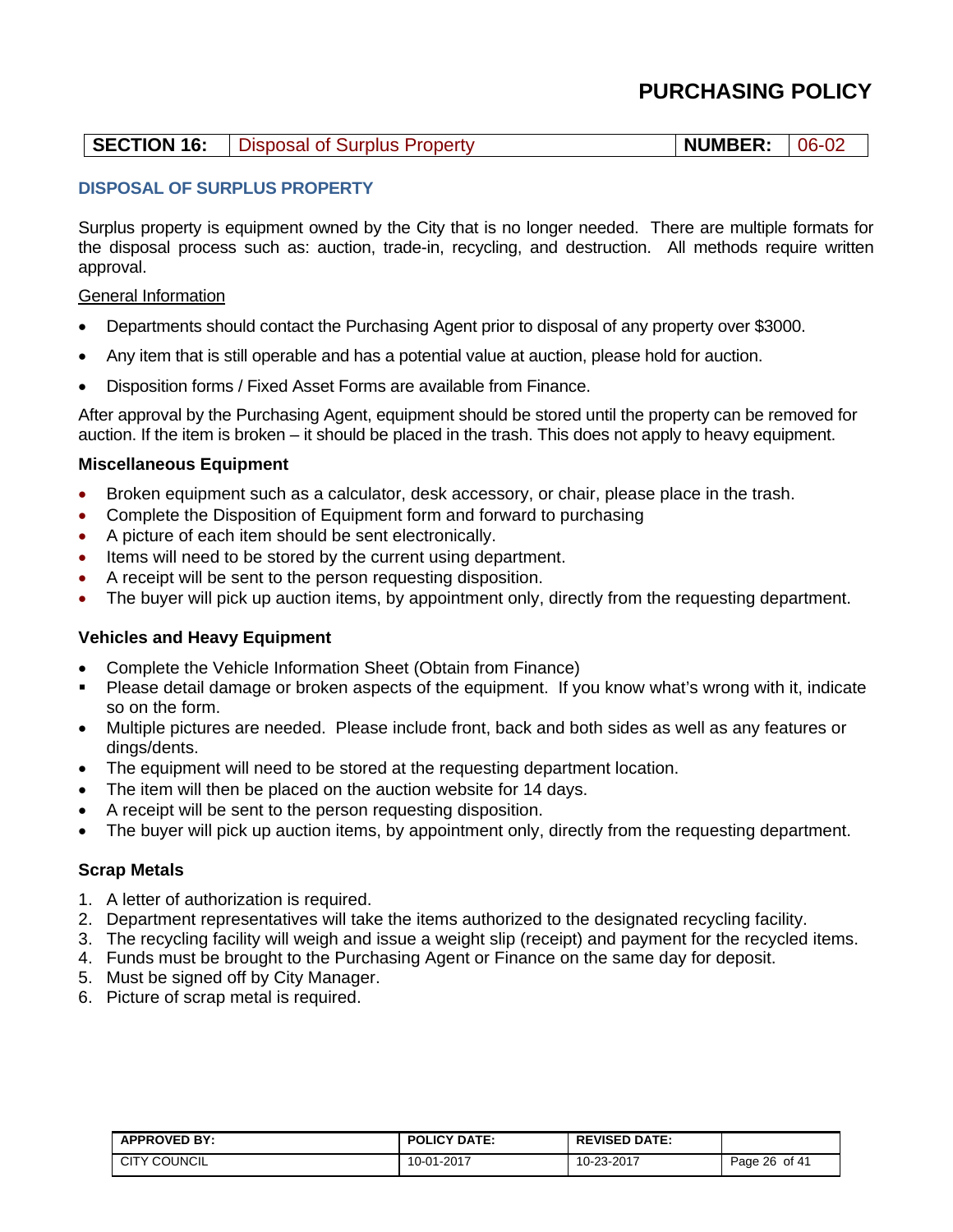| <b>SECTION 17:</b><br><b>NUMBER:</b><br>$06 - 02$<br><b>Purchasing Cards</b> |
|------------------------------------------------------------------------------|
|------------------------------------------------------------------------------|

### **INTRODUCTION**

The Purchasing Card (P-Card) is a credit card that can be used for small purchases and travel related expenses. It is a fast and flexible tool which offers an alternative to the existing purchasing processes and provides an extremely efficient and effective method for purchasing and paying of small dollar items with a total value of \$1,000 or less per transaction. Dollar limits are programmed on an individual basis as set and approved by the Department Director.

The card works just like your personal credit card, except all charges are paid in full by the City of Balch Springs. It is to be used only for the purchase of small dollar items. City of Balch Springs spending limits are set per individual at the request of the Department Director. Single transaction limits may not exceed \$1000.

The City of Balch Springs requires that certain types of vendors be blocked from Purchasing Card use. Among these are entertainment, beer and wine stores, gambling establishments, and cash transactions. Transactions will be blocked at the point-of-sale level.

### **DEFINITIONS**

**Card Issuer** – Citi Financial

**Purchasing Card Administrator** – Purchasing Agent

The Administrator coordinates the Purchasing Card program for the City and acts as the City's contact with the card issuer.

**Department Director** is the City official that authorizes issuance of cards to employee's and is responsible for all transactions made by the authorized employee.

**Department Coordinator** is the designated employee responsible for reviewing transactions of individual Cardholders and provides the necessary accounting codes for purchases. This person is the designated contact to the Purchasing Card Administrator.

**Cardholder** - An employee of the City of Balch Springs that is approved by his/her Department Director to use the Purchasing Card to execute transactions on behalf of the City.

**Vendor** - The merchant from whom a Cardholder makes a purchase.

### **ACCOUNT NUMBER SECURITY AND STORAGE**

Cardholders should always treat the City of Balch Springs Purchasing Card with at least the same level of care as one does their own personal credit cards. The card should be maintained in a secure location and the card account number should be carefully guarded. The only person entitled to use the card is the person whose name appears on the face of the card. The card may not be lent to another person for any reason.

All other documentation concerning the Purchasing Card program will be maintained by the Purchasing Card Administrator. This documentation includes, but is not limited to, applications, Cardholder Agreements, reconciliation of accounting statements, and copies of transmittals and correspondence with the card issuer.

### **CARDHOLDER LIABILITY**

The Purchasing Card is a corporate charge card and will not affect personal credit. It is each cardholder's responsibility to ensure that the card is used within the guidelines of this Program. Failure to comply with program guidelines may result in permanent revocation of the card, notification of the situation to management, and disciplinary action in accordance with City Policy relating to disciplinary action and termination.

| <b>APPROVED BY:</b> | <b>POLICY DATE:</b> | <b>REVISED DATE:</b> |                  |
|---------------------|---------------------|----------------------|------------------|
| <b>CITY COUNCIL</b> | 10-01-2017          | 10-23-2017           | of 41<br>Page 27 |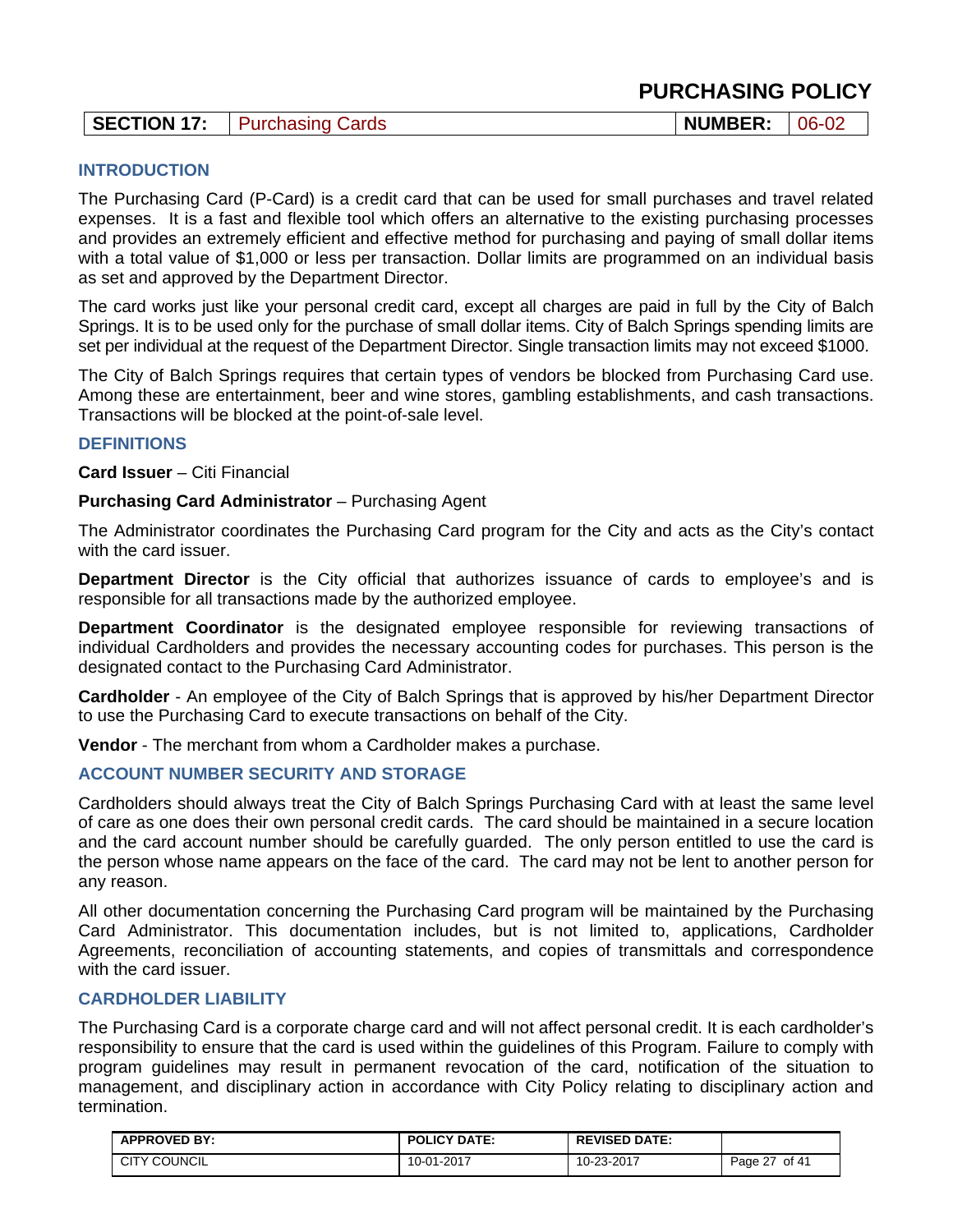|--|

### **LOST, MISPLACED OR STOLEN PURCHASING CARDS**

Report lost or stolen cards immediately to the card issuer. A representative is available to assist you 24 hours a day, 365 days a year. In addition, cardholder must notify the Department Coordinator and the Card Administrator of the lost or stolen card.

PHONE NUMBER: 800-248-4553

### **ERRONEOUS DECLINES**

There may be certain situations when a vendor receives a decline message when processing your Purchasing Card transaction. If you do not know the reason for the decline, contact the card issuer for an explanation. If the decline was in error, the Cardholder should immediately contact the Purchasing Card Administrator for assistance. Note: as a security feature, the card will deactivate on the third attempt to process and is declined.

### **EMERGENCY TRANSACTIONS**

Emergency transactions over \$1,000 may not be handled with the Purchasing Card. For any transaction that does not meet the spending controls assigned to the card, the Cardholder must contact the Purchasing Agent for assistance.

During the declaration of a disaster, credit limits may be increased as need arises as long as transactions are authorized in accordance with EOC policies.

### **CREDITS**

Vendors must issue a credit to your card account for any item they have agreed to accept for return. This credit will appear on a subsequent statement. **Do not accept cash in lieu of a credit to the Purchasing Card account.** 

#### **DISPUTES & BILLING ERRORS**

Always attempt to resolve any disputes or billing errors directly with the vendor. In most cases, the vendor will issue a credit to the card account. If an agreement cannot be reached with the vendor, please contact the card issuer. See the attached Dispute Form which may be required by the card issuer for disputed transactions. Nearly all issues can be resolved using this process.

### **SALES TAX**

The City of Balch Springs is exempt from most forms of sales tax. Even though the Purchasing Cards will state that we are exempt, **it is the responsibility of the cardholder to remind all merchants of our tax-exempt status**. All cardholders should carry with them a tax-exempt certificate verifying our status in case the merchant is a new vendor to the City. These certificates are available from the Purchasing Agent.

#### **DIRECTOR RESPONSIBLIITIES**

The Director is responsible for selecting the option of how the program is monitored and processed in each department / division.

Option 1: Director assigns a single coordinator that is responsible for all cardholders including monitoring for sales tax, unauthorized transactions processing transactions into the STW including the upload of receipts. Additionally, the coordinator is the primary contact to the Card Administrator.

Option 2: Director assigns a coordinator and cardholders as an intermediate. Cardholders are responsible for processing transaction into STW, including the upload of receipts. The coordinator is

| <b>APPROVED BY:</b> | <b>POLICY DATE:</b> | <b>REVISED DATE:</b> |               |
|---------------------|---------------------|----------------------|---------------|
| <b>CITY COUNCIL</b> | 10-01-2017          | 10-23-2017           | Page 28 of 41 |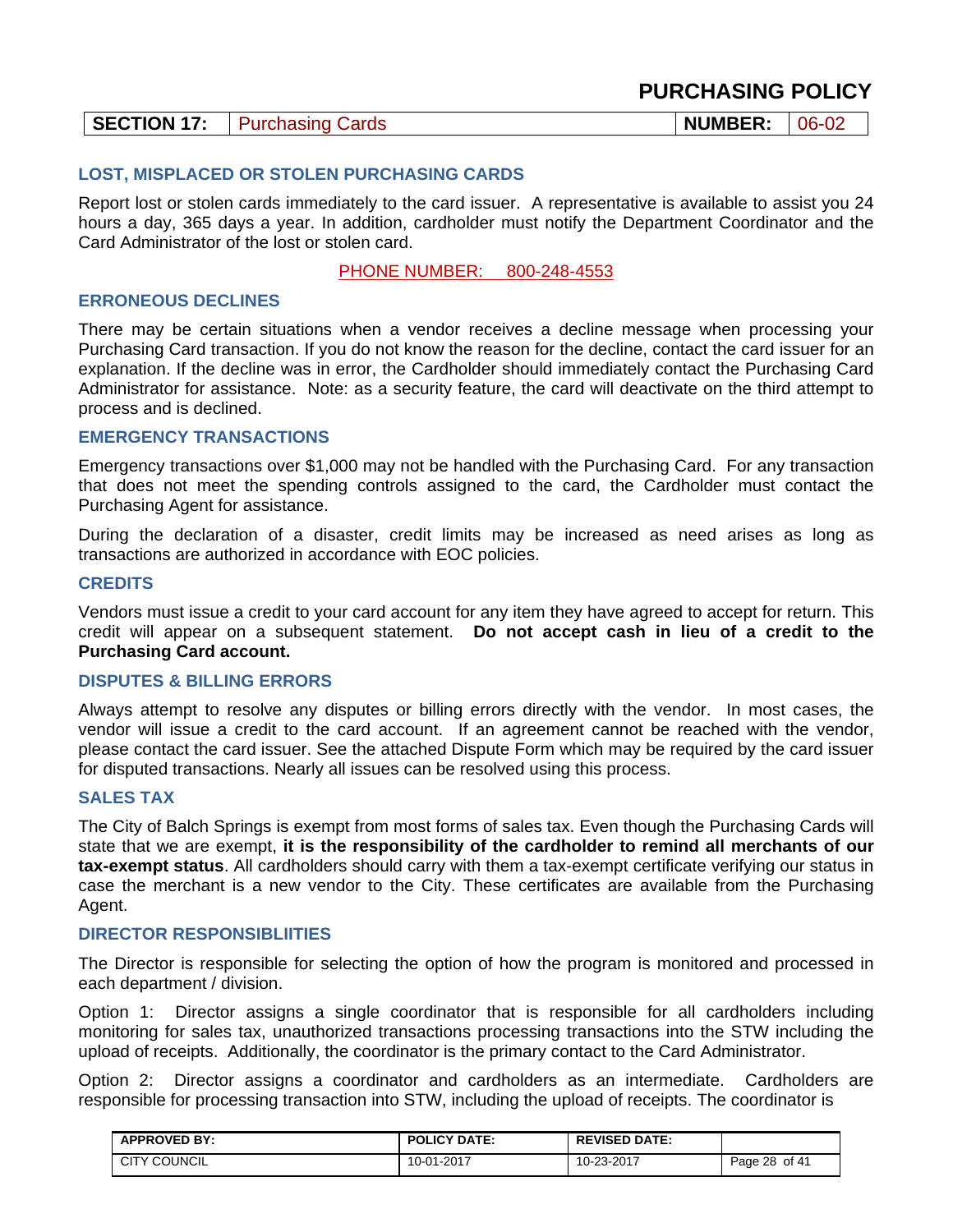| SECTION 17: | <b>Purchasing Cards</b> | <b>NUMBER:</b> | $ 06-02$ |
|-------------|-------------------------|----------------|----------|
|-------------|-------------------------|----------------|----------|

responsible for monitoring sales tax and unauthorized transactions and ensuring statements are monitored in a timely manner. The coordinator is the primary contact to the Card Administrator.

### **DEPARTMENT COORDINATOR RESPONSIBILITIES**

- Review receipts for sales tax and unauthorized charges.
- Retain all charge slips and receipts until statement arrives.
- Match receipts to transactions/statement and code individual receipts for payment.
- Notify Purchasing Card Administrator in 3 to 5 days of any unresolved disputes.
- Notifying Purchasing Card Administrator of lost or stolen cards.
- Requesting Purchasing Card Administrator to cancel a Cardholder's card (e.g., terminated or transferred employees, and loss of purchasing card privileges) as approved by Department Director.
- Collect canceled cards from Cardholders and forwarding to Purchasing Card Administrator.

### **CARDHOLDER RESPONSIBILITIES**

The Purchasing Card may not be used for personal expenses, entertainment, cash and other blocked merchant codes.

The Cardholder must:

- Ensure the card is used for legitimate business purposes only.
- Maintain the Purchasing card in a secure location at all times.
- Not allow other individuals to use the card.
- Adhere to the purchase limits and restrictions of the Purchasing Card.
- Items listed on price agreements that are the result of bid awards cannot be purchased using the Purchasing Card without the issuance of an open purchase order.
- The city is exempt from sales tax. Staff must request tax exemption prior to the purchase.
- Obtain and reconcile all sales slips, register receipts, and/or Purchasing Card slips.
- Give above receipts to Department Coordinator for reconciliation in a timely manner.
- Assist coordinator in resolving disputes or billing errors.
- **Not accept cash in lieu of a credit to the Purchasing Card account.**
- Agree not to use another Cardholder's card to circumvent the purchase limit.
- Immediately report lost/stolen card.
- Return the Purchasing Card to the Purchasing Agent upon terminating employment.
- Report erroneous transactions to the Purchasing Agent.
- Process transactions, if designated by Department Director.

### **PURCHASING CARD ADMINISTRATOR RESPONSIBILITIES**

The Purchasing Agent is responsible for the Purchasing Card program.

Responsibilities include:

- Main contact between card issuer and City.
- Reviewing Department cardholder approved applications.
- Submit completed application to the card issuer and take receipt of Purchasing Card.
- Provide training to department coordinators and cardholders.
- Handle disputed charges/discrepancies not resolved by Cardholder or Department Coordinator.
- Secure revoked Purchasing Cards and submit information to the card issuer.

| <b>APPROVED BY:</b> | <b>POLICY DATE:</b> | <b>REVISED DATE:</b> |                  |
|---------------------|---------------------|----------------------|------------------|
| <b>CITY COUNCIL</b> | 10-01-2017          | 10-23-2017           | Page 29<br>of 41 |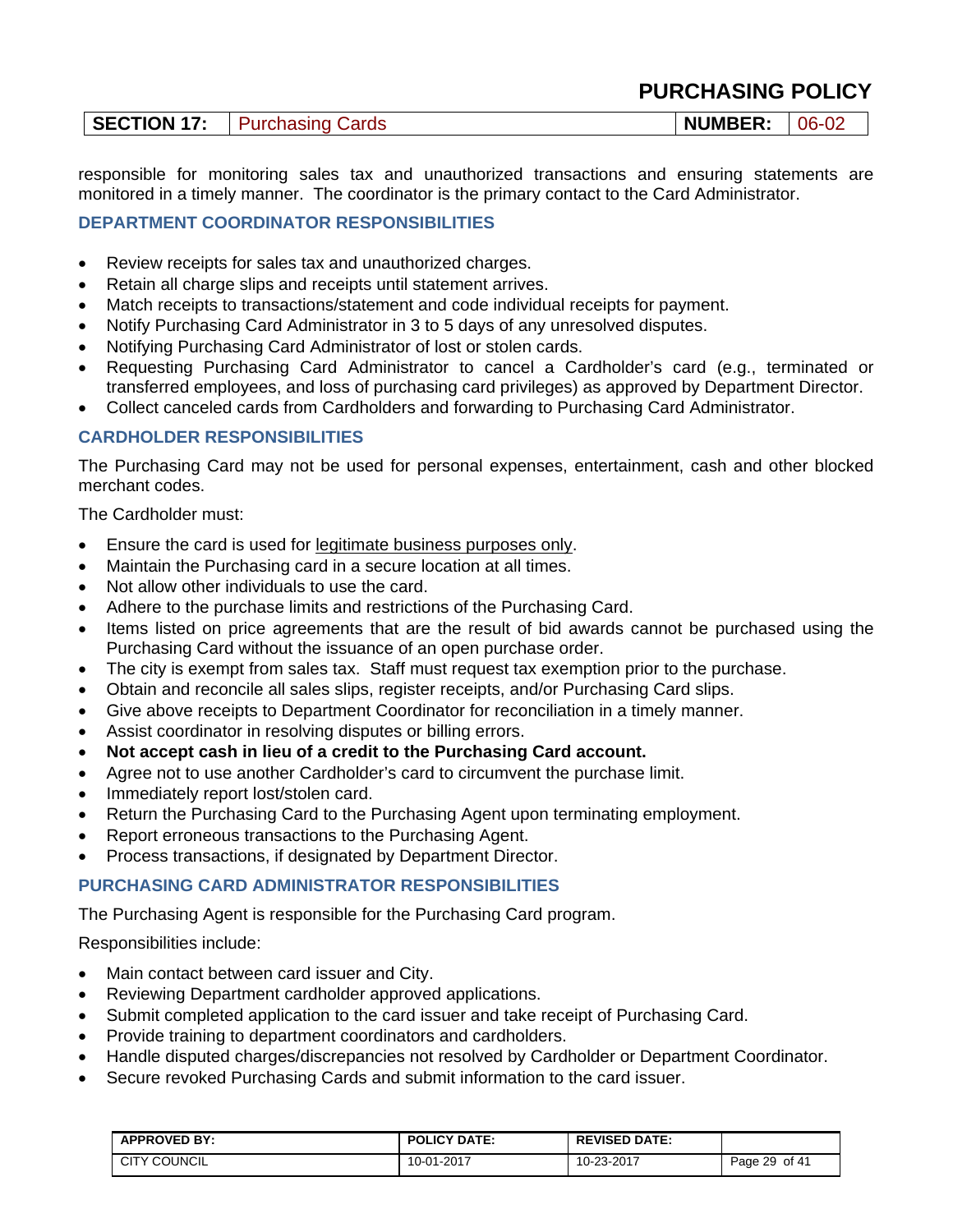| SECTION 17: | <b>Purchasing Cards</b> | <b>NUMBER: 06-02</b> |  |
|-------------|-------------------------|----------------------|--|
|-------------|-------------------------|----------------------|--|

- Receive, review and reconcile Purchasing Card statement.
- Download statement transactions to the financial software (STW).
- Review usage of Purchasing Card data.
- Ensure that lost or stolen cards have been closed by the card issuer.
- Submit cardholder requests.
- Assist the Department Coordinator with erroneous declines and emergency transactions.

### **REQUIREMENTS FOR RECEIVING A PURCHASING CARD**

Before receiving a Card, the requesting cardholder must attend training on the purchasing policy. The cardholder is required to sign Purchasing Card Cardholder Agreement. By signing the agreement, the employee acknowledges their attendance in a training class and indicates that they understand the intent of the program, and will comply with all guidelines of the Policy as well as all other City of Balch Springs Policies relating to the expenditure of funds.

### **PURCHASING CARD MAINTENANCE AND CLOSURE**

All contact with the card issuer for card set up, maintenance and closure (except for reporting lost or stolen cards) will be handled by the Purchasing Card Administrator.

The Purchasing Card Administrator is required to close an account if a Cardholder: (a) moves to a new job in which a Purchasing Card is not required, (b) terminates employment or (c) for any of the following reasons which will also subject Cardholder to disciplinary action in accordance with City of Balch Springs Policies relating to disciplinary action and termination for cause:

- The Purchasing Card is used for personal or unauthorized purposes.
- The Purchasing Card is used to purchase alcoholic beverages or any substance, material, or service which violates policy, law or regulation pertaining to the City of Balch Springs.
- The Cardholder allows the card to be used by another individual.
- The Cardholder splits a purchase to circumvent the limitations of the Purchasing Card or state lawbidding provisions.
- The Cardholder uses another Cardholder's card to circumvent the purchase limit assigned to either Cardholder or the limitations of the Purchasing Card.
- The Cardholder fails to provide Department Coordinator with required detailed receipts.
- The Cardholder fails to provide, when requested, information about any specific purchase.
- The Cardholder does not adhere to all of the Purchasing Card policies and procedures.

### **AUDIT ASSISTANCE**

The Purchasing Card Administrator and/or an Auditor will perform periodic audits of compliance with the guidelines of the Purchasing Card program, City policy relating to the expenditure of organization funds, as well as Cardholder statements and other required documentation.

| <b>APPROVED BY:</b> | <b>POLICY DATE:</b> | <b>REVISED DATE:</b> |                  |
|---------------------|---------------------|----------------------|------------------|
| <b>CITY COUNCIL</b> | 10-01-2017          | 10-23-2017           | of 41<br>Page 30 |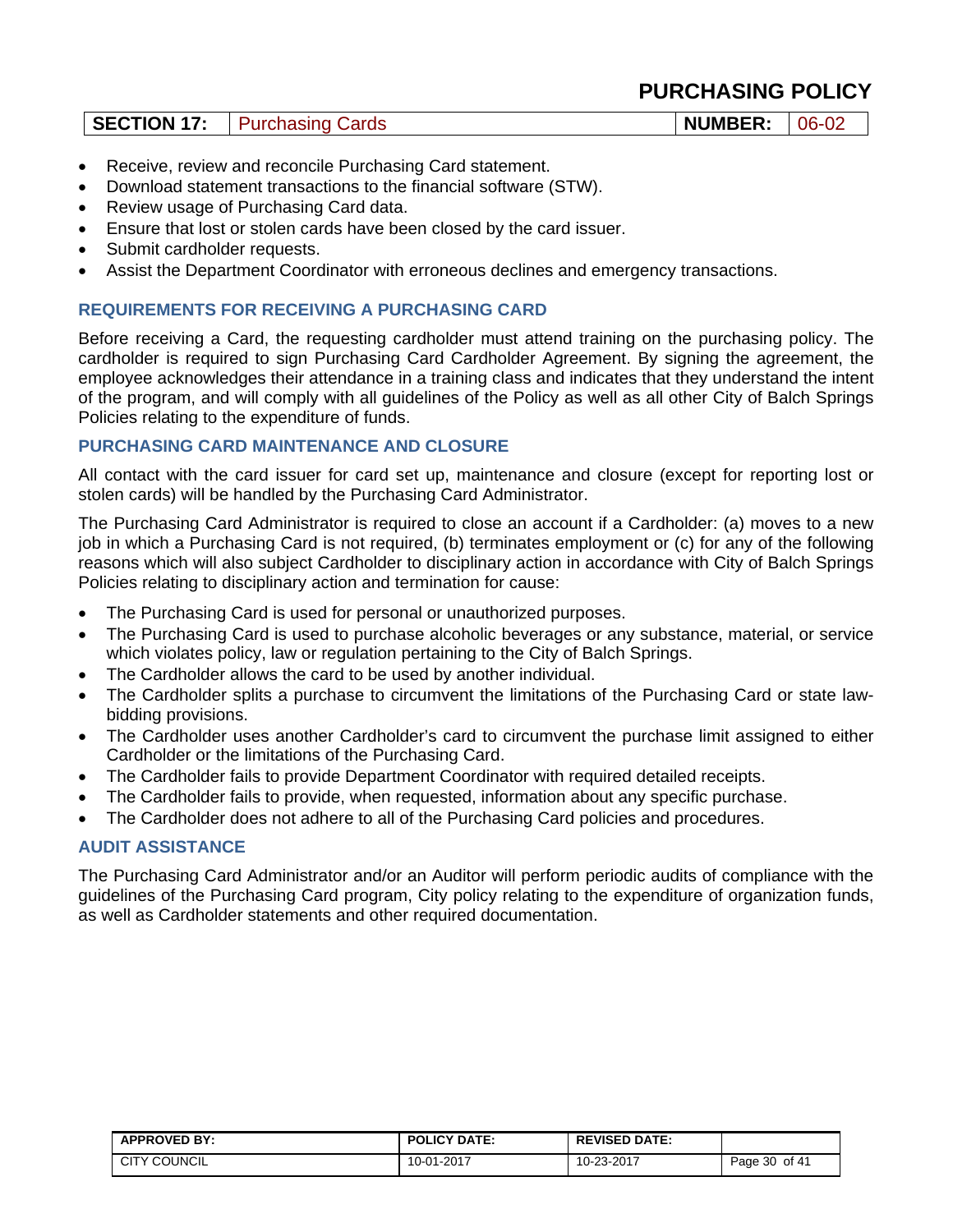| <b>SECTION 18:</b><br><b>NUMBER:</b><br>06-02<br>Contract Management |  |
|----------------------------------------------------------------------|--|
|----------------------------------------------------------------------|--|

### **CONTRACT MANGEMENT**

The City has purchased contract management software to assist in the management of all City contracts. The software shall be used by all departments to manage all City related contracts. Failure to manage and control changes can result in an unintentional modification to the scope of work, extension of the schedule, increase in the contract cost, circumvention of management controls and diminished contractor accountability.

### **CHANGE ORDERS**

An effective management process includes a formal change order process.

Change Orders must be processed on one of the two change order forms (construction/services or products/supplies) prior to and changes taking place.

### **DOCUMENT MANAGEMENT**

Purchasing will set up all contracts that are issued through a formal solicitation. The following documents will be added to the electronic file.

- Bid related documents
- $\bullet$  Insurance
- General Terms & Conditions
- **Bonds**
- The Contract
- Notice to Proceed
- Blank Forms: Payment Request, Change Order Request, Release of Liens, etc.
- Payment requests that are signed by Purchasing
- Change Orders processed by Purchasing
- Lien Releases processed by Purchasing
- Correspondence Relating to the Contract

Staff will be responsible for uploading all documents relating to the following:

| Monitoring                              | <b>Meetings Minutes/Notes</b> |
|-----------------------------------------|-------------------------------|
| Reporting                               | <b>Request for Payments</b>   |
| Correspondence                          | Inspection / Testing          |
| Acceptance                              | <b>Site Visit Schedules</b>   |
| Correspondence Relating to the Contract | <b>Change Orders</b>          |
| Lien Releases                           | <b>Bonds</b>                  |
| The Contract                            | Notice to Proceed             |

Staff will have access and the responsibility to set up and maintain all contracts that are not processed by Purchasing.

| <b>APPROVED BY:</b> | <b>POLICY DATE:</b> | <b>REVISED DATE:</b> |                  |
|---------------------|---------------------|----------------------|------------------|
| <b>CITY COUNCIL</b> | 10-01-2017          | 10-23-2017           | of 41<br>Page 31 |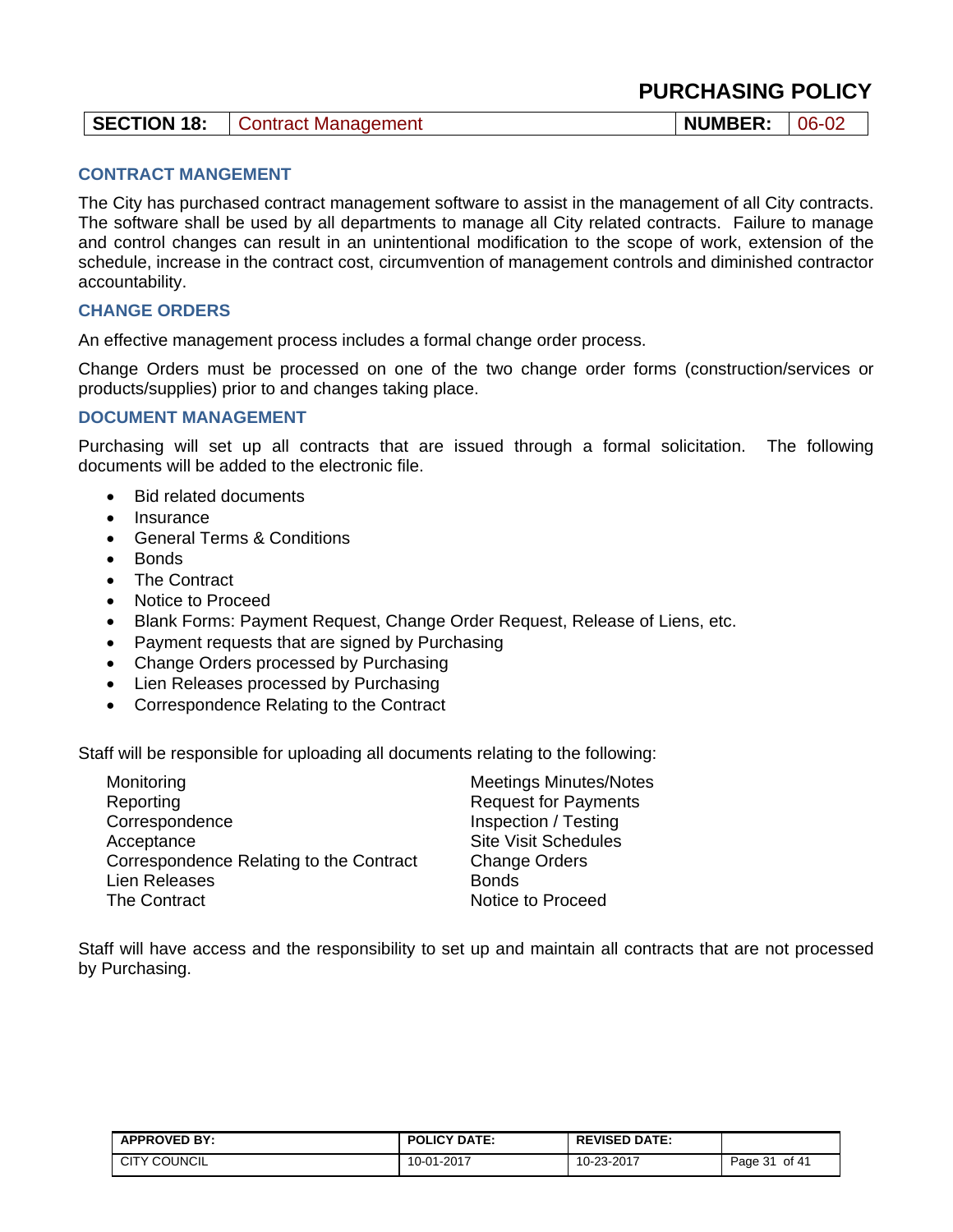|  |  |  |  |  | <b>PURCHASING POLICY</b> |
|--|--|--|--|--|--------------------------|
|--|--|--|--|--|--------------------------|

| <b>SECTION 19:</b> | Grants | <b>NUMBER:</b> | $06 - 02$ |
|--------------------|--------|----------------|-----------|
|--------------------|--------|----------------|-----------|

### **GRANT PURCHASES**

All grant purchases must be properly approved, budgeted, and the accounts set up prior to a solicitation or purchase order being issued. It is the department's responsibility to inform Purchasing of any solicitation requirement. This includes:

- Code of Federal Regulation (CFR),
- Office of Management and Budget (OMB),
- Federal Aviation Authority (FAA) (foreign object debris)
- State of Texas and agencies

All Federal grants and those distributed through the State, generally require compliance with 49 CFR Part 18), which is the standard for Uniform Administrative Requirements (Open and Fair Procurement).

In addition to the above, departments should specifically seek guidance with wage determinations and whether a cooperative contract can be used.

| <b>APPROVED BY:</b> | <b>POLICY DATE:</b> | <b>REVISED DATE:</b> |                  |
|---------------------|---------------------|----------------------|------------------|
| <b>CITY COUNCIL</b> | 10-01-2017          | 10-23-2017           | of 41<br>Page 32 |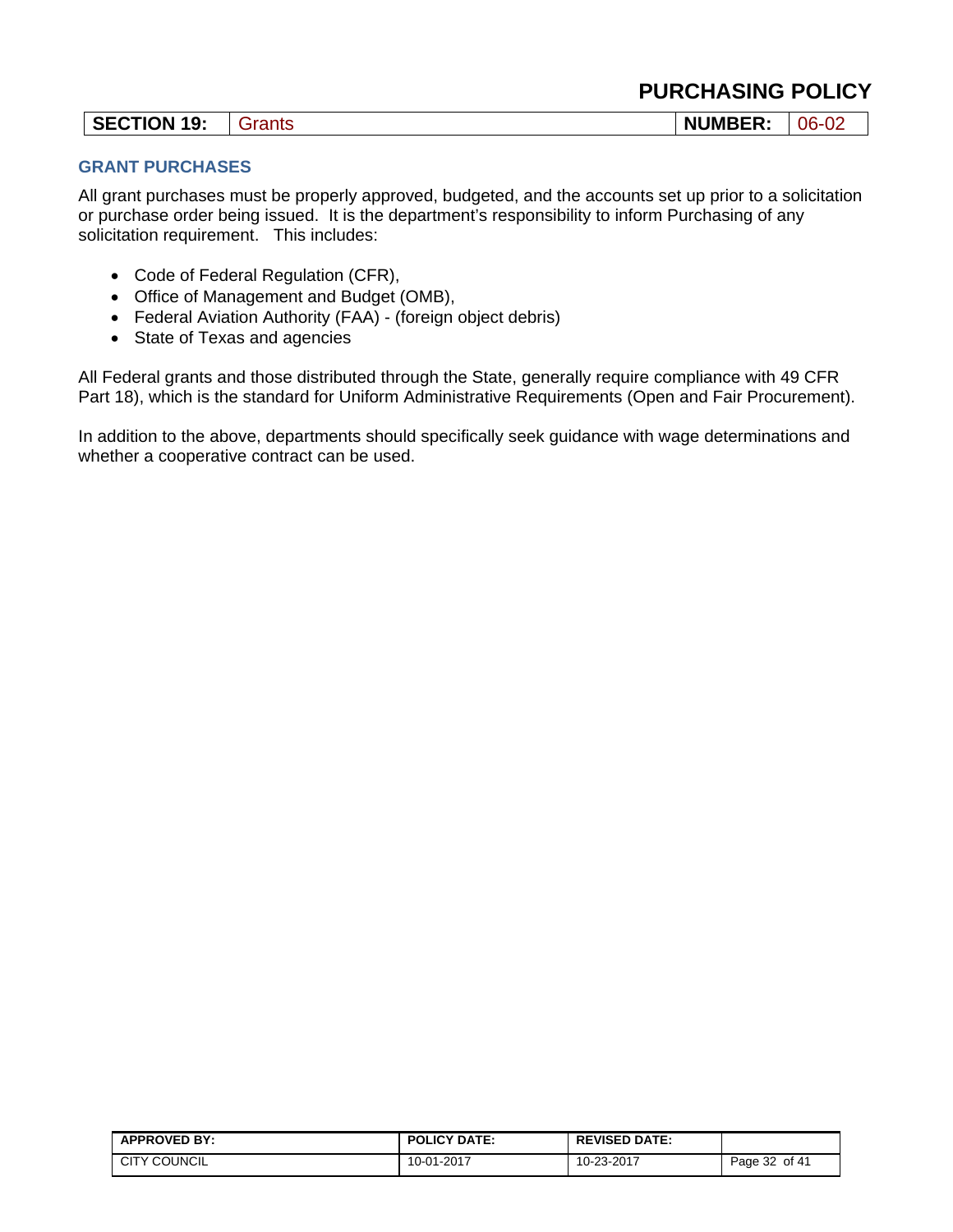| <b>APPENDIX</b> | ם נ<br>בחסוי: | <b>NUMBER:</b> | $\mathbf{r}$<br>06<br>VZ. |
|-----------------|---------------|----------------|---------------------------|
|-----------------|---------------|----------------|---------------------------|

### **DEFINITIONS**

**Addendum:** An addition, change, or supplement to a solicitation document issued prior to the opening date.

**Advertise:** To make a public announcement of the intention to purchase goods or services.

**Agency:** The City of Balch Springs or another governmental office/entity.

**Amended:** A status change to an RFP, IFB, RFO, RFI, RFQ or Contract that indicates a modification to that document.

**Amendment:** Written addition or change to a contract.

**Assignment:** Transfer of contractual rights from one party to another party.

**Best Value:** Factors to be considered in determining lowest overall cost and value in making certain purchases.

**Bid:** An offer to contract with the City, submitted in response to a bid invitation.

**Bid Bond / Deposit:** A deposit required of bidders to protect the City in the event a low bidder attempts to withdraw its bid or otherwise fails to enter into a contract with the City. Acceptable forms of bid deposits are limited to: cashier's check, certified check, or irrevocable letter of credit issued by a financial institution subject to the laws of Texas and entered on the United States Department of the Treasury's listing of approved sureties; a surety or blanket bond from a company chartered or authorized to do business in Texas.

**Bid Opening:** The public opening of bids, in which the names of the bidders responding to a bid solicitation and prices of the bidders are publicly read and recorded.

**Bid Tabulation:** The recording of bids and bid data submitted in response to a solicitation. The bid tabulation is used for comparison, analysis and record keeping.

**Bidder:** An individual or entity that submits a bid. The term includes anyone acting on behalf of the individual or other entity that submits a bid, such as agents, employees and representatives.

**Bidders List:** A list of potential vendors who have expressed an interest in doing business with the City.

**Bond:** A document providing evidence of obligation issued in temporary or definitive form

**Change Order:** A document which is used when it becomes necessary that amends, clarifies, changes, or cancels contract issues and/or provisions. .

**Centralized Master Bidders List (CMBL):** The CMBL is a list maintained by the Texas Comptroller of Public Accounts (CPA) containing the names and addresses of prospective bidders.

**Competitive Sealed Bidding:** Process of advertising an invitation for bids (ITB), conducting a public bid opening and awarding of a purchase order/contract to the lowest responsive, responsible bidder in accordance with state law.

**Competitive Sealed Proposals:** Process of advertising a request for proposal (RFP), the evaluation of submitted proposals and awarding of the contract.

**Consultant:** A person that provides or proposes to provide a consulting service.

**Consulting Services:** The practice of studying and advising the City.

| <b>APPROVED BY:</b> | <b>POLICY DATE:</b> | <b>REVISED DATE:</b> |               |
|---------------------|---------------------|----------------------|---------------|
| <b>CITY COUNCIL</b> | 10-01-2017          | 10-23-2017           | Page 33 of 41 |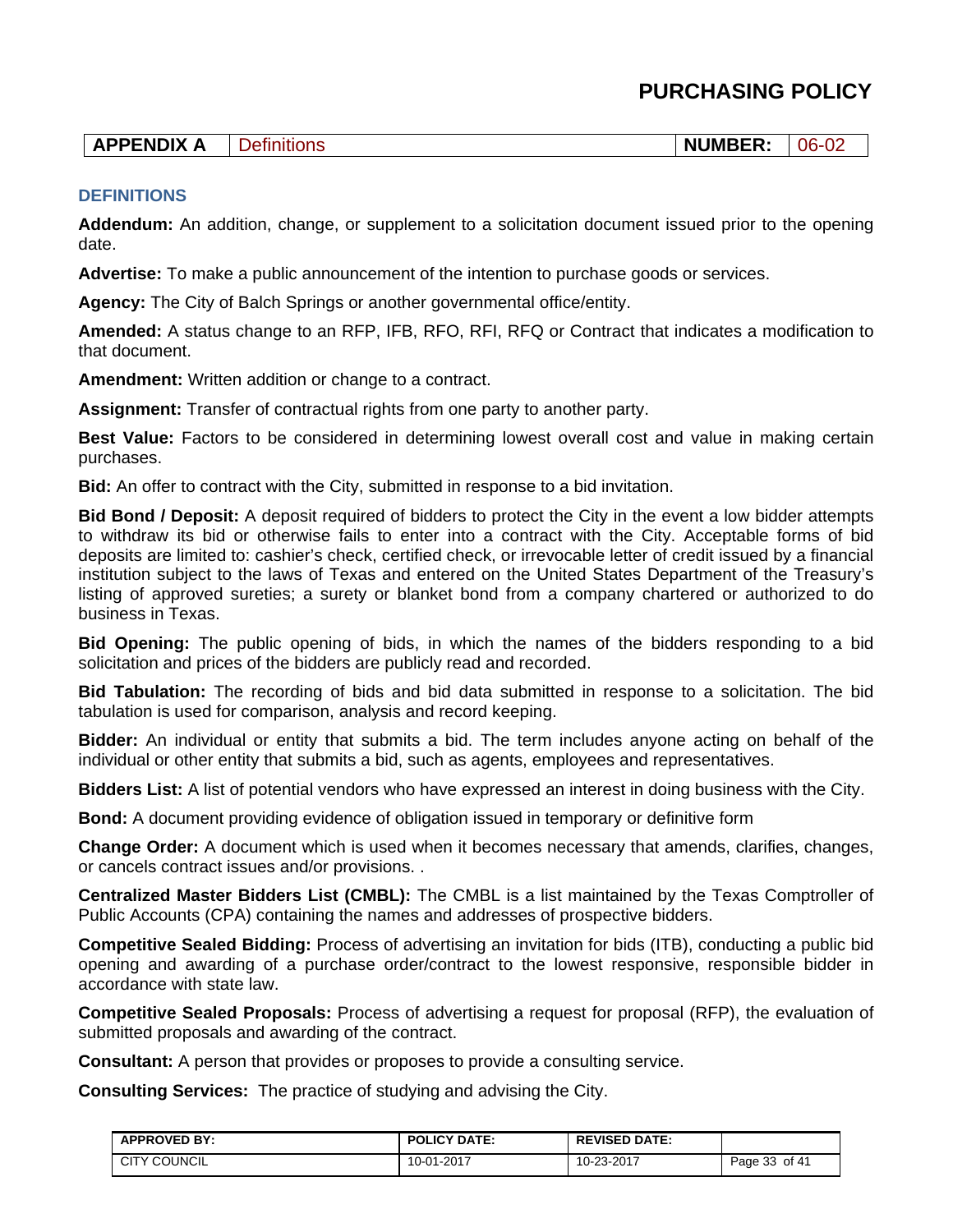| INIV<br>и<br>- | . נ<br>ีเข<br>_______ | --<br>N<br>JN<br>. ت<br>. | Ŋ۴<br>.<br>the contract of the contract of |
|----------------|-----------------------|---------------------------|--------------------------------------------|
|                |                       |                           |                                            |

**Contract:** A written agreement where a contractor provides goods or services and the agency pays for such goods and services in accordance with the established price, terms and conditions.

**Contract Administration:** This generally refers to the processes that occur after a contract is signed.

**Contract Management:** This refers to the entire contracting process from planning through contract administration.

**Contract Manager:** A person who is: 1) employed by the City, 2) has significant contract management duties.

**Contractor:** A business entity or individual that has a contract to provide goods or services to the City. Used interchangeably with the term "vendor".

**Deliverable:** A unit or increment of work required by the contract, including such items as goods, services, reports, or documents.

**Emergency:** A purchase made when unforeseen and/or a sudden unexpected occurrence creates a clear and imminent danger, requiring immediate action to prevent or mitigate the loss or impairment of life, health, property, or essential public services.

**Goods:** A transportable article of trade or commerce that can be bartered or sold. Goods do not include services or real property.

**Independent Contractor:** A person working for an entity under contract and not an employee of the contracting entity. The contracting entity does not pay unemployment, disability, or worker's compensation insurance or withholding taxes from payments to the person. An independent contractor normally follows the contracting agency's direction on the results of the work but not on the means of accomplishing the work.

**Invitation to Bids (ITB):** Procurement process used when the requirements are clearly defined, negotiations are not necessary and price is the major determining factor for selection. The IFB uses the competitive sealed bid method.

**Liquidated Damages:** A specified contract provision which entitles the City to demand a set monetary amount determined to be a fair and equitable repayment to the City for loss of service due to vendor's failure to meet contract requirements.

**Negotiations:** A consensual bargaining process in which the parties attempt to reach agreement on a disputed or potentially disputed matter. In a contractual sense, negotiation means the "dealings conducted between two or more parties for the purpose of reaching an understanding." I

**Opening Date:** The day and time, after submission of proposals, when sealed bid responses are opened.

**Owner:** The City of Balch Springs.

**Payment Bond:** A bond executed in connection with a contract which secures the payment requirements of the contractor.

**Performance Bond:** A surety bond which provides assurance of a bidder's performance of a certain contract.

| <b>APPROVED BY:</b> | <b>POLICY DATE:</b> | <b>REVISED DATE:</b> |               |
|---------------------|---------------------|----------------------|---------------|
| <b>CITY COUNCIL</b> | 10-01-2017          | 10-23-2017           | Page 34 of 41 |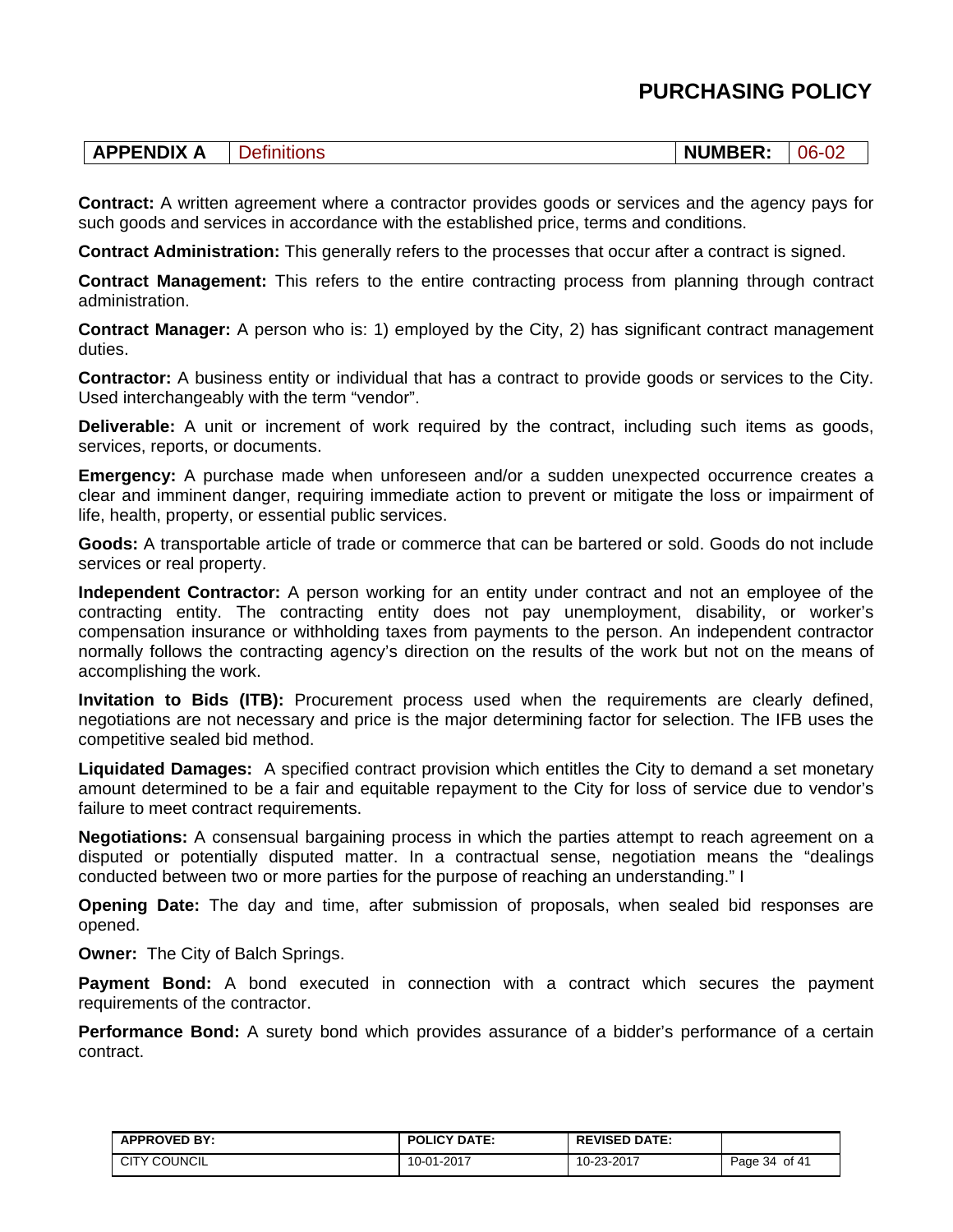| --<br>FNDIX<br><b>JMP</b><br>Nľ<br>06<br>DЦ<br>— LJ<br>יבונ<br>ъ.<br>-n.<br>99 I.C<br>∼.<br>◡▵ |
|------------------------------------------------------------------------------------------------|
|------------------------------------------------------------------------------------------------|

**Professional Services:** Services directly related to professional practices as defined by the Professional Services Procurement Act These include services within the scope of the practice of: accounting; architecture; optometry; medicine; land surveying; and professional engineering. Services provided by professionals outside the scope of their profession, e.g., management consulting services provided by accounting firms, are not considered professional services.

**Proposal:** An executed offer submitted by a respondent in response to a Request for Proposals (RFP) and intended to be used as a basis to negotiate a contract award.

**Proposal Opening:** The public opening of proposals, in which the names of the respondents to a solicitation are publicly read and recorded. No prices are divulged at a proposal opening as these types of solicitations are subject to negotiation.

**Proprietary Purchase:** A purchase request of a product that is proprietary to one vendor and does not permit an equivalent product to be supplied.

**Renewal:** When an existing contract is renewed for an additional time period in accordance with the terms and conditions of the original contract.

**Request for Information (RFI):** A general invitation to contractors requesting information for a potential future solicitation. The RFI is typically used as a research and information gathering tool for preparation of a solicitation.

**Request for Proposal (RFP):** A solicitation requesting submittal of a proposal in response to the required scope of services and usually includes some form of a cost proposal. The RFP process allows for negotiations between a proposer and the issuing agency.

**Request for Qualifications (RFQ):** A solicitation document requesting submittal of qualifications or specialized expertise in response to the scope of services required. No pricing is solicited with an RFQ.

**Request for Quote (RFQ):** An informal solicitation document requesting pricing on small dollar purchases.

**Responsive:** The respondent has complied with all material aspects of the solicitation document, including submission of all required documents.

**Respondent:** An entity submitting a proposal in response to a solicitation. (See Bidder)

**Responsible:** The respondent has the capability to fully perform and deliver in accordance with the contract requirements. The City may include past performance, financial capabilities and business management as criteria for determining if a bidder or proposer is capable of satisfying the contract requirements.

**Service:** The furnishing of labor by a contractor which may not include the delivery of a tangible end product.

**Solicitation:** A document requesting submittal of bids or proposals for goods or services in accordance with the advertised specifications.

**Solicitation Conference:** A meeting chaired by state agency personnel which is designed to help potential bidders/respondents understand the requirements of a solicitation. Also known as a pre-bid or proposal conference.

**Specification:** Any description of the physical or functional characteristics or of the nature of supplies or service to be purchased. It may include a description of any requirements for inspecting, testing, or preparing supplies or services for delivery.

| <b>APPROVED BY:</b> | <b>POLICY DATE:</b> | <b>REVISED DATE:</b> |               |
|---------------------|---------------------|----------------------|---------------|
| <b>CITY COUNCIL</b> | 10-01-2017          | 10-23-2017           | Page 35 of 41 |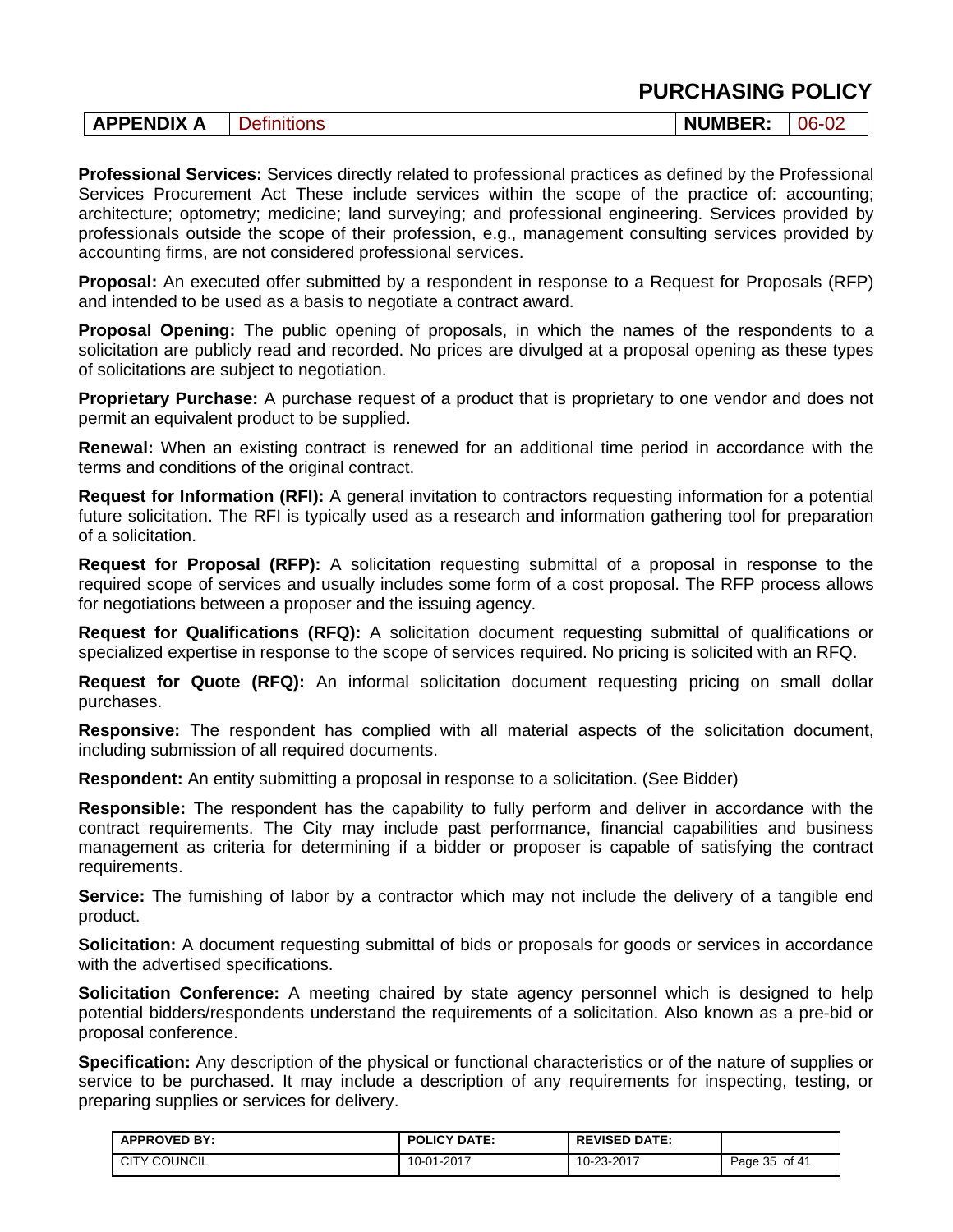| 116<br>ъ.<br>. .<br>71 I C | _______ | <b>PENDIX</b> |  | <b>NUMBER</b> |  |
|----------------------------|---------|---------------|--|---------------|--|
|----------------------------|---------|---------------|--|---------------|--|

**Statute:** A law enacted by a legislature.

**Strategic Sourcing:** A concept of purchasing with the objective to purchase goods or services that will minimize costs, increase managerial effectiveness and improve operational efficiency.

**Surety:** A person or entity providing a bond to a contractor to indemnify the City against all direct and consequential damages suffered by failure of the contractor to perform the contract and to pay all lawful claims of subcontractors, materials suppliers and laborers as applicable.

**Term Contract:** A Contract that addresses the estimated requirements for a number of agencies for supplies or services that are used repeatedly or in significant quantities over a period of time. Also known as an annual contract.

**Vendor:** A business entity or individual that has a contract to provide goods or services to the City. Used interchangeably with the term "contractor."

| <b>APPROVED BY:</b> | <b>POLICY DATE:</b> | <b>REVISED DATE:</b> |               |
|---------------------|---------------------|----------------------|---------------|
| <b>CITY COUNCIL</b> | 10-01-2017          | 10-23-2017           | Page 36 of 41 |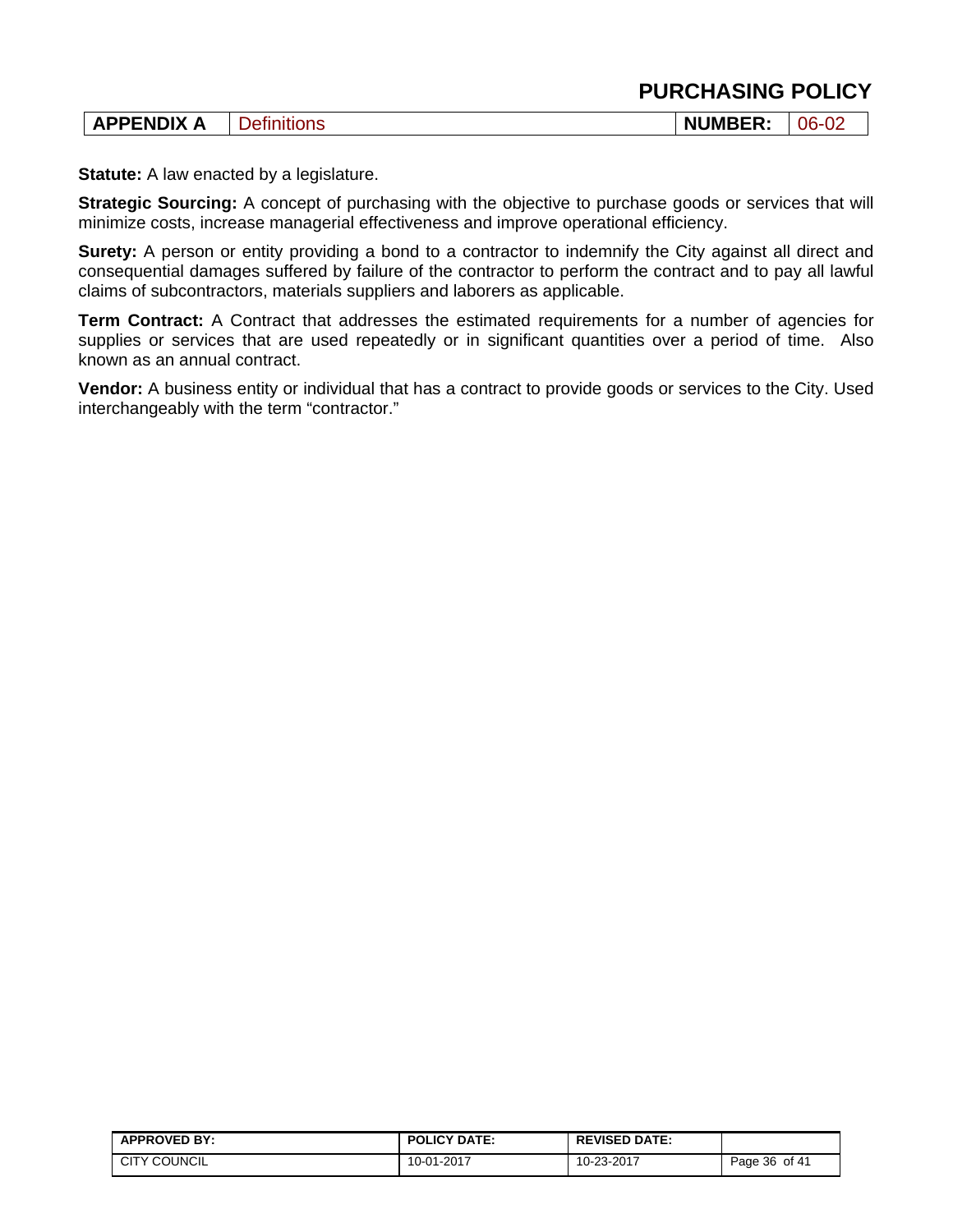| <b>APPENDIX B</b> | Acronyms                                         | <b>NUMBER:</b> | 06-02 |  |
|-------------------|--------------------------------------------------|----------------|-------|--|
| <b>ACRONYMS</b>   |                                                  |                |       |  |
| CM:               | <b>Contract Management</b>                       |                |       |  |
| CO-OP:            | Cooperative Purchasing Program                   |                |       |  |
| CSB:              | <b>Competitive Sealed Bid</b>                    |                |       |  |
| CSP:              | <b>Competitive Sealed Proposal</b>               |                |       |  |
| GSA:              | <b>General Services Administration (Federal)</b> |                |       |  |
| ITB:              | <b>Invitation to Bid</b>                         |                |       |  |
| ITQ:              | <b>Invitation to Quote</b>                       |                |       |  |
| M/WBE:            | <b>Minority/Women Business Enterprise</b>        |                |       |  |
| NIGP:             | National Institute of Governmental Purchasing    |                |       |  |
| <b>REQ:</b>       | Requisition                                      |                |       |  |
| RFI:              | Request for Information                          |                |       |  |
| RFP:              | <b>Request for Proposal</b>                      |                |       |  |
| <b>RFQ:</b>       | <b>Request for Qualifications</b>                |                |       |  |
| SOW:              | <b>Statement of Work</b>                         |                |       |  |

| <b>APPROVED BY:</b> | <b>POLICY DATE:</b> | <b>REVISED DATE:</b> |                             |
|---------------------|---------------------|----------------------|-----------------------------|
| <b>CITY COUNCIL</b> | 10-01-2017          | 10-23-2017           | of 41<br>Page $37 \sqrt{ }$ |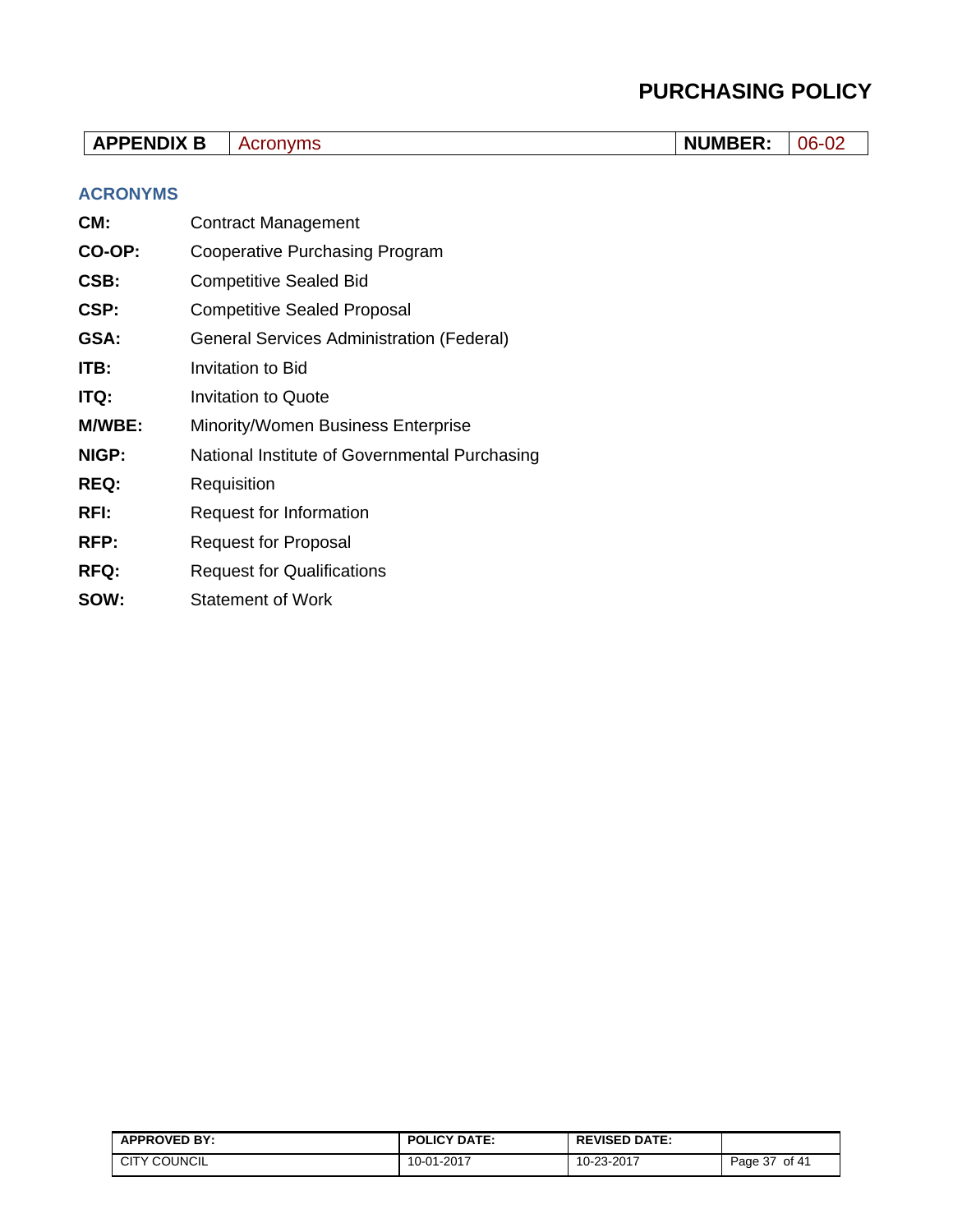## **APPENDIX C** Procurement Methods **NUMBER:** 06-02

### **CHOOSING A PROCUREMENT METHOD**

| <b>Procurement Method</b>                   | <b>Use When</b>                                                                                                                                     | <b>Advantages</b>                                                                                                                                                                                                                                                                                                       | <b>Disadvantages</b>                                                                                    |
|---------------------------------------------|-----------------------------------------------------------------------------------------------------------------------------------------------------|-------------------------------------------------------------------------------------------------------------------------------------------------------------------------------------------------------------------------------------------------------------------------------------------------------------------------|---------------------------------------------------------------------------------------------------------|
| <b>Invitation to Bid</b>                    | Lots of competition exists.<br>The product or service is<br>available from more than<br>one source.                                                 | Award process is simpler.<br>Award is made to the<br>lowest responsive,<br>responsible bidder<br>providing the best value to<br>the State.                                                                                                                                                                              | Defined specifications<br>may be difficult to<br>develop.<br>Does not encourage<br>innovative solutions |
| <b>Request for Proposal</b>                 | When factors other than<br>price are evaluated.<br>When negotiations are<br>desired.<br>Vendor is expected to<br>provide innovative ideas.          | Allows factors other than<br>price to be considered.<br>Allows for customized<br>proposals suggesting<br>different approaches to the<br>same business need.<br>Allows for negotiations in<br>order to obtain the best<br>value for the state.                                                                           | Lead times for<br>procurement are much<br>greater.<br>Evaluations are more<br>complex and subjective.   |
| <b>Request for</b><br><b>Information</b>    | There is insufficient<br>information to write<br>specifications for any<br>procurement method                                                       | Provides information to<br>prepare a complete bid or<br>proposal document.<br>Allows the business<br>community to have input<br>into the agency's<br>solicitation document<br>based on current industry<br>practices and market<br>factors.<br>Informs agency of any<br>potential problems early in<br>the procurement. |                                                                                                         |
| <b>Request for</b><br><b>Qualifications</b> | Selection is made solely<br>on the skills and<br>qualifications of the<br>contractor.<br>Price is not a factor until<br>after a vendor is selected. | Emphasizes the<br>competency of the<br>proposed contractors.                                                                                                                                                                                                                                                            | Contractor is selected<br>before price is negotiated.                                                   |

### **Table courtesy of the State of Texas Contract Management Guide version 1.10.**

| <b>APPROVED BY:</b> | <b>POLICY DATE:</b> | <b>REVISED DATE:</b> |               |
|---------------------|---------------------|----------------------|---------------|
| <b>CITY COUNCIL</b> | 10-01-2017          | 10-23-2017           | Page 38 of 41 |